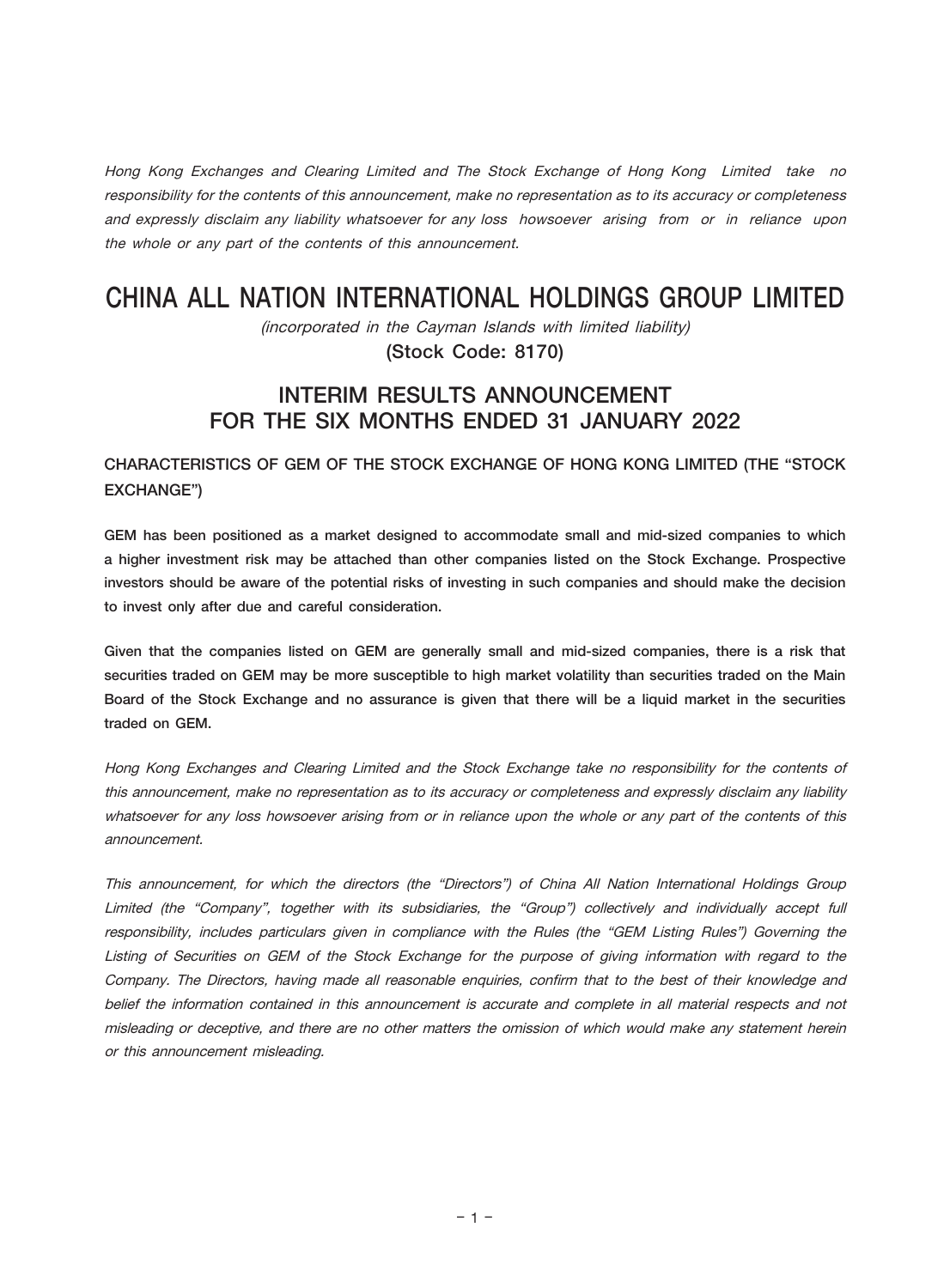# FINANCIAL HIGHLIGHTS

## FINANCIAL HIGHLIGHTS FOR THE SIX MONTHS ENDED 31 JANUARY 2022

- The Group's revenue amounted to approximately HK\$66.2 million for the six months ended 31 January 2022 (the "Relevant Period"), representing a decrease of approximately HK\$22.1 million or approximately 25.0% as compared to the six months ended 31 January 2021.
- The profit for the period is approximately HK\$7.3 million for the Relevant Period, representing an increase of approximately HK\$2.1 million or approximately 41.1% as compared to the six months ended 31 January 2021, which is mainly due to the increase in revenue derived from the commission income from commodity trading of the Group during the Relevant Period.
- The Board does not recommend the payment of dividend for the Relevant Period.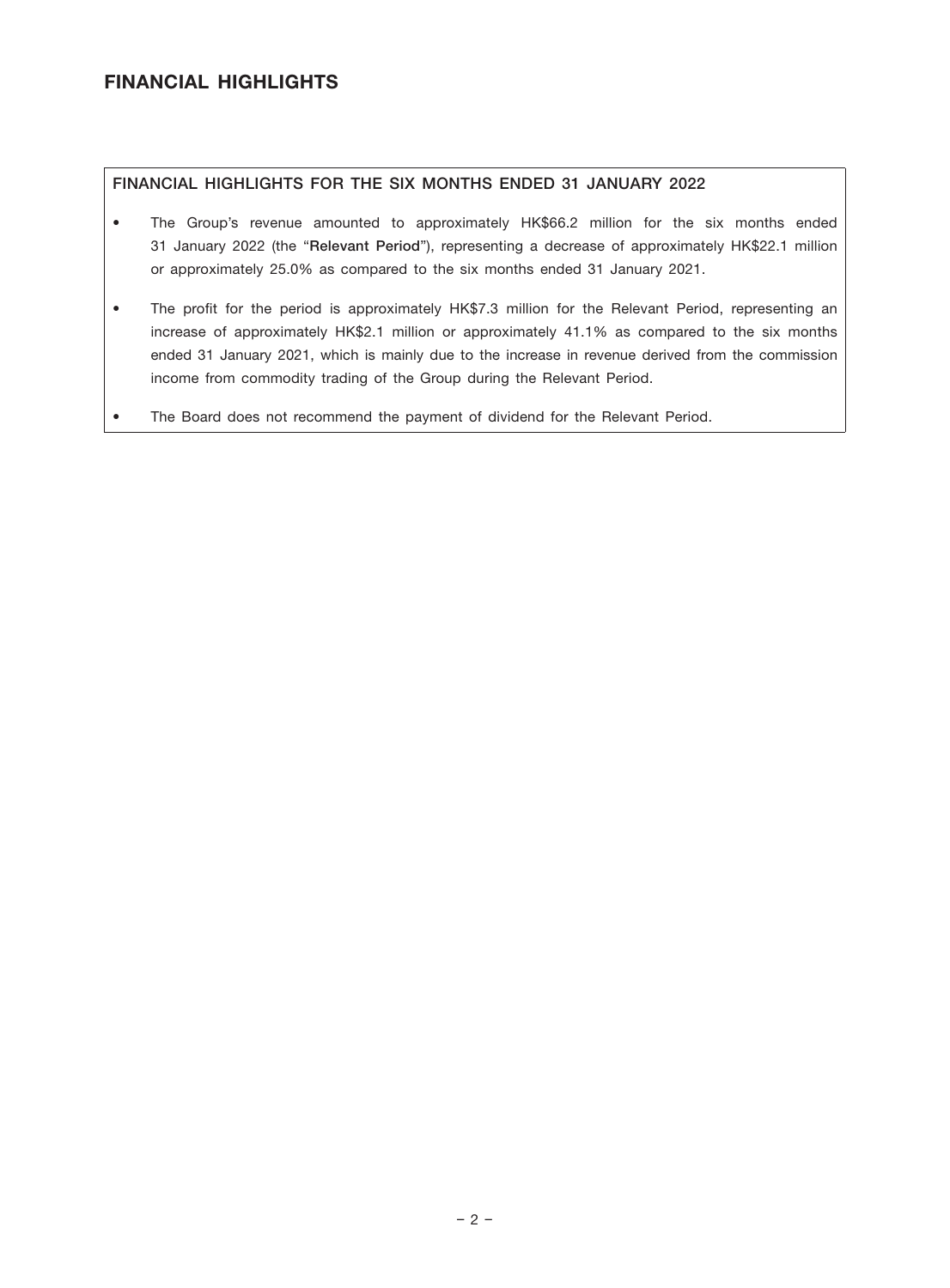# UNAUDITED CONDENSED CONSOLIDATED STATEMENT OF PROFIT OR LOSS AND OTHER COMPREHENSIVE INCOME

For the six months ended 31 January 2022

The board of Directors (the "Board") of the Company is pleased to announce the unaudited condensed consolidated results of the Company and its subsidiaries (collectively, the "Group") for the six months ended 31 January 2022 ("Relevant Period"), together with the unaudited comparative figures for the corresponding period in 2021, as follows:

|                                                                                                                                                                    |              | Three months ended |             | Six months ended |             |  |
|--------------------------------------------------------------------------------------------------------------------------------------------------------------------|--------------|--------------------|-------------|------------------|-------------|--|
|                                                                                                                                                                    |              | 31 January         |             | 31 January       |             |  |
|                                                                                                                                                                    |              | 2022               | 2021        | 2022             | 2021        |  |
|                                                                                                                                                                    | <b>Notes</b> | HK\$'000           | HK\$'000    | HK\$'000         | HK\$'000    |  |
|                                                                                                                                                                    |              | (Unaudited)        | (Unaudited) | (Unaudited)      | (Unaudited) |  |
| Revenue                                                                                                                                                            | 3            | 29,194             | 36,226      | 66,157           | 88,257      |  |
| Cost of services                                                                                                                                                   |              | (17, 584)          | (26, 118)   | (37, 492)        | (63, 721)   |  |
| Gross profit                                                                                                                                                       |              | 11,610             | 10,108      | 28,665           | 24,536      |  |
| Other income and gains                                                                                                                                             | 4            | 381                | 1,753       | 956              | 2,800       |  |
| Administrative and other operating expenses<br>Impairment loss allowance on trade<br>receivables, contract assets and                                              |              | (6,074)            | (4, 254)    | (10, 573)        | (9,770)     |  |
| finance lease receivables, net                                                                                                                                     |              | (381)              | (748)       | (381)            | (748)       |  |
| Finance costs                                                                                                                                                      | 5            | (3, 451)           | (4, 284)    | (7, 271)         | (8, 645)    |  |
| Profit before income tax                                                                                                                                           | 6            | 2,085              | 2,575       | 11,396           | 8,173       |  |
| Income tax expense                                                                                                                                                 | 7            | (678)              | (1,001)     | (4, 127)         | (3,021)     |  |
| Profit for the period                                                                                                                                              |              | 1,407              | 1,574       | 7,269            | 5,152       |  |
| Other comprehensive income/(expense) for<br>the period<br>Items that may be reclassified subsequently<br>to profit or loss:<br>Exchange differences on translation |              |                    |             |                  |             |  |
| of financial statements of foreign<br>operations                                                                                                                   |              | (252)              | 4,149       | 2,339            | 6,626       |  |
| Total comprehensive income for the period,                                                                                                                         |              |                    |             |                  |             |  |
| net of income tax                                                                                                                                                  |              | 1,155              | 5,723       | 9,608            | 11,778      |  |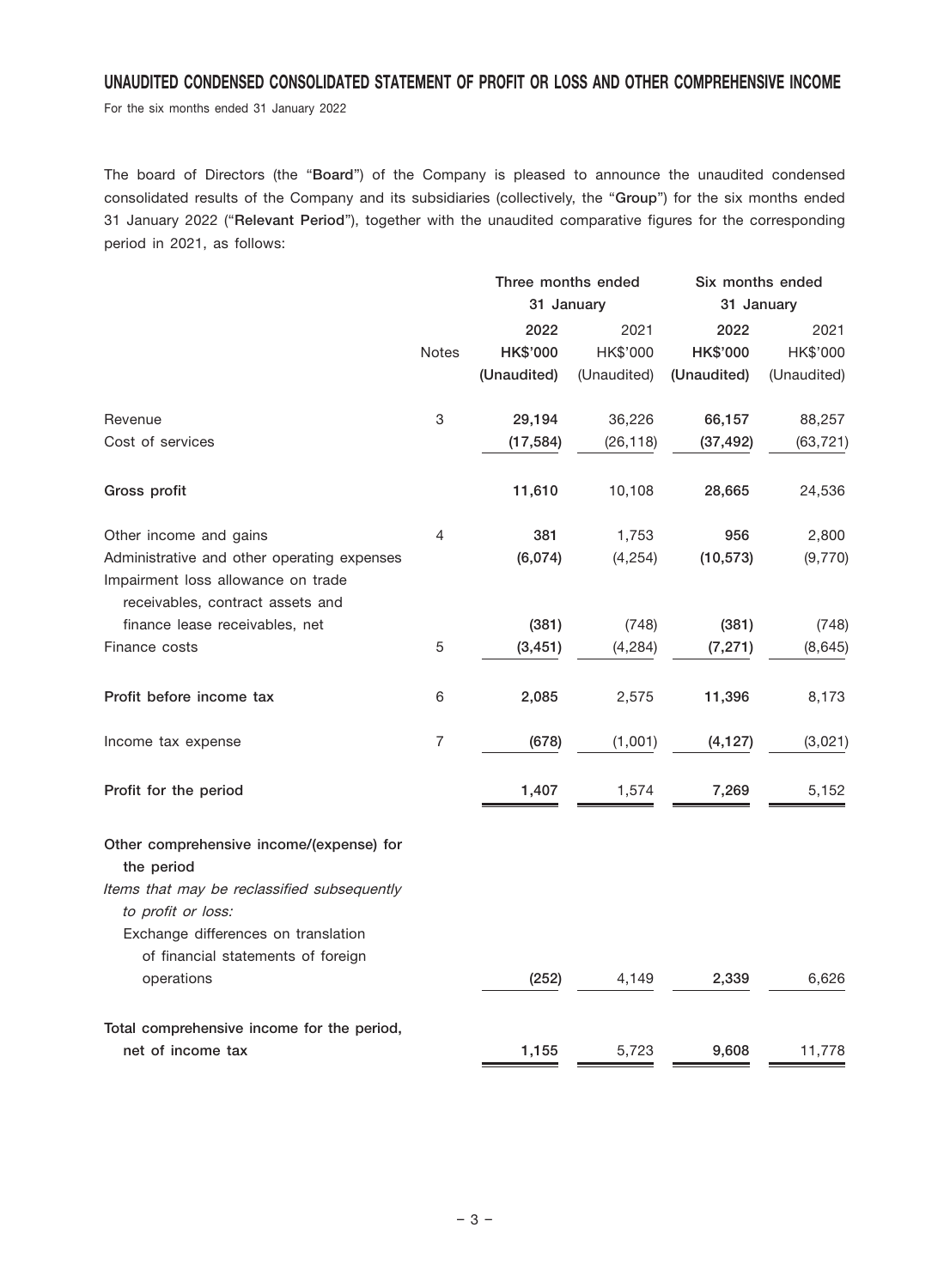# UNAUDITED CONDENSED CONSOLIDATED STATEMENT OF PROFIT OR LOSS AND OTHER COMPREHENSIVE INCOME

For the six months ended 31 January 2022

|                                                                                                     |              | Three months ended<br>31 January |                  | Six months ended<br>31 January |                  |
|-----------------------------------------------------------------------------------------------------|--------------|----------------------------------|------------------|--------------------------------|------------------|
|                                                                                                     | <b>Notes</b> | 2022<br><b>HK\$'000</b>          | 2021<br>HK\$'000 | 2022<br><b>HK\$'000</b>        | 2021<br>HK\$'000 |
|                                                                                                     |              | (Unaudited)                      | (Unaudited)      | (Unaudited)                    | (Unaudited)      |
| Profit/(loss) for the period attributable to:<br>Owners of the Company<br>Non-controlling interests |              | 1,407                            | 1,578<br>(4)     | 7,269                          | 5,157<br>(5)     |
|                                                                                                     |              | 1,407                            | 1,574            | 7,269                          | 5,152            |
| Total comprehensive income/(expense) for<br>the period attributable to:                             |              |                                  |                  |                                |                  |
| Owners of the Company<br>Non-controlling interests                                                  |              | 1,155                            | 5,727<br>(4)     | 9,608                          | 11,783<br>(5)    |
|                                                                                                     |              | 1,155                            | 5,723            | 9,608                          | 11,778           |
| Earnings per share attributable to the<br>owners of the Company<br>- Basic and diluted earnings     |              |                                  |                  |                                |                  |
| per share (HK cents)                                                                                | 8            | 0.34                             | 0.38             | 1.77                           | 1.25             |

Details of dividends are disclosed in Note 9 to the unaudited condensed consolidated financial statements of the Company.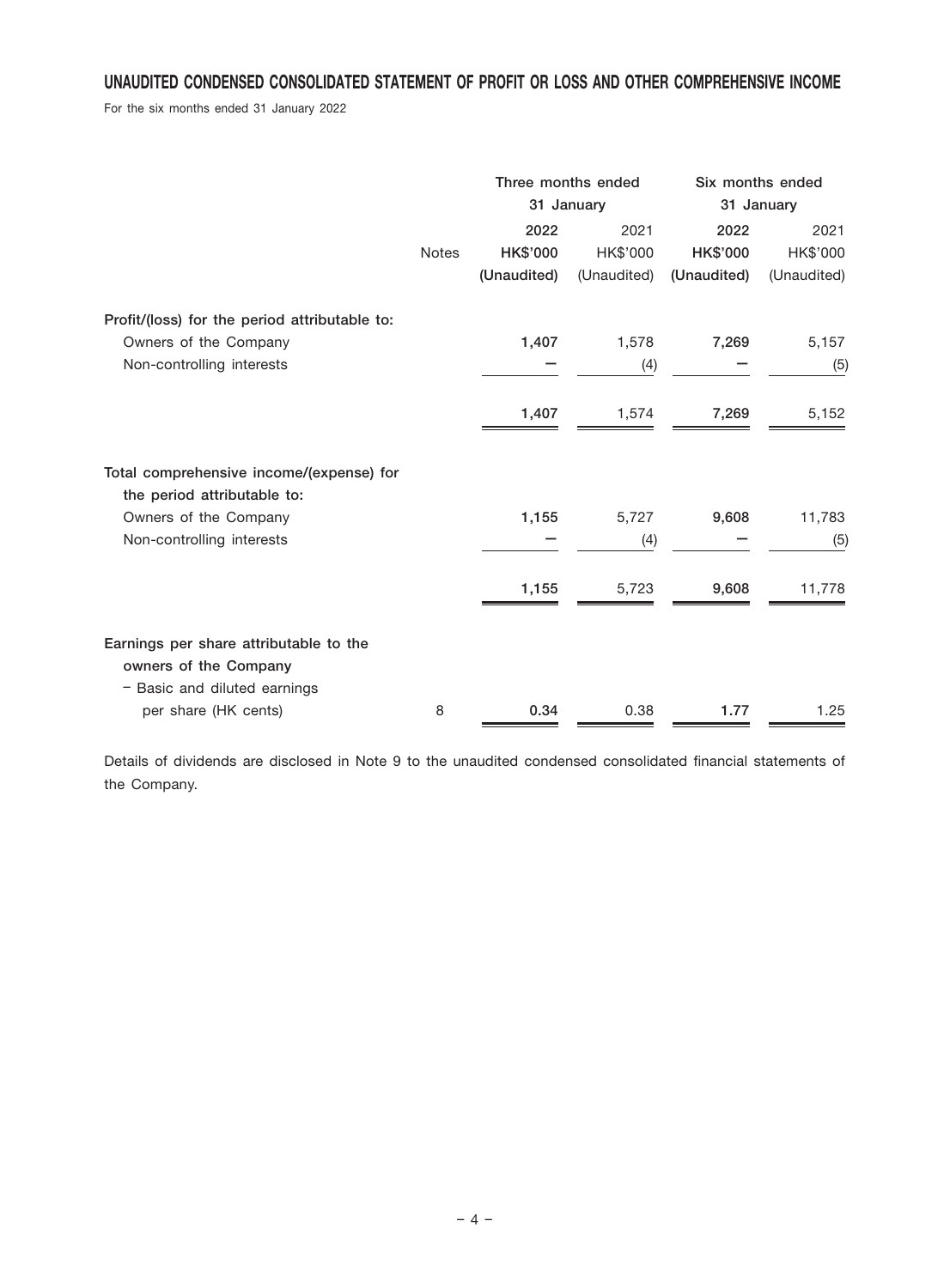# UNAUDITED CONDENSED CONSOLIDATED STATEMENT OF FINANCIAL POSITION

At 31 January 2022

|                                                  |       | As at<br>31 January | As at<br>31 July |
|--------------------------------------------------|-------|---------------------|------------------|
|                                                  |       | 2022                | 2021             |
|                                                  | Notes | <b>HK\$'000</b>     | HK\$'000         |
|                                                  |       | (Unaudited)         | (Audited)        |
| Non-current assets                               |       |                     |                  |
| Property, plant and equipment                    | 10    | 256                 | 776              |
| Investment properties                            | 11    | 49,319              | 58,306           |
| Right-of-use assets                              |       | 1,524               | 249              |
| Finance lease receivables                        | 12    | 73,259              | 58,628           |
| Goodwill                                         |       | 230                 | 230              |
| Deposits paid                                    | 14    | 15,092              | 12,422           |
|                                                  |       | 139,680             | 130,611          |
| <b>Current assets</b>                            |       |                     |                  |
| Trade receivables                                | 13    | 17,304              | 15,626           |
| Contract assets                                  | 13    | 4,049               | 8,685            |
| Finance lease receivables                        | 12    | 67,399              | 51,878           |
| Prepayments, deposits paid and other receivables | 14    | 77,474              | 24,957           |
| Restricted cash                                  | 15    |                     |                  |
| Cash and cash equivalents                        | 15    | 34,507              | 112,830          |
|                                                  |       | 200,733             | 213,976          |
| <b>Current liabilities</b>                       |       |                     |                  |
| Trade and other payables                         | 16    | 25,317              | 38,798           |
| Lease liabilities                                | 17    | 74,240              | 68,630           |
| Loan from a shareholder                          | 18    |                     | 14,600           |
| Tax payable                                      |       | 1,423               | 4,278            |
|                                                  |       | 100,980             | 126,306          |
| Net current assets                               |       | 99,753              | 87,670           |
| Total assets less current liabilities            |       | 239,433             | 218,281          |
| Non-current liabilities                          |       |                     |                  |
| Deposits received                                | 16    | 11,685              | 10,924           |
| Deferred tax liabilities                         |       | 3,162               | 2,123            |
| Lease liabilities                                | 17    | 92,688              | 82,944           |
|                                                  |       | 107,535             | 95,991           |
| Net assets                                       |       | 131,898             | 122,290          |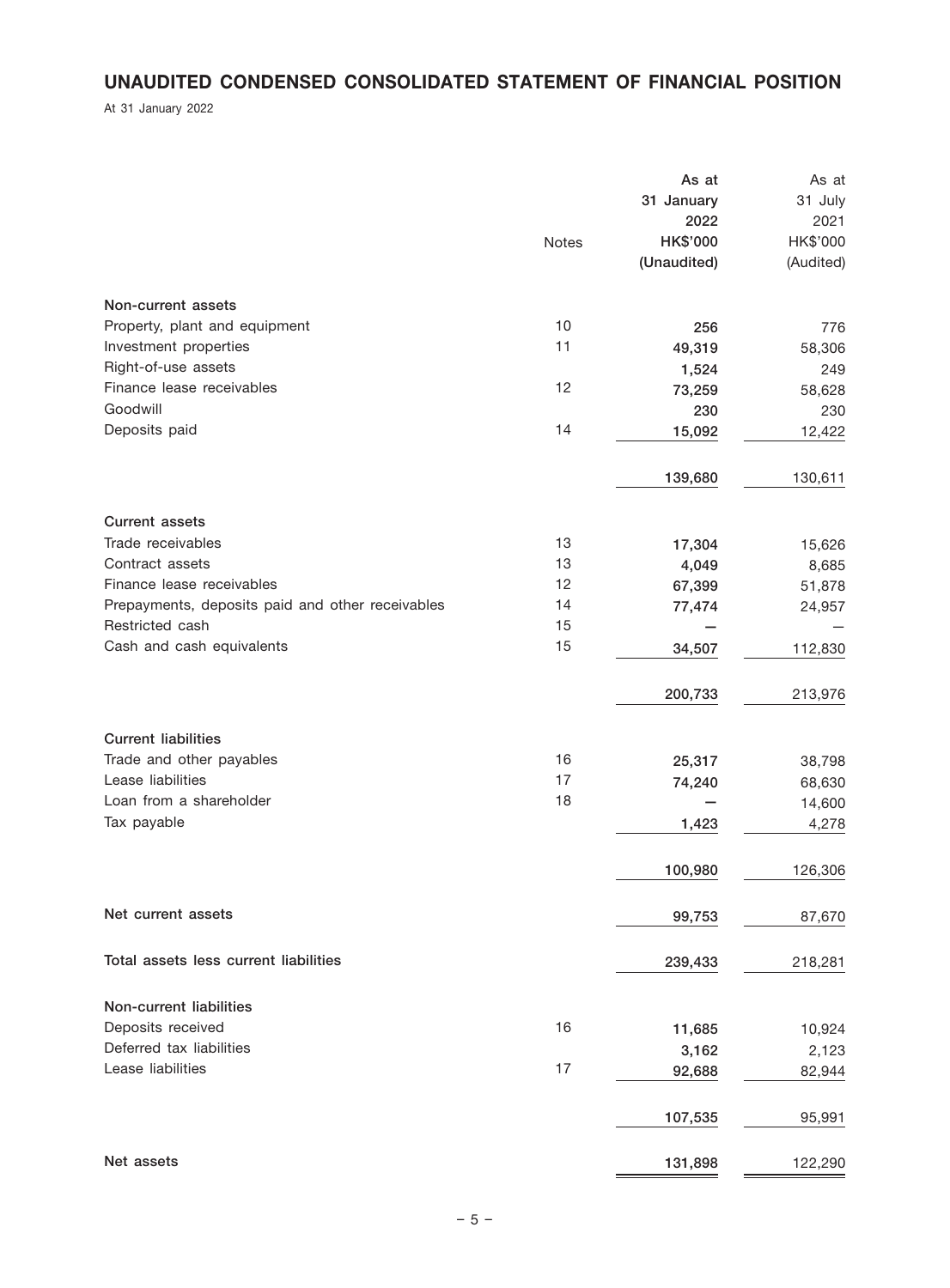# UNAUDITED CONDENSED CONSOLIDATED STATEMENT OF FINANCIAL POSITION

At 31 January 2022

|                                                  |              | As at<br>31 January<br>2022    | As at<br>31 July<br>2021 |
|--------------------------------------------------|--------------|--------------------------------|--------------------------|
|                                                  | <b>Notes</b> | <b>HK\$'000</b><br>(Unaudited) | HK\$'000<br>(Audited)    |
| Equity                                           |              |                                |                          |
| Share capital                                    | 19           | 4,112                          | 4,112                    |
| Reserves                                         | 20           | 127,876                        | 118,178                  |
| Equity attributable to owners of the Company and |              |                                |                          |
| total equity                                     |              | 131,898                        | 122,290                  |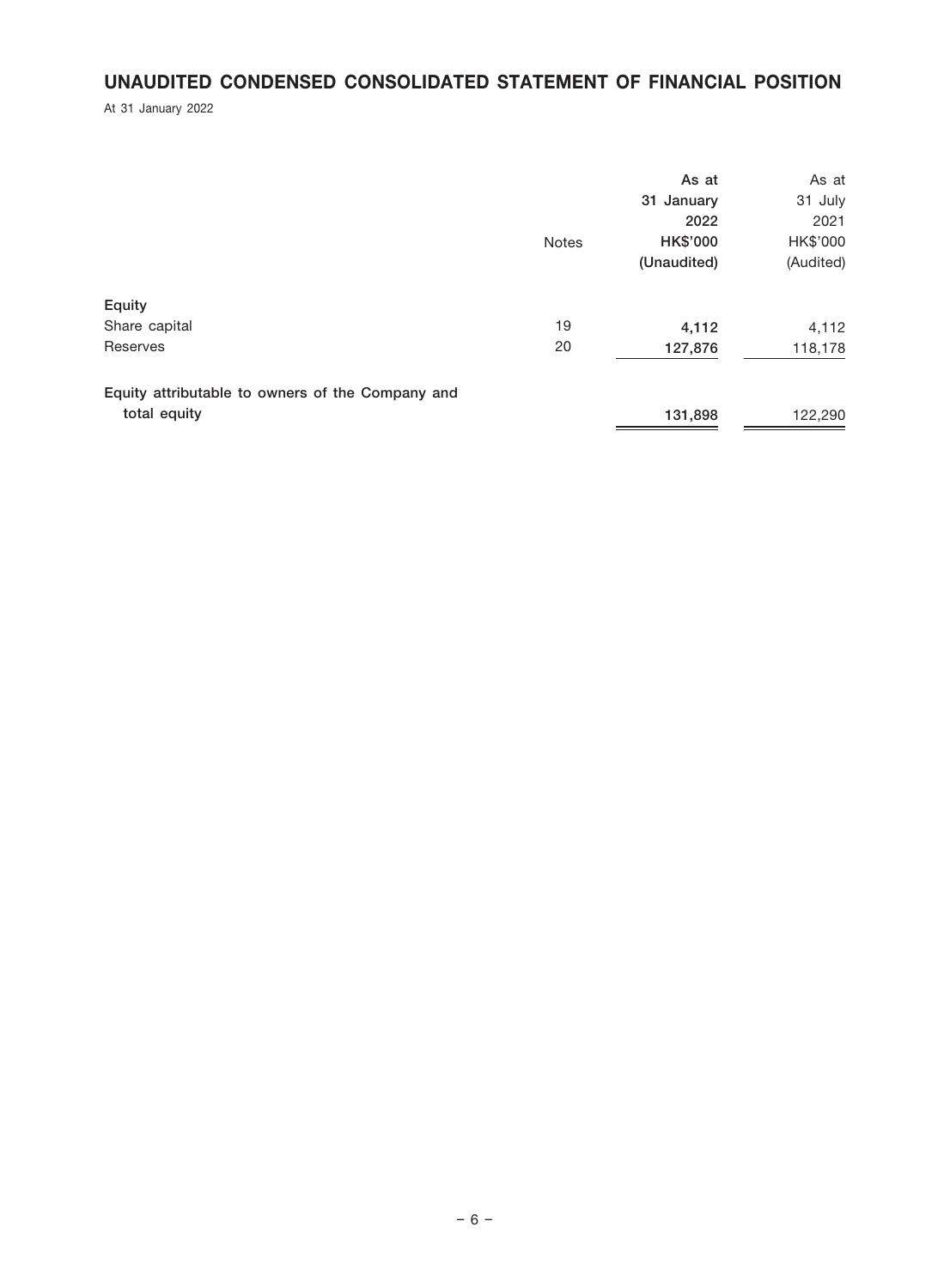# UNAUDITED CONDENSED CONSOLIDATED STATEMENT OF CHANGES IN EQUITY

For the six months ended 31 January 2022

|                                                                                                              |                                           |                                     | Attributable to owners of the Company      |                     |                                              |                                    |
|--------------------------------------------------------------------------------------------------------------|-------------------------------------------|-------------------------------------|--------------------------------------------|---------------------|----------------------------------------------|------------------------------------|
|                                                                                                              | Share<br>capital<br>HK\$'000<br>(Note 19) | <b>Share</b><br>premium<br>HK\$'000 | Other<br>reserves<br>HK\$'000<br>(Note 20) | Sub-total<br>HK'000 | Non-<br>controlling<br>interests<br>HK\$'000 | <b>Total</b><br>equity<br>HK\$'000 |
| As at 1 August 2020 (audited)                                                                                | 4,112                                     | 24,394                              | 70,127                                     | 98,633              | (750)                                        | 97,883                             |
| Profit for the period<br>Other comprehensive income for<br>the period                                        |                                           |                                     | 5,157                                      | 5,157               | (5)                                          | 5,152                              |
| Exchange differences on translation<br>of financial statements of foreign<br>operations                      |                                           |                                     | 6,626                                      | 6,626               |                                              | 6,626                              |
| Total comprehensive income/(expense)<br>for the period                                                       |                                           |                                     | 11,783                                     | 11,783              | (5)                                          | 11,778                             |
| Disposal of a subsidiary                                                                                     |                                           |                                     |                                            |                     | 755                                          | 755                                |
| As at 31 January 2021 (unaudited)                                                                            | 4,112                                     | 24,394                              | 81,910                                     | 110,416             |                                              | 110,416                            |
| As at 1 August 2021 (audited)                                                                                | 4,112                                     | 24,394                              | 93,784                                     | 122,290             |                                              | 122,290                            |
| Profit for the period<br>Other comprehensive income for<br>the period<br>Exchange differences on translation |                                           |                                     | 7,269                                      | 7,269               |                                              | 7,269                              |
| of financial statements of foreign<br>operations                                                             |                                           |                                     | 2,339                                      | 2,339               |                                              | 2,339                              |
| Total comprehensive income<br>for the period                                                                 |                                           |                                     | 9,608                                      | 9,608               |                                              | 9,608                              |
| As at 31 January 2022 (unaudited)                                                                            | 4,112                                     | 24,394                              | 103,392                                    | 131,898             |                                              | 131,898                            |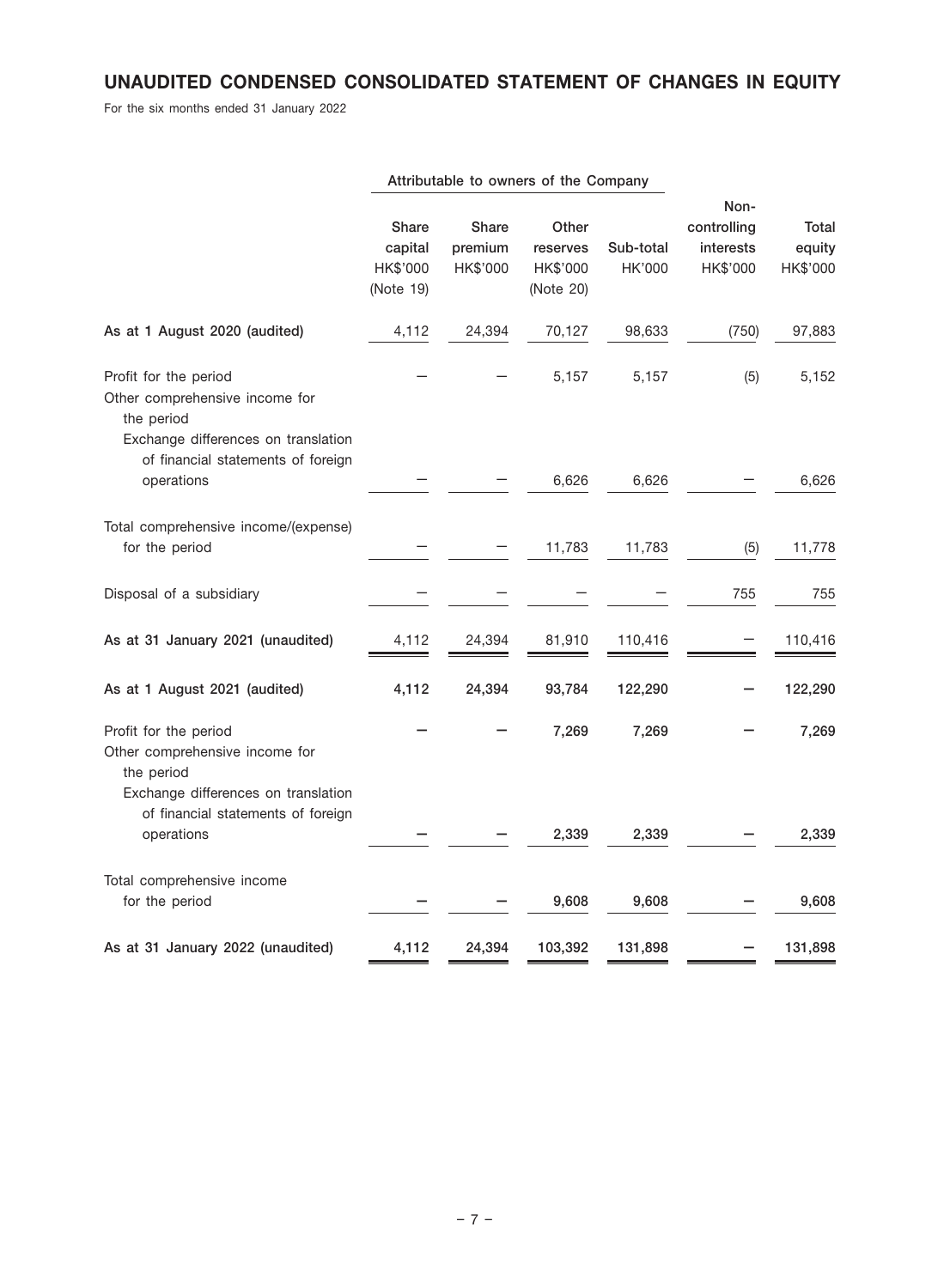# UNAUDITED CONDENSED CONSOLIDATED STATEMENT OF CASH FLOWS

For the six months ended 31 January 2022

|                                                         |              | Six months ended 31 January |             |
|---------------------------------------------------------|--------------|-----------------------------|-------------|
|                                                         |              | 2022                        | 2021        |
|                                                         | <b>Notes</b> | HK\$'000                    | HK\$'000    |
|                                                         |              | (Unaudited)                 | (Unaudited) |
| Cash flows from operating activities                    |              |                             |             |
| Net cash generated from operations                      |              | (8, 133)                    | 75,846      |
| Income tax paid                                         |              | (6,018)                     | (4, 143)    |
| Interest received                                       |              | 633                         | 649         |
| Net cash (used in)/generated from operating activities  |              | (13, 518)                   | 72,352      |
| Cash flows from investing activities                    |              |                             |             |
| Net cash inflow on disposal of a subsidiary             |              |                             | 505         |
| Proceeds from disposal of properly, plant and equipment |              | 1,133                       |             |
| Purchases of property, plant and equipment              | 10           | (11)                        | (141)       |
| Net cash generated from investing activities            |              | 1,122                       | 364         |
| Cash flows from financing activities                    |              |                             |             |
| Payment of principal portion of lease liabilities       |              | (44, 694)                   | (46, 877)   |
| Interest paid                                           | 5            | (6, 871)                    | (7, 927)    |
| Repayment to a shareholder                              | 18           | (15,000)                    |             |
| Net cash used in financing activities                   |              | (66, 565)                   | (54, 804)   |
| Net (decrease)/increase in cash and cash equivalents    |              | (78, 961)                   | 17,912      |
| Cash and cash equivalents at beginning of the period    |              | 112,830                     | 82,696      |
| Effect of foreign exchange rate changes                 |              | 638                         | 2,974       |
| Cash and cash equivalents at end of the period,         |              |                             |             |
| represented by cash at banks and on hand                | 15           | 34,507                      | 103,582     |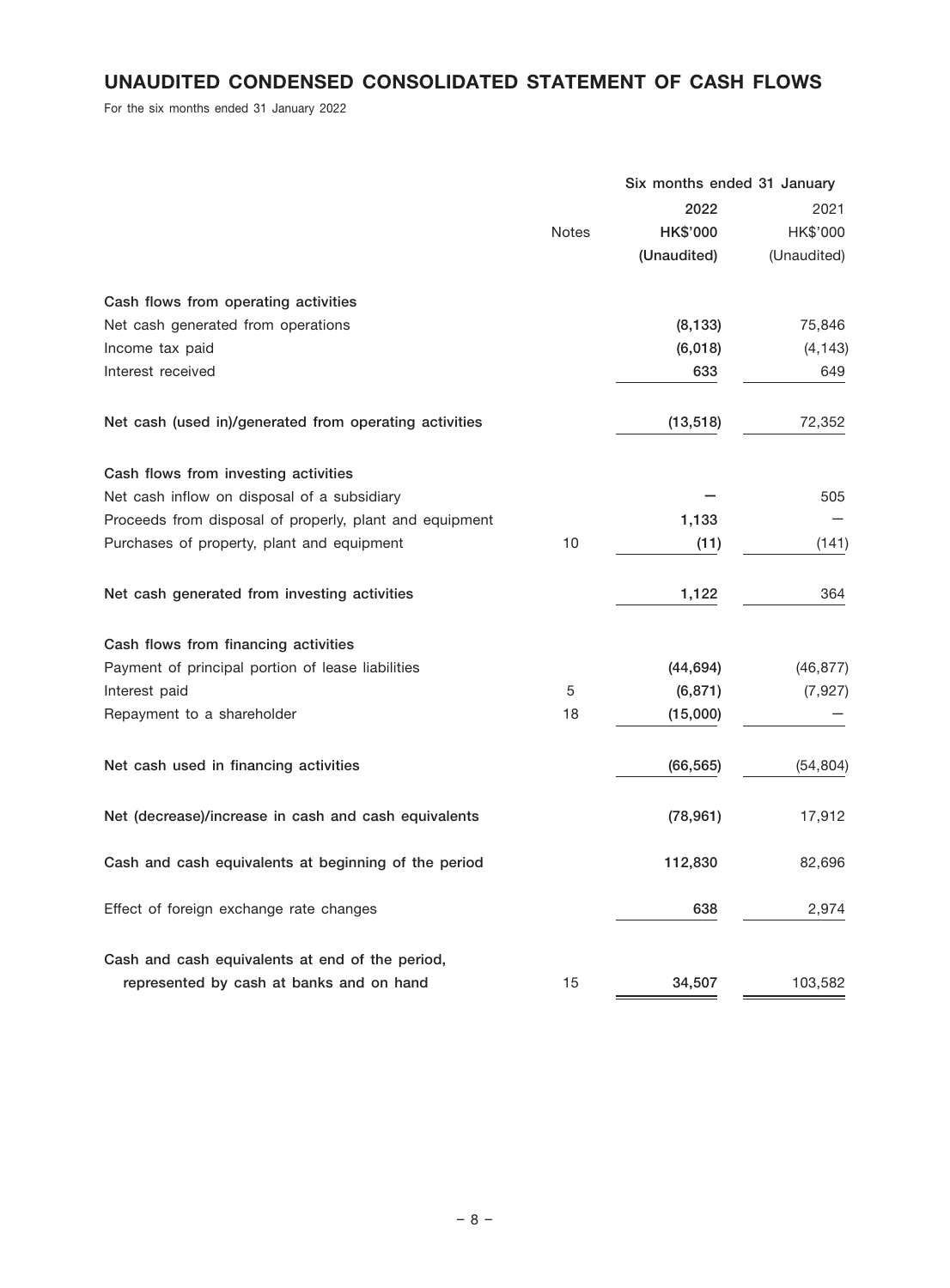For the six months ended 31 January 2022

#### 1. GENERAL INFORMATION

China All Nation International Holdings Group Limited (the "Company"), was incorporated and registered as an exempted company with limited liability under the Companies Law of the Cayman Islands. The issued shares of the Company are listed on the GEM of The Stock Exchange of Hong Kong Limited (the "Stock Exchange").

The registered office address of the Company is Windward 3, Regatta Office Park, PO Box 1350, Grand Cayman KY1-1108, Cayman Islands. The address of the Company's principal place of business in Hong Kong is Unit 2918, 29/F., Shui On Centre, No. 6–8 Harbour Road, Wanchai, Hong Kong.

The Company is an investment holding company and its subsidiaries are principally engaged in the provision of civil engineering consulting and contracting services in Hong Kong, property sub-leasing and management business in the People's Republic of China (the "PRC") and interior design services and decoration works in both Hong Kong and PRC and commodity trading business in the PRC.

#### 2. BASIS OF PREPARATION

These unaudited condensed consolidated financial statements of the Company have been prepared in accordance with Hong Kong Accounting Standards 34, Interim Financial Reporting ("HKAS 34"), issued by the Hong Kong Institute of Certified Public Accountants ("HKICPA") and the applicable disclosure required by the Rules Governing the Listing of Securities on GEM on Stock Exchange (the "Listing Rules").

These unaudited condensed consolidated financial statements for the six months ended 31 January 2022 comprise the Company and its subsidiaries (the "Group"), which contains unaudited condensed consolidated financial statements and selected explanatory notes.

The preparation of the unaudited condensed consolidated interim financial information in conformity with HKAS 34 requires management to make judgements, estimates and assumptions that affect the application of policies and reported amounts of assets and liabilities, income and expenses on a year to date basis. Actual results may differ from these estimates.

The unaudited condensed consolidated financial statements have been prepared in accordance with the same accounting policies adopted in the annual financial statements for the year ended 31 July 2021, except for the adoption of the new and revised Hong Kong Financial Reporting Standards ("HKFRSs") (which includes all applicable individual HKFRSs, Hong Kong Accounting Standards ("HKASs") and Interpretations) as disclosed in Note 3.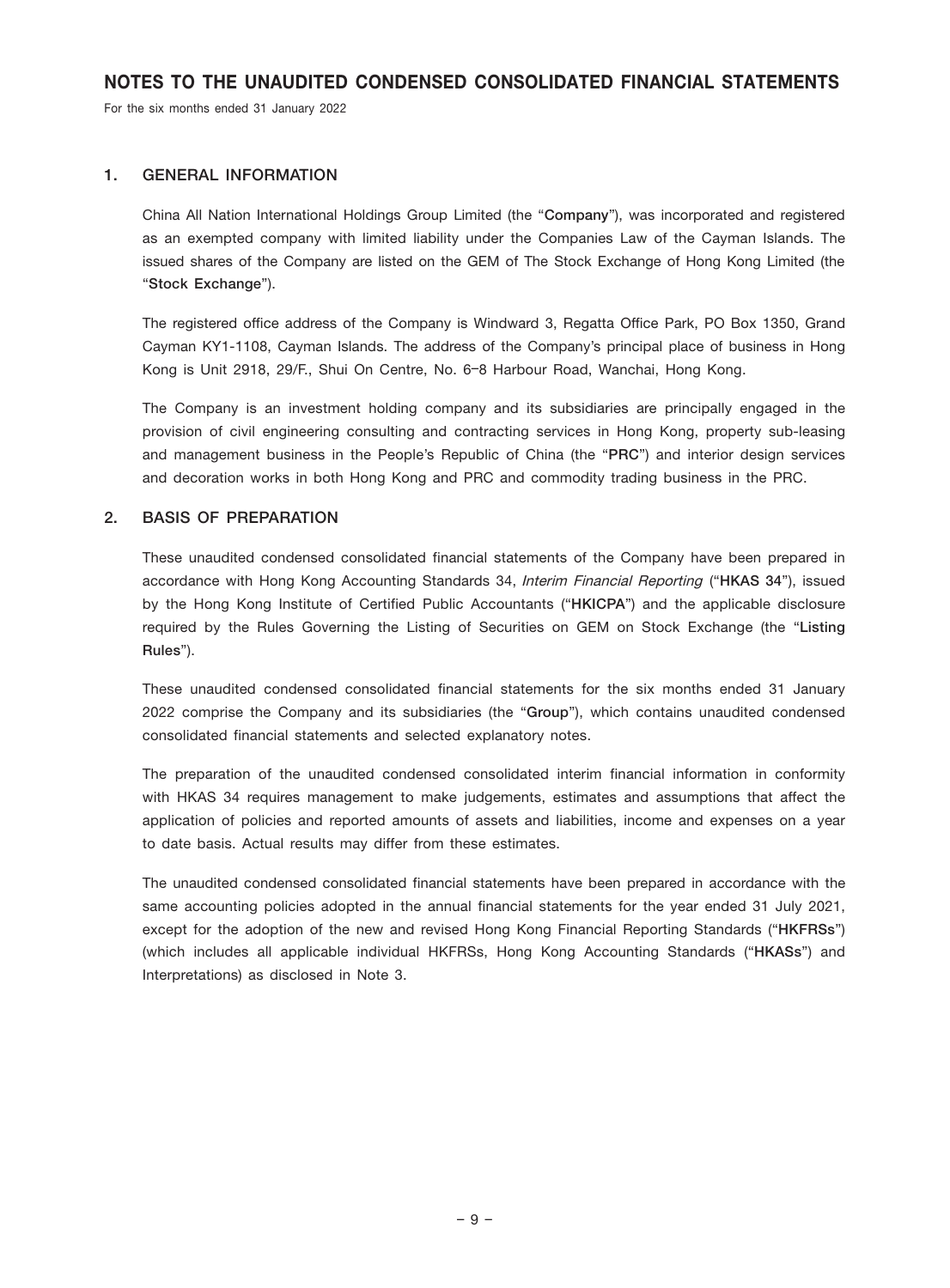For the six months ended 31 January 2022

### 2. BASIS OF PREPARATION – continued

The unaudited condensed consolidated financial statements have been presented in Hong Kong dollars ("HK\$") and all values are rounded to the nearest thousand except when otherwise indicated. The unaudited condensed consolidated financial statements contain unaudited consolidated financial statements and selected explanatory notes. The notes include the explanation of events and transactions that are significant to an understanding of the changes in financial position and performance of the Group since the 2020 annual consolidated financial statements. These unaudited condensed consolidated financial statements and notes thereon do not include all of the information required for full set of financial statements prepared in accordance with HKFRSs and should be read in conjunction with the Group's annual consolidated financial statements for the year ended 31 July 2021.

The unaudited condensed consolidated financial statements of the Company for the six months ended 31 January 2022 have been reviewed by the audit committee, while the comparative figures had been audited by the Company's independent auditor on a voluntary basis.

The accounting policies and method of computation adopted in preparing these unaudited condensed consolidated financial statements were consistent with those adopted for the Group's consolidated financial statements for the year ended 31 July 2021 other than changes in accounting policies resulting from adoption of the new or amendments to HKFRSs effective for the accounting periods beginning on or after 1 August 2021.

The HKICPA has issued a number of new or amendments to HKFRSs that are first effective for the current accounting period of the Group. None of the developments have had a material effect on how the Group's results and financial position for the current or prior periods have been prepared or presented in these unaudited condensed consolidated financial statements. The Group has not adopted any amendments to HKFRSs that is not yet effective for the current accounting period.

#### 3. REVENUE AND SEGMENT INFORMATION

Revenue, which is also the Group's turnover, represents revenue from provision of contracting, property sub-leasing and management services, interior design services and decoration works, and commodity trading in the ordinary course of business. Revenue recognised during the six months ended 31 January 2022 are as follows:

|                                                           | Six months ended 31 January |             |  |
|-----------------------------------------------------------|-----------------------------|-------------|--|
|                                                           | 2022                        | 2021        |  |
|                                                           | <b>HK\$'000</b>             | HK\$'000    |  |
|                                                           | (Unaudited)                 | (Unaudited) |  |
| Revenue from property sub-leasing:                        |                             |             |  |
| Gross rental income                                       | 30,260                      | 32,500      |  |
| Finance income on finance lease receivables               | 5,063                       | 4,073       |  |
| Net income from sub-leasing right-of-use assets           | 13,018                      | 3,862       |  |
| Revenue from contracts with customers within the scope of |                             |             |  |
| HKFRS 15, types of goods or services:                     |                             |             |  |
| Contracting                                               | 700                         | 4,070       |  |
| Property management fee income and value-adding services  | 6,292                       | 5,734       |  |
| Interior design and decoration works                      | 5,367                       | 38,018      |  |
| Commission income from commodity trading                  | 5,457                       |             |  |
|                                                           | 66,157                      | 88,257      |  |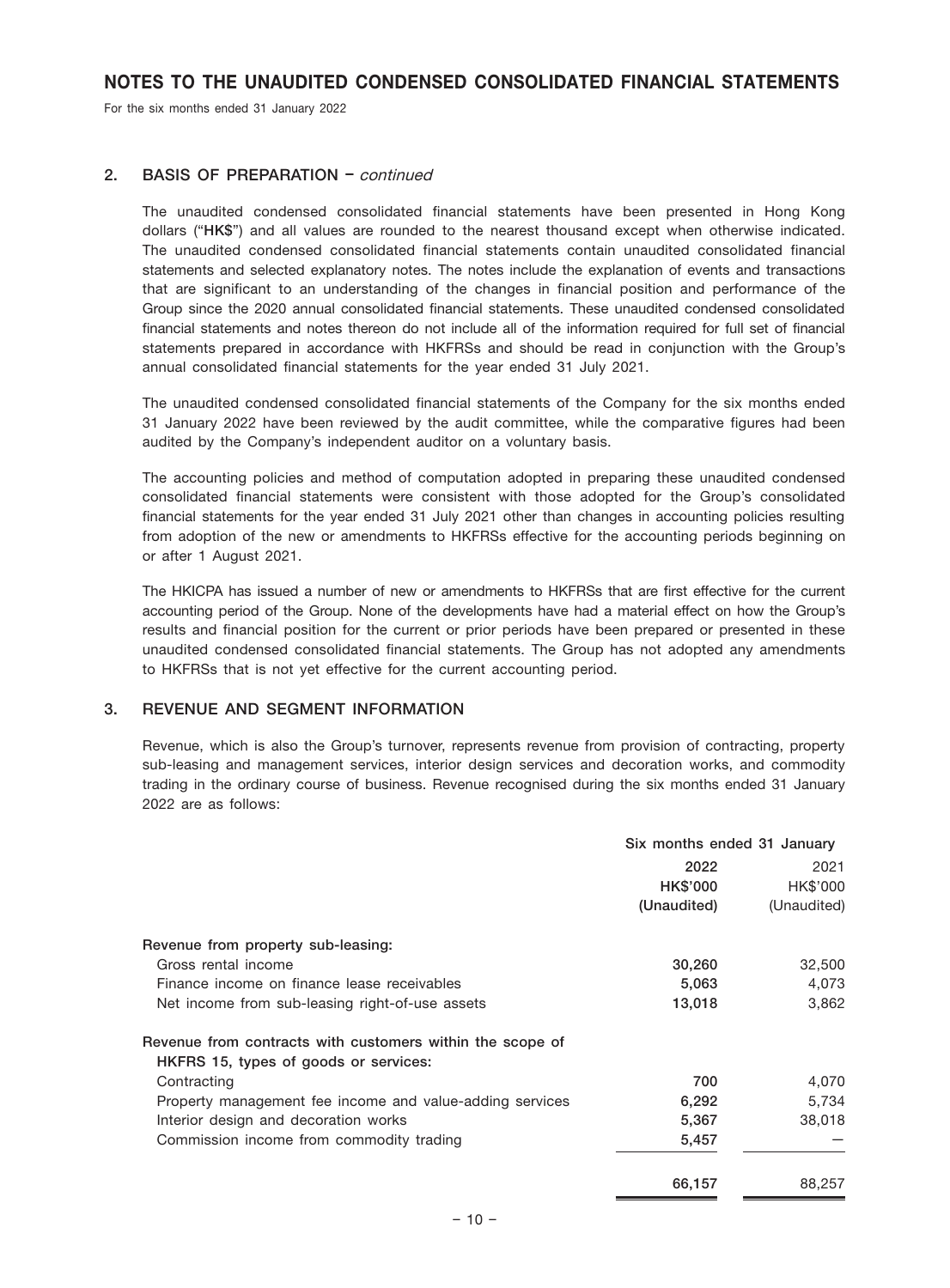For the six months ended 31 January 2022

### 3. REVENUE AND SEGMENT INFORMATION – continued

#### Segment reporting

The management of the Company has determined the operating segments based on the reports reviewed by the Directors of the Company, the chief operating decision-maker, that are used to make strategic decisions. The Directors consider the business from a product/service perspective.

The Group's operating and reportable segments are analysed as follows:

Contracting: Provision of undertaking general building works as contractor in Hong Kong.

Interior design and decoration works: Provision of interior design services and decoration works in Hong Kong and the PRC.

Property sub-leasing and management service: The sub-leasing of properties and provision of property management and value-adding services in the PRC.

Commodity trading: Provision of arrangement services in trading of non-ferrous metals in the PRC.

No operating segments have been aggregated to form the above reportable segments.

Segment revenue is measured in a manner consistent with that in the unaudited condensed consolidated statement of profit or loss and other comprehensive income.

The Directors assess the performance of the operating segments based on a measure of segment results. Unallocated corporate expenses, income tax expenses and other major items that are isolated and nonrecurring in nature are not included in segment results.

Segment assets mainly consist of current assets and non-current assets as disclosed in the unaudited condensed consolidated statement of financial position except restricted cash, cash and cash equivalents, unallocated property, plant and equipment, unallocated right-of-use assets, and unallocated corporate assets as these assets are managed on a group basis.

Segment liabilities mainly consist of current liabilities as disclosed in the unaudited condensed consolidated statement of financial position except unallocated corporate liabilities, unallocated lease liabilities, tax payable and deferred tax liabilities as these liabilities are managed on a group basis.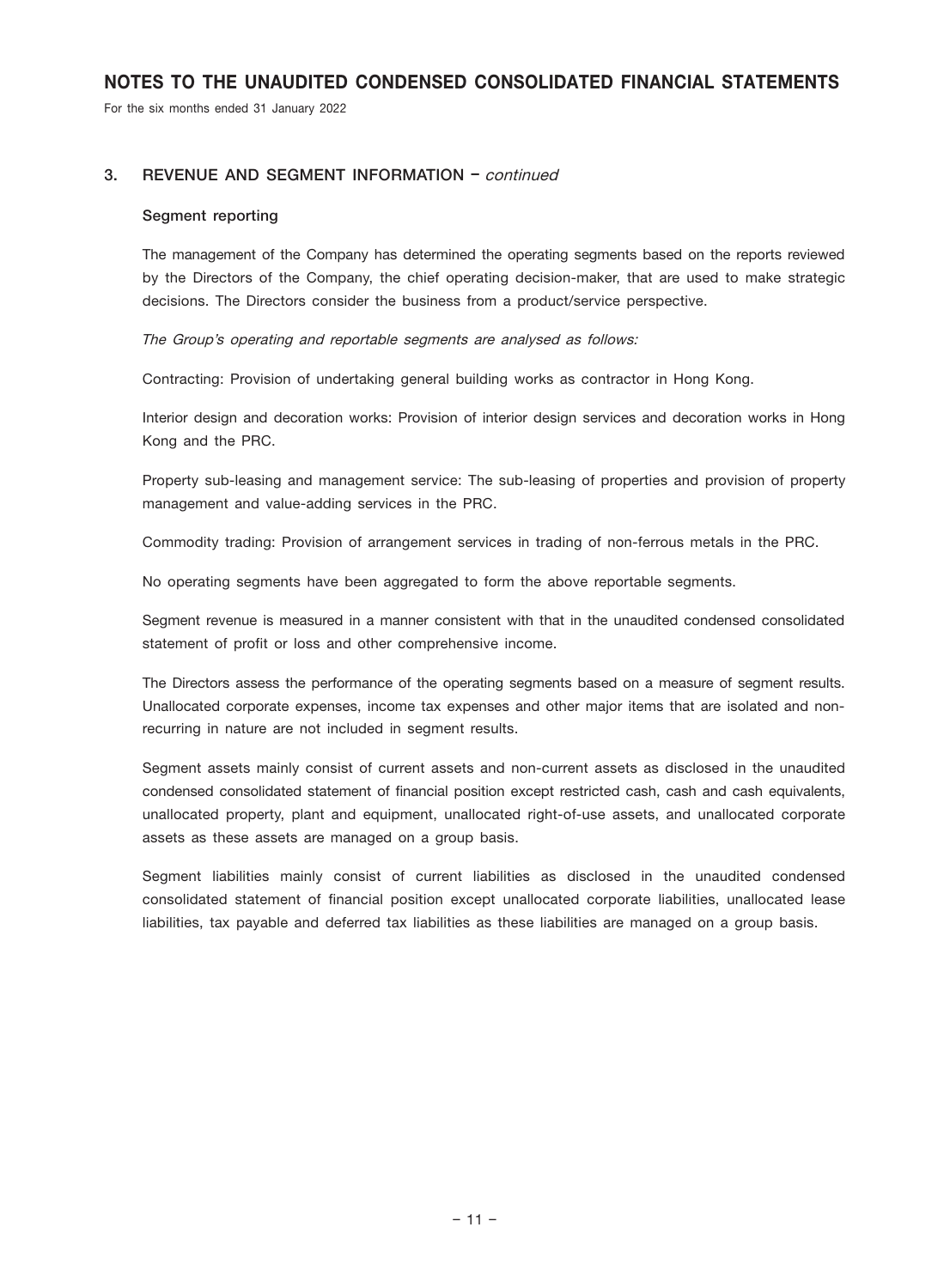For the six months ended 31 January 2022

# 3. REVENUE AND SEGMENT INFORMATION – continued

#### Segment reporting - continued

Information regarding the Group's reportable segments as provided to the Group's most senior executive management for the purposes of resource allocation and assessment of segment performance is set out below:

|                                                                                                                                                                                                                                                                                            | Contracting<br>HK\$'000 | Interior<br>design and<br>decoration<br><b>HK\$'000</b> | Property sub-<br>leasing and<br>management<br>service<br>HK\$'000 | Commodity<br>trading<br><b>HK\$'000</b> | Total<br><b>HK\$'000</b>         |
|--------------------------------------------------------------------------------------------------------------------------------------------------------------------------------------------------------------------------------------------------------------------------------------------|-------------------------|---------------------------------------------------------|-------------------------------------------------------------------|-----------------------------------------|----------------------------------|
| For six months ended 31 January 2022 (unaudited)                                                                                                                                                                                                                                           |                         |                                                         |                                                                   |                                         |                                  |
| Revenue from external customers and disaggregated<br>by timing of revenue recognition<br>Over time<br>Point in time                                                                                                                                                                        | 700                     | 5,367                                                   | 54,633                                                            | 5,457                                   | 60,700<br>5,457                  |
| Reportable segment profit                                                                                                                                                                                                                                                                  | 172                     | 230                                                     | 14,136                                                            | 2,941                                   | 17,479                           |
| Unallocated corporate expenses                                                                                                                                                                                                                                                             |                         |                                                         |                                                                   |                                         | (6,083)                          |
| Profit before income tax<br>Income tax expense                                                                                                                                                                                                                                             |                         |                                                         |                                                                   |                                         | 11,396<br>(4, 127)               |
| Profit for the period                                                                                                                                                                                                                                                                      |                         |                                                         |                                                                   |                                         | 7,269                            |
| Included in segment results are:<br>Unwinding of imputed interest on shareholder's loan<br>Depreciation of investment properties<br>Depreciation of property, plant and equipment<br>Impairment loss allowance on trade receivables, contract<br>assets and finance lease receivables, net | (90)                    | 6<br>347                                                | 400<br>20,887<br>309<br>884                                       | 1                                       | 400<br>20,887<br>316<br>1,141    |
| At 31 January 2022 (unaudited)                                                                                                                                                                                                                                                             |                         |                                                         |                                                                   |                                         |                                  |
| Segment assets<br>Cash and cash equivalents<br>Unallocated assets                                                                                                                                                                                                                          | 694                     | 7,364                                                   | 232,912                                                           | 57,933                                  | 298,903<br>34,507<br>7,003       |
| Consolidated total assets                                                                                                                                                                                                                                                                  |                         |                                                         |                                                                   |                                         | 340,413                          |
| Included in segment assets are:<br>Additions to non-current assets                                                                                                                                                                                                                         |                         |                                                         | 11                                                                |                                         | 11                               |
| Segment liabilities<br>Tax payable<br>Deferred tax liabilities<br>Unallocated liabilities                                                                                                                                                                                                  |                         | 4,535                                                   | 197,965                                                           | 717                                     | 203,217<br>1,423<br>3,162<br>713 |
| Consolidated total liabilities                                                                                                                                                                                                                                                             |                         |                                                         |                                                                   |                                         | 208,515                          |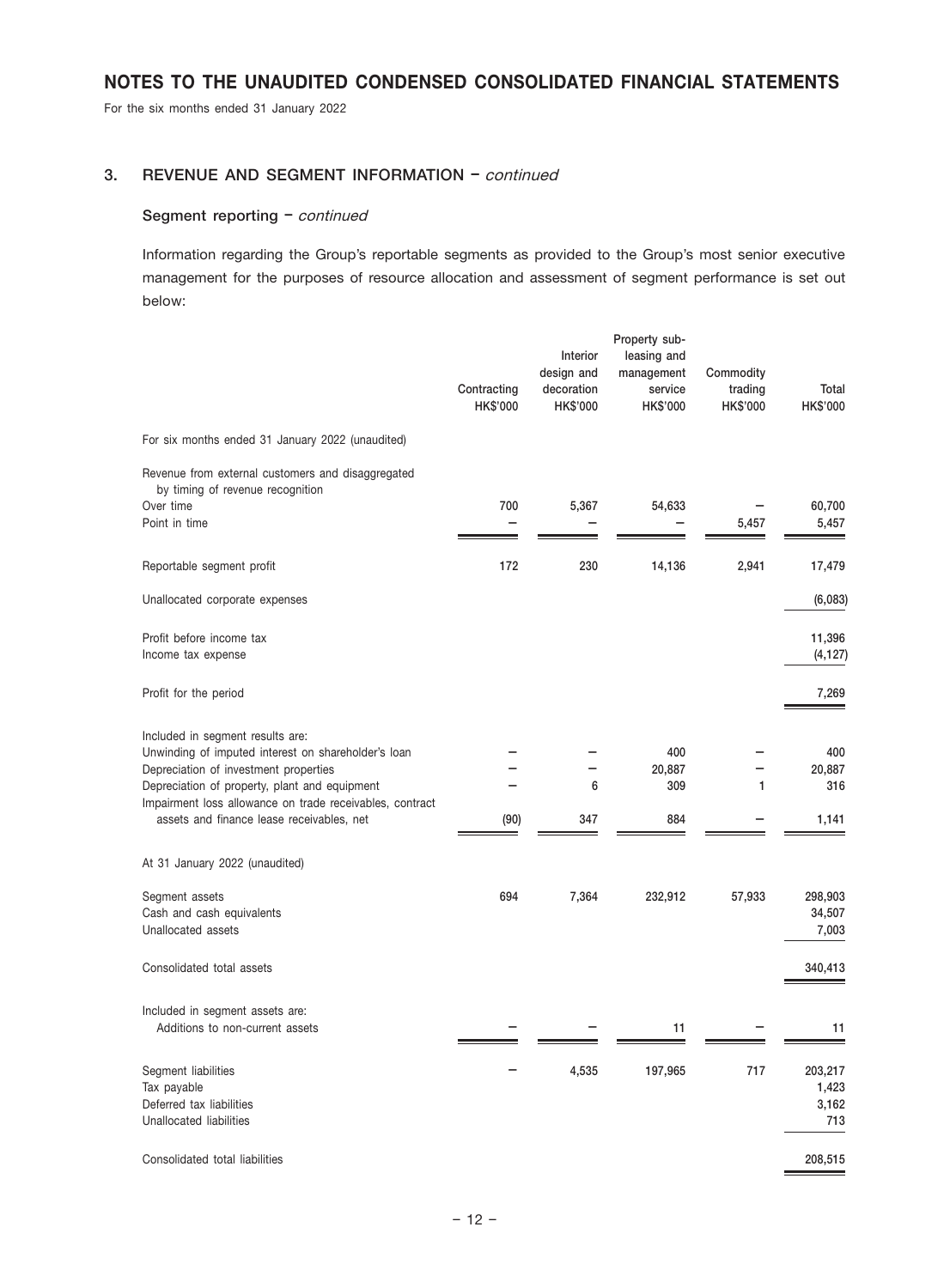For the six months ended 31 January 2022

## 3. REVENUE AND SEGMENT INFORMATION – continued

## Segment reporting - continued

|                                                                                                                                                                                                                                                                                            | Contracting<br>HK\$'000 | Interior design<br>and decoration<br>HK\$'000 | Property sub-<br>leasing and<br>management<br>service<br>HK\$'000 | Total<br>HK\$'000                      |
|--------------------------------------------------------------------------------------------------------------------------------------------------------------------------------------------------------------------------------------------------------------------------------------------|-------------------------|-----------------------------------------------|-------------------------------------------------------------------|----------------------------------------|
| For six months ended 31 January 2021 (unaudited)                                                                                                                                                                                                                                           |                         |                                               |                                                                   |                                        |
| Revenue from external customers and disaggregated<br>by timing of revenue recognition<br>Services transferred over time                                                                                                                                                                    | 4,070                   | 38,018                                        | 46,169                                                            | 88,257                                 |
| Reportable segment profit<br>Gain on disposal of a subsidiary (Note 4)<br>Unallocated corporate expenses                                                                                                                                                                                   | 1,385                   | 6,520                                         | 8,103                                                             | 16,008<br>1,296<br>(9, 131)            |
| Profit before income tax<br>Income tax expense                                                                                                                                                                                                                                             |                         |                                               |                                                                   | 8,173<br>(3,021)                       |
| Profit for the period                                                                                                                                                                                                                                                                      |                         |                                               |                                                                   | 5,152                                  |
| Included in segment results are:<br>Unwinding of imputed interest on shareholder's loan<br>Depreciation of investment properties<br>Depreciation of property, plant and equipment<br>Impairment loss allowance on trade receivables,<br>contract assets and finance lease receivables, net |                         | 84<br>695                                     | 718<br>22,440<br>326<br>53                                        | 718<br>22,440<br>410<br>748            |
| At 31 January 2021 (unaudited)<br>Segment assets<br>Cash and cash equivalent<br>Unallocated assets<br>Consolidated total assets                                                                                                                                                            | 7,885                   | 45,108                                        | 202,071                                                           | 255,064<br>112,830<br>1,564<br>369,458 |
| Included in segment assets are:<br>Additions to non-current assets                                                                                                                                                                                                                         |                         |                                               | 27,393                                                            | 27,393                                 |
| Segment liabilities<br>Tax payable<br>Deferred tax liabilities<br>Unallocated liabilities                                                                                                                                                                                                  | 2,872                   | 33,560                                        | 213,716                                                           | 250,148<br>4,884<br>1,135<br>2,875     |
| Consolidated total liabilities                                                                                                                                                                                                                                                             |                         |                                               |                                                                   | 259,042                                |

Note: There is no inter-segment revenue for both periods.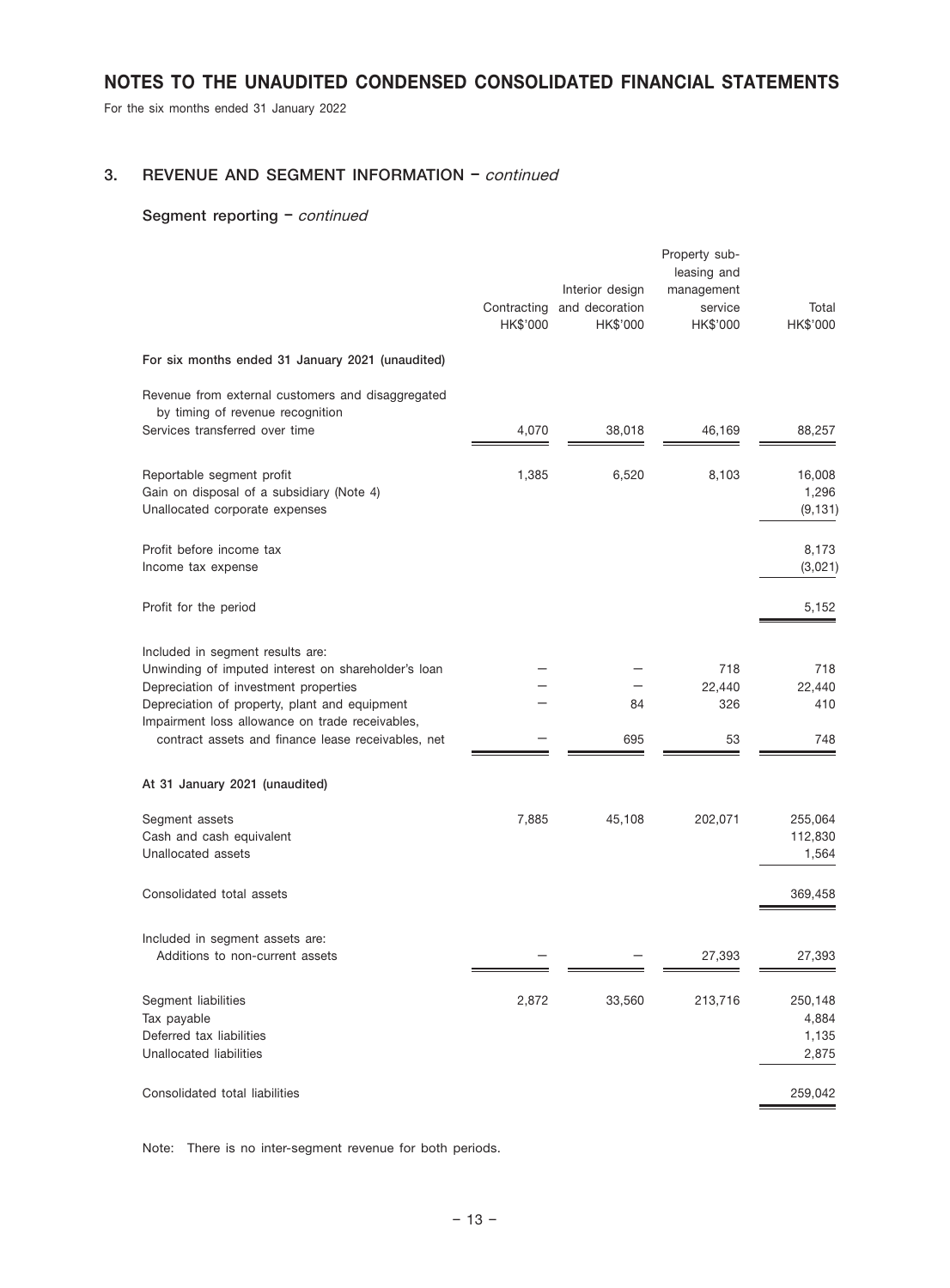For the six months ended 31 January 2022

# 4. OTHER INCOME AND GAINS

|                                  | Six months ended 31 January |             |  |
|----------------------------------|-----------------------------|-------------|--|
|                                  | 2022                        |             |  |
|                                  | <b>HK\$'000</b>             | HK\$'000    |  |
|                                  | (Unaudited)                 | (Unaudited) |  |
| Bank interest income             | 633                         | 649         |  |
| Gain on disposal of a subsidiary |                             | 1,296       |  |
| Government grants                |                             | 432         |  |
| Tax relief on value-added tax    | 314                         | 356         |  |
| <b>Others</b>                    | 9                           | 67          |  |
|                                  | 956                         | 2,800       |  |

# 5. FINANCE COSTS

An analysis of finance costs is as follows:

|                                            | Six months ended 31 January |             |  |
|--------------------------------------------|-----------------------------|-------------|--|
|                                            | 2022                        |             |  |
|                                            | <b>HK\$'000</b>             | HK\$'000    |  |
|                                            | (Unaudited)                 | (Unaudited) |  |
| Interest on lease liabilities              | 6,871                       | 7,927       |  |
| Unwinding of imputed interest on loan from |                             |             |  |
| a shareholder (Note 18)                    | 400                         | 718         |  |
|                                            | 7,271                       | 8,645       |  |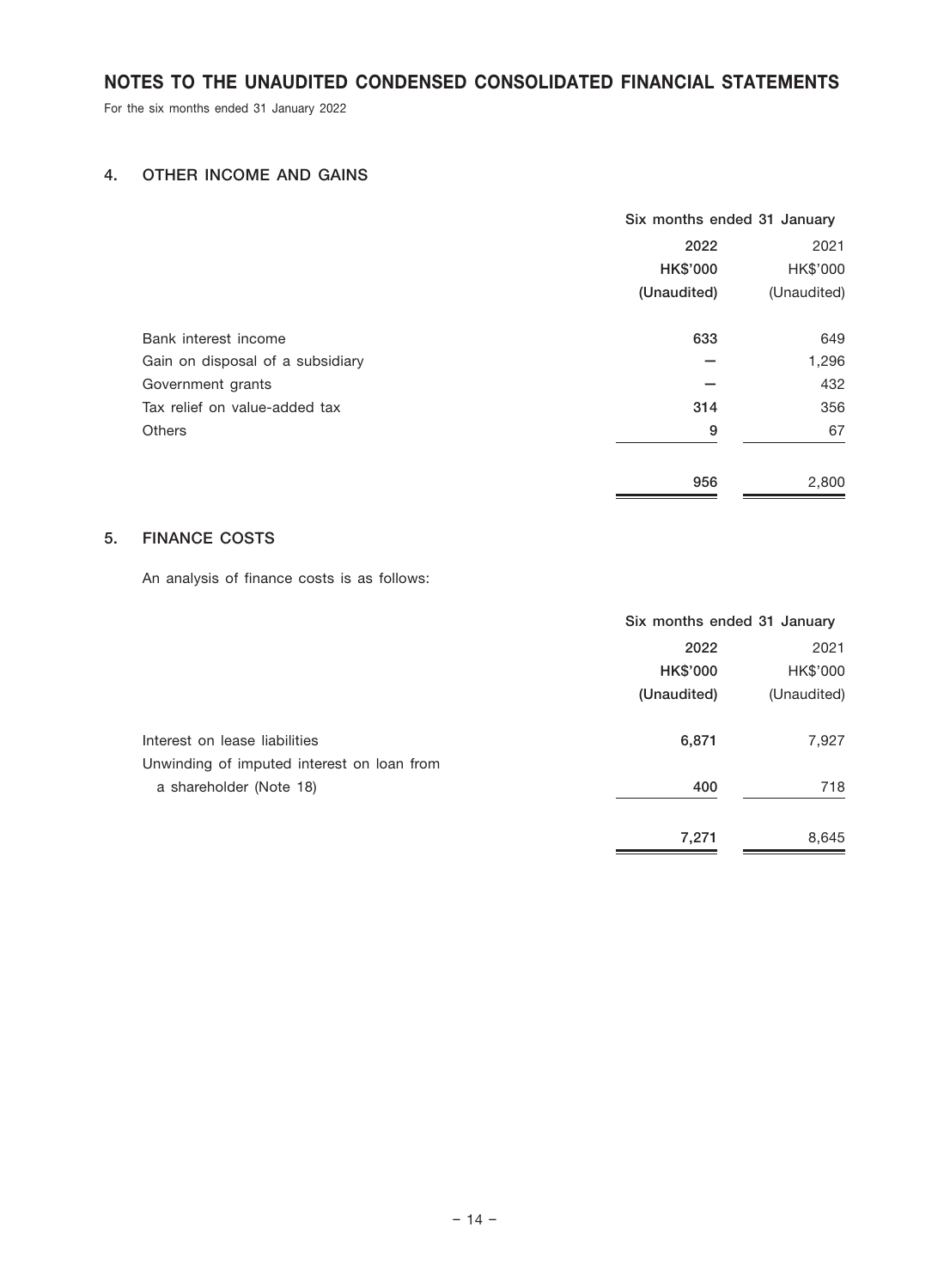For the six months ended 31 January 2022

### 6. PROFIT BEFORE INCOME TAX

Profit before income tax is arrived at after charging:

|                                                                   | Six months ended 31 January |             |  |
|-------------------------------------------------------------------|-----------------------------|-------------|--|
|                                                                   | 2022                        | 2021        |  |
|                                                                   | HK\$'000                    | HK\$'000    |  |
|                                                                   | (Unaudited)                 | (Unaudited) |  |
| Sub-contracting costs recognised as an expense                    | 4,886                       | 32,863      |  |
| Depreciation of investment properties                             | 20,887                      | 22,440      |  |
| Depreciation of property, plant and equipment                     | 329                         | 429         |  |
| Depreciation of right-of-use assets                               | 467                         | 440         |  |
| Loss on derecognition upon termination of leases of finance lease |                             |             |  |
| receivables and lease liabilities                                 | 2,786                       | 1,898       |  |
| Expenses relating to short-term leases                            | 3,853                       | 2,232       |  |
| Employee benefits expense (including directors' emoluments)       |                             |             |  |
| (Note $21(b)$ ) <sup>*</sup> :                                    |                             |             |  |
| $-$ Salaries and allowances                                       | 4,991                       | 5,024       |  |
| $-$ Retirement benefit scheme contributions                       |                             |             |  |
| (defined contribution scheme)                                     | 393                         | 177         |  |
| Other expenses <sup>#</sup>                                       |                             | 419         |  |

Employee benefit expense (including directors' emolument) of approximately HK\$484,000 (six months ended 31 January 2021: HK\$524,000) and approximately HK\$4,900,000 (six months ended 31 January 2021: HK\$4,677,000) has been included in cost of services and administrative and other expenses respectively.

# Other expenses relate to expenses of the Group not incurred in the ordinary and usual course of business of the Group which include professional fees incurred by the Group in attending to the queries of the Stock Exchange on maintaining the listing status of the Company.

### 7. INCOME TAX EXPENSE

Pursuant to the rules and regulations of the Cayman Islands and the British Virgin Islands (the "BVI"), the Group is not subject to any income tax in the Cayman Islands and the BVI.

The Group's operations in Hong Kong is subject to Hong Kong Profits Tax at a rate of 8.25% or 16.5% (six months ended 31 January 2021: 8.25% or 16.5%) on the estimated assessable profits arising in Hong Kong during the period after deducting accumulated tax losses brought forward, if any.

Under the two-tiered profits tax rates regime, the first HK\$2 million of profits of the qualifying group entity will be taxed at 8.25%, and profits above HK\$2 million will be taxed at 16.5%. The profits of group entities are not qualifying for the two-tiered profits tax rates regime and continue to be taxed at a flat rate of 16.5%.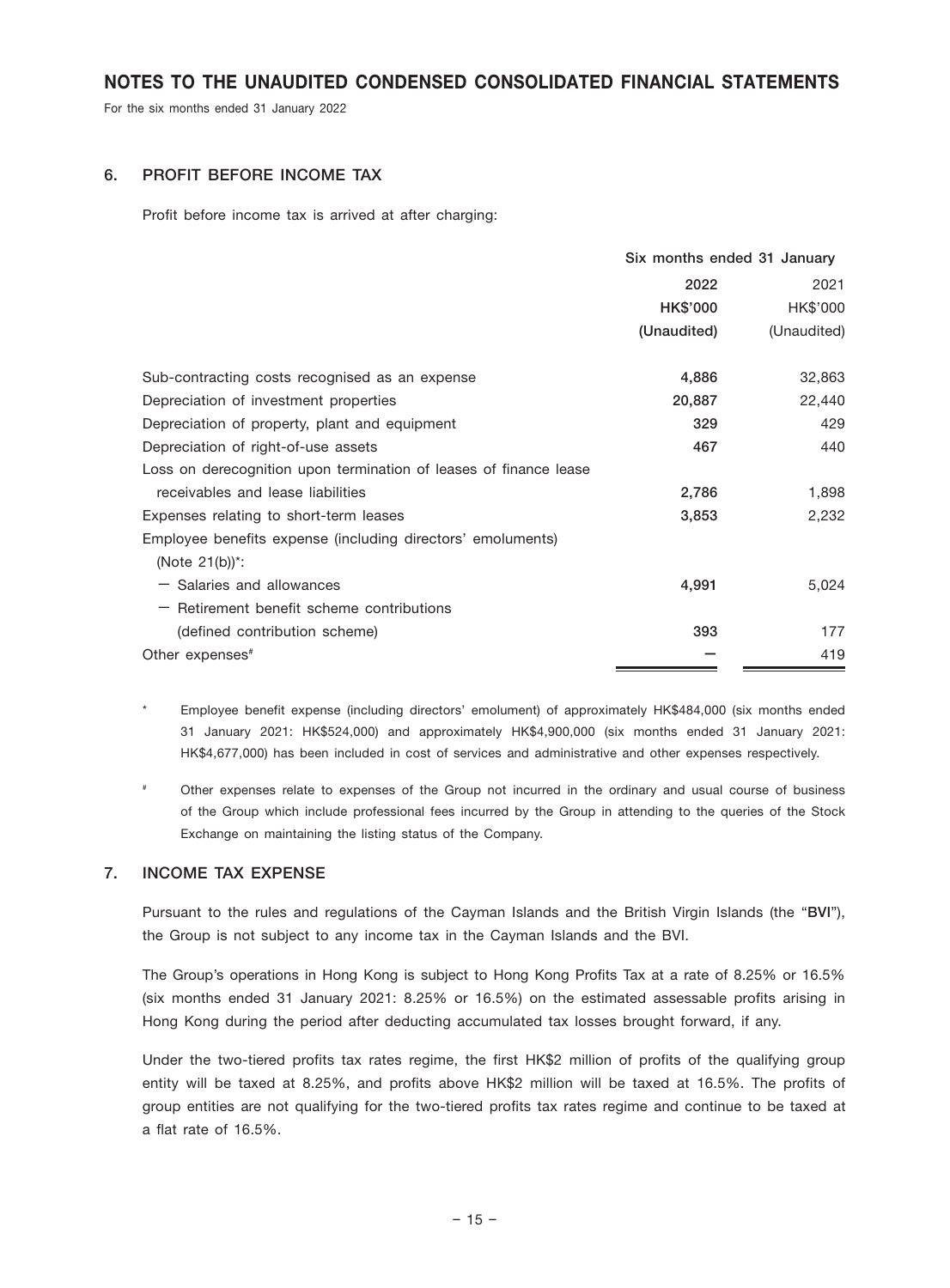For the six months ended 31 January 2022

### 7. **INCOME TAX EXPENSE** – continued

No Hong Kong profits tax has been provided for the period in the unaudited condensed consolidated financial statements as the Group has tax losses brought forward from previous years for the six months ended 31 January 2021 and 2022.

The PRC Enterprise Income Tax (the "EIT") is calculated at the rate of 25% prevailing in the PRC jurisdiction for the six months ended 31 January 2022 (six months ended 31 January 2021: 25%).

|                       | Six months ended 31 January |             |
|-----------------------|-----------------------------|-------------|
|                       | 2022                        | 2021        |
|                       | <b>HK\$'000</b>             | HK\$'000    |
|                       | (Unaudited)                 | (Unaudited) |
| Current $-$ PRC EIT   |                             |             |
| Charge for the period | 3,138                       | 4,150       |
| Deferred tax          | 989                         | (1, 129)    |
| Income tax expense    | 4,127                       | 3,021       |

Deferred income tax assets are recognised for tax loss carry-forwards to the extent that the realisation of the related tax benefit through future taxable profits is probable. The Group did not recognise deferred income tax assets of approximately HK\$6,905,000 (31 July 2021: approximately HK\$6,269,000) in respect of losses amounting to approximately HK\$41,848,000 (31 July 2021: approximately HK\$37,996,000) that can be carried forward against future taxable income. Tax losses may be carried forward indefinitely. Certain amounts of unused tax losses are subject to approval from the Hong Kong Inland Revenue Department.

Other than unused tax losses not recognised, deferred tax liabilities recognised under business combination in prior year, and the recognised under the impact on HKFRS 16 Leases, the Group does not have deferred income tax assets and liabilities in the condensed consolidated financial statements as the Group did not have other material temporary differences arising between tax bases of assets and liabilities and their carrying amounts as at 31 January 2022 (31 July 2021: Nil).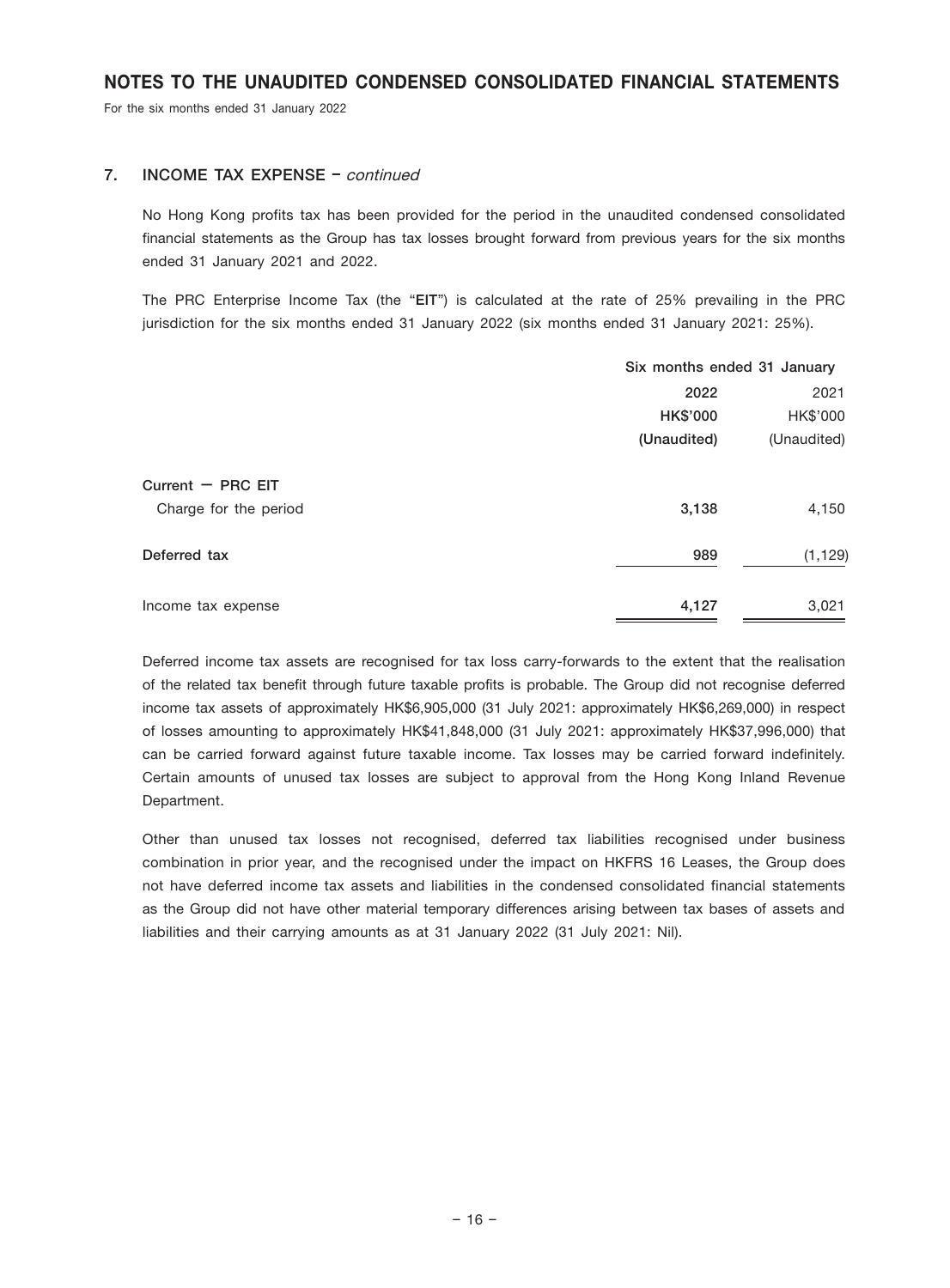For the six months ended 31 January 2022

## 8. EARNINGS PER SHARE

|                                                                 | Six months ended 31 January |             |
|-----------------------------------------------------------------|-----------------------------|-------------|
|                                                                 | 2022                        | 2021        |
|                                                                 | <b>HK\$'000</b>             | HK\$'000    |
|                                                                 | (Unaudited)                 | (Unaudited) |
| Profit attributable to owners of the Company for the purpose of |                             |             |
| basic and diluted earnings per share                            | 7,269                       | 5,157       |
|                                                                 | Number of                   | Number of   |
|                                                                 | shares                      | shares      |
|                                                                 | '000                        | '000        |
|                                                                 | (Unaudited)                 | (Unaudited) |
| Weighted average number of ordinary shares in issue for the     |                             |             |
| purpose of basic and diluted earnings per share                 | 411,200                     | 411,200     |

There were no dilutive potential ordinary shares during the six months ended 31 January 2022 (six months ended 31 January 2021: Nil) and therefore, the amount of diluted earnings per share is same as the amount of basic earnings per share.

## 9. DIVIDENDS

The Board of Directors (the "Board") did not recommend a payment of an interim dividend for the six months ended 31 January 2022 (six months ended 31 January 2021: Nil).

## 10. PROPERTY, PLANT AND EQUIPMENT

During the six months ended 31 January 2022, the Group acquired certain property, plant and equipment of approximately HK\$11,000 (six months ended 31 January 2021: HK\$ HK\$141,000).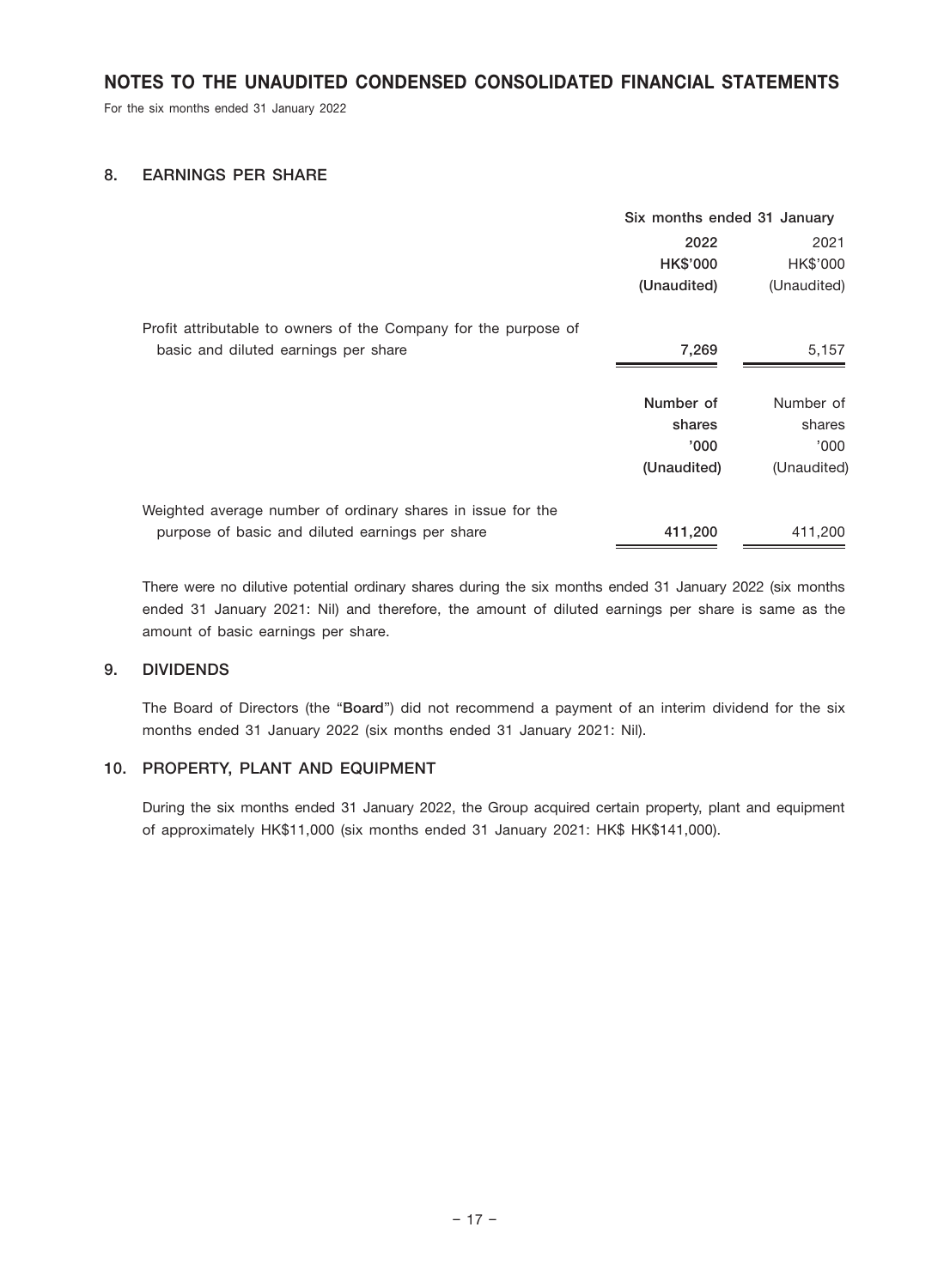For the six months ended 31 January 2022

### 11. INVESTMENT PROPERTIES

The Group's investment properties are leased properties in relation to operating lease used in sub-leasing business.

During the six months ended 31 January 2022, addition of investment properties of the Group is approximately HK\$11,257,000 (six months ended 31 July 2021: HK\$28,916,000).

At 31 January 2022, no investment properties of the Group were pledged to secure any borrowings to the Group (31 July 2021: Nil).

At 31 January 2022, an independent valuer assessed the fair values which were derived by using income capitalisation method (31 July 2021: income capitalisation method). Income capitalisation method is based on capitalising the rental income derived from the existing tenancies, if any, with due provision for the reversionary potential of each constituent portion of the property at appropriate capitalisation rates. As at 31 January 2022, the fair value of investment properties at level 3 hierarchy is approximately HK\$106,275,000 (31 July 2021: HK\$78,010,000).

In estimating the fair value of the investment properties, the highest and best use of the investment properties is their current use.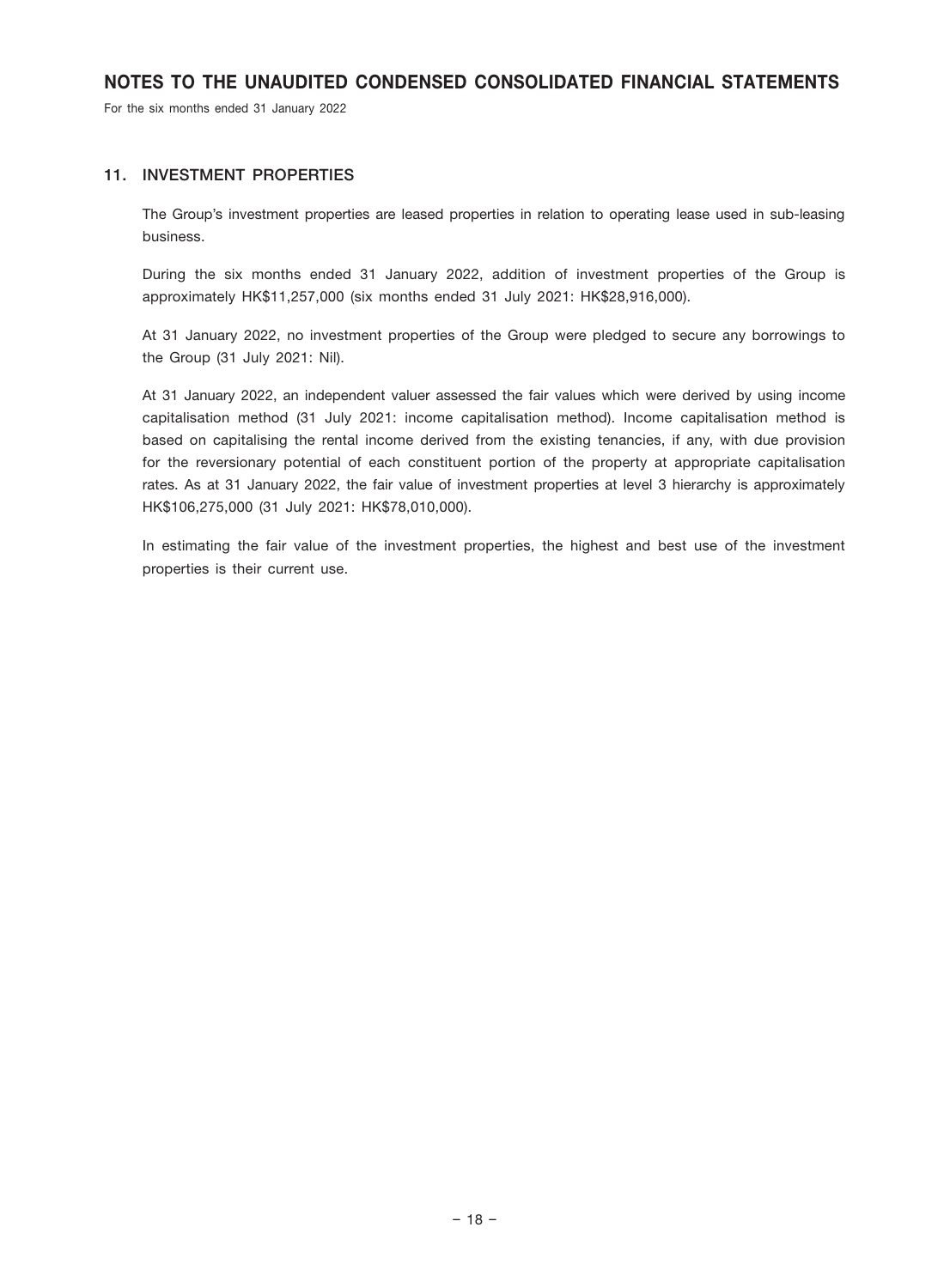For the six months ended 31 January 2022

# 12. FINANCE LEASE RECEIVABLES

Certain leased properties under subleases were accounted for as finance leases receivables and have remaining lease terms ranging from 1 to 8 years (31 July 2021: 1 to 8 years). Finance lease receivables are comprised of the followings:

|                                             | At 31 January   | At 31 July |
|---------------------------------------------|-----------------|------------|
|                                             | 2022            | 2021       |
|                                             | <b>HK\$'000</b> | HK\$'000   |
|                                             | (Unaudited)     | (Audited)  |
| Amounts receivable under finance leases:    |                 |            |
| Year 1                                      | 76,060          | 58,972     |
| Year <sub>2</sub>                           | 48,026          | 34,918     |
| Year <sub>3</sub>                           | 18,197          | 15,662     |
| Year 4                                      | 8,761           | 7,923      |
| Year 5 and afterwards                       | 4,061           | 6,406      |
| Undiscounted lease payments                 | 155,105         | 123,881    |
| Less: unearned finance income               | (14, 321)       | (13, 292)  |
| Present value of lease payments receivable  | 140,784         | 110,589    |
| Less: impairment loss allowance             | (126)           | (83)       |
| Net investment in the leases                | 140,658         | 110,506    |
|                                             |                 |            |
| Net investment in the lease analysed as     |                 |            |
| Recoverable within 12 months                | 76,060          | 58,972     |
| Recoverable after 12 months                 | 79,045          | 64,909     |
|                                             | 155,105         | 123,881    |
| Net investment in the lease analysed as:    |                 |            |
| Year 1                                      | 76,060          | 58,972     |
| Less: unearned finance income within 1 year | (8,601)         | (7,044)    |
| Recoverable within 12 months                | 67,459          | 51,928     |
| Less: allowance for credit losses           | (60)            | (50)       |
|                                             | 67,399          | 51,878     |
| Recoverable after 12 months                 | 73,325          | 58,661     |
| Less: allowance for credit losses           | (66)            | (33)       |
|                                             | 73,259          | 58,628     |
|                                             | 140,658         | 110,506    |
|                                             |                 |            |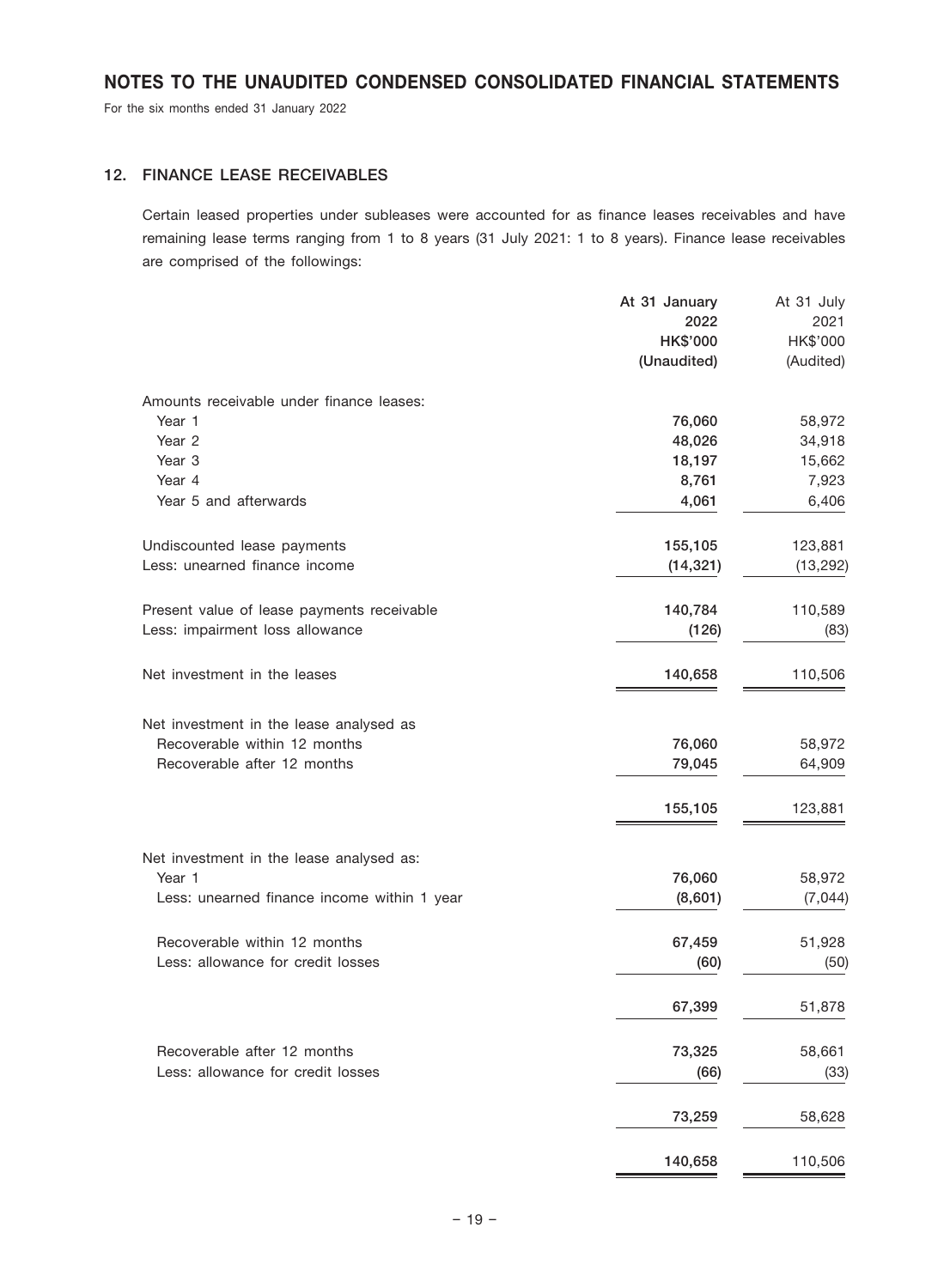For the six months ended 31 January 2022

# 12. FINANCE LEASE RECEIVABLES - continued

The Group's finance lease receivables are leased properties in relation to finance lease used in subleasing business.

The directors of the Company estimate the loss allowance on finance lease receivables at the end of the reporting period at an amount equal to lifetime expected credit loss ("ECL"). None of the finance lease receivables at the end of the reporting period is past due, and taking into account the historical default experience and the future prospects of the industries in which the lessees operate, the Directors of the Company consider that finance lease receivables of approximately HK\$126,000 (31 July 2021: HK\$83,000) is impaired.

## 13. TRADE RECEIVABLES AND CONTRACT ASSETS

| At 31 January   | At 31 July |
|-----------------|------------|
| 2022            | 2021       |
| <b>HK\$'000</b> | HK\$'000   |
| (Unaudited)     | (Audited)  |
| 17,748          | 15,732     |
| (444)           | (106)      |
| 17,304          | 15,626     |
| 4,058           | 8,694      |
| (9)             | (9)        |
| 4,049           | 8,685      |
| 21,353          | 24,311     |
|                 |            |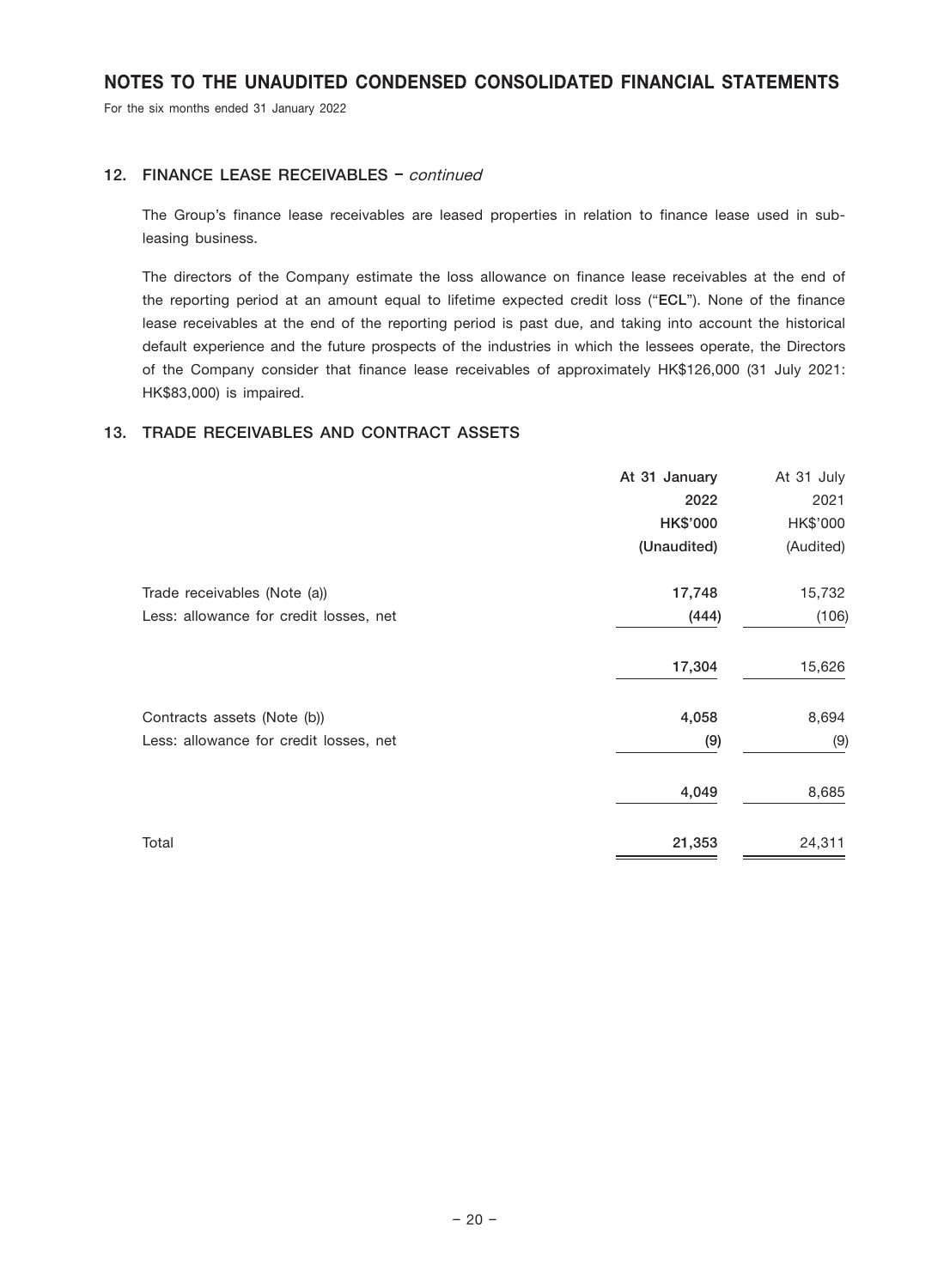For the six months ended 31 January 2022

#### 13. TRADE RECEIVABLES AND CONTRACT ASSETS - continued

#### Notes:

#### (a) Trade receivables

As at 31 July 2021 and 31 January 2022, normally 90 days of credit period is granted to certain customers under Hong Kong business and no credit period is granted to the customers under the PRC business.

The ageing analysis of the trade receivables of the Group, net of loss allowance, based on the invoice dates as at 31 January 2022 is as follows:

|                | At 31 January | At 31 July |
|----------------|---------------|------------|
|                | 2022          | 2021       |
|                | HK\$'000      | HK\$'000   |
|                | (Unaudited)   | (Audited)  |
| $1-30$ days    | 10,517        | 13,604     |
| $31 - 60$ days | 2,660         | 200        |
| $61 - 90$ days | 920           |            |
| 91-365 days    | 3,207         | 1,822      |
|                | 17,304        | 15,626     |

Trade receivables that were past due but not impaired related to customers that had a good track record of credit with the Group with no history of default in the past.

As at 31 January 2022 and 31 July 2021, the Group did not hold any collateral in respect of trade receivables past due but not impaired.

#### (b) Contract assets

|                                              | At 31 January   | At 31 July |
|----------------------------------------------|-----------------|------------|
|                                              | 2022            | 2021       |
|                                              | <b>HK\$'000</b> | HK\$'000   |
|                                              | (Unaudited)     | (Audited)  |
| Interior design and decoration work services | 4.049           | 8,685      |

The contract assets primarily relate to the Group's rights to consideration for work completed to-date and not billed because the rights are conditional on the Group's future performance in achieving agreed milestones at the reporting date on the contracting and interior design and decoration work services. The contract assets are transferred to trade receivables when the rights become unconditional, at which time the amounts become billable to the customer. The Group typically transfer contract assets to trade receivables upon achieving the agreed milestones in the contracts. The Group classifies these contract assets as current because the Group expects to realise them in its normal operating cycle.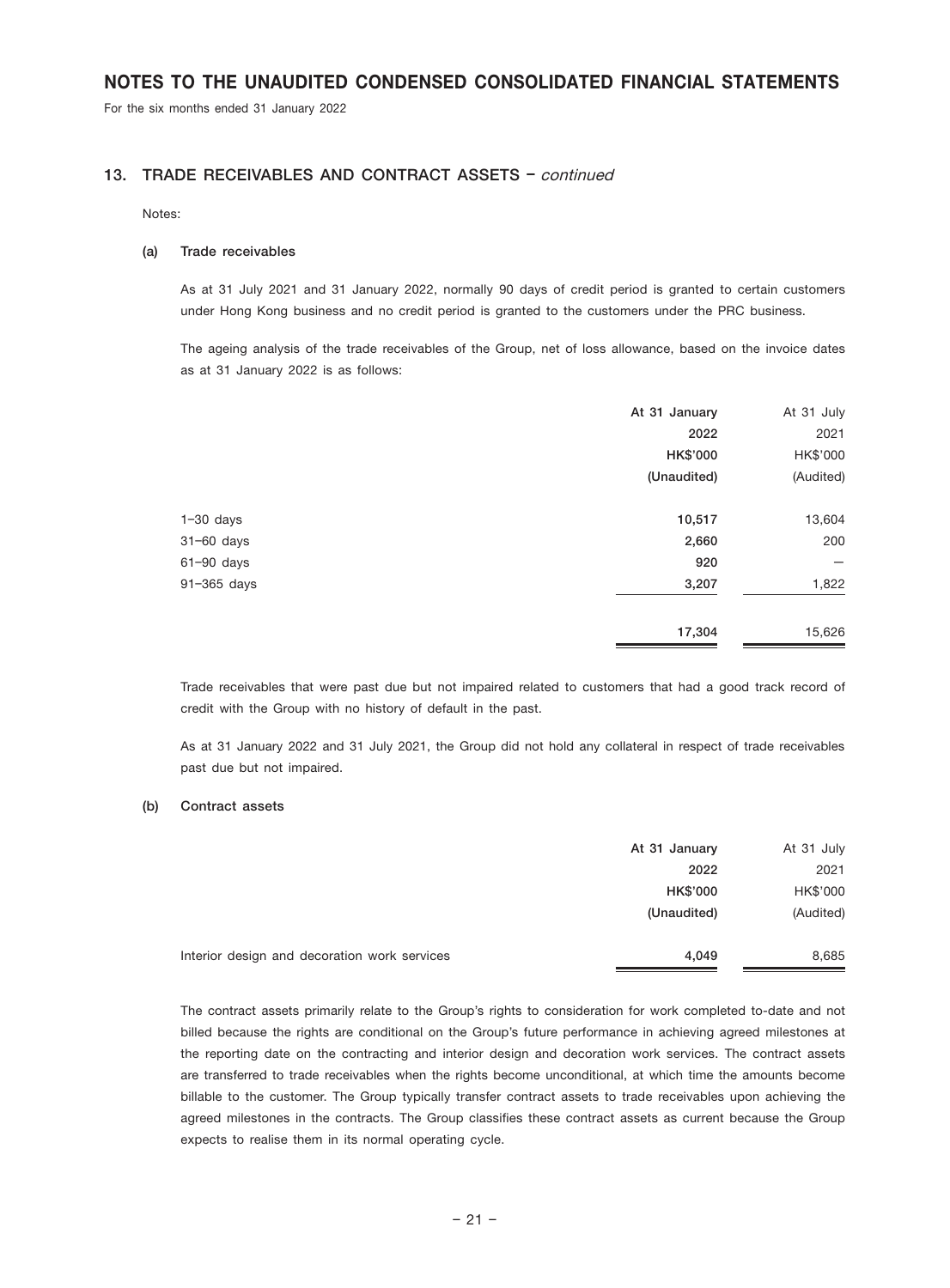For the six months ended 31 January 2022

#### 13. TRADE RECEIVABLES AND CONTRACT ASSETS - continued

Notes: – continued

#### (b) Contract assets – continued

Contract assets mainly represent payments made by the Group in respect of certified interior design and decoration work services for interior design and decoration work services not yet delivered to customer at the reporting date. Certain percentage of the progress settlement are withheld by the customer, which is subject to a maximum amount calculated as the prescribed percentage of the contract sum. Retention money is included in contract assets until the end of the retention period as the Group's entitlement to final payment after passing inspection at the completion of the interior design and decoration work projects. Contract assets are classified as current because the Group expects the completion of such interior design and decoration services to be within 1 year from the reporting date.

#### 14. PREPAYMENTS, DEPOSITS PAID AND OTHER RECEIVABLES

| 2022<br>HK\$'000<br>(Unaudited)<br>Current<br>6,425<br>Prepayments (note (a))<br>12,825<br>Deposits paid<br>58,224<br>Other receivables (note (b))<br>77,474<br>Non-current | At 31 January<br>At 31 July |               |
|-----------------------------------------------------------------------------------------------------------------------------------------------------------------------------|-----------------------------|---------------|
|                                                                                                                                                                             | 2021                        |               |
|                                                                                                                                                                             | HK\$'000                    |               |
|                                                                                                                                                                             | (Audited)                   |               |
|                                                                                                                                                                             |                             |               |
|                                                                                                                                                                             | 4,526                       |               |
|                                                                                                                                                                             | 13,830                      |               |
|                                                                                                                                                                             | 6,601                       |               |
|                                                                                                                                                                             | 24,957                      |               |
|                                                                                                                                                                             |                             |               |
|                                                                                                                                                                             | 15,092<br>12,422            | Deposits paid |
| Total<br>92,566                                                                                                                                                             | 37,379                      |               |

Notes:

(a) At 31 January 2022, balance includes an amount of approximately HK\$1,602,000 (31 July 2021: approximately HK\$1,998,000) which relates to prepaid rentals to certain landlords for leasing of commercial properties in relation to the operating of property sub-leasing business in the PRC.

At 31 January 2022, balance also includes an amount of approximately HK\$3,688,000 (31 July 2021: approximately HK\$583,000) which relates to prepaid costs to certain sub-contractors in relation to the contracts for contracting and interior design and decoration works entered into by the Group, which would be utilised as sub-contracting costs incurred within the next financial year.

(b) At 31 January 2022, balance includes an amount of approximately HK\$57,248,000 (31 July 2021: approximately HK\$ Nil) which relates to prepayment to supplier for purchase of bulk commodities goods.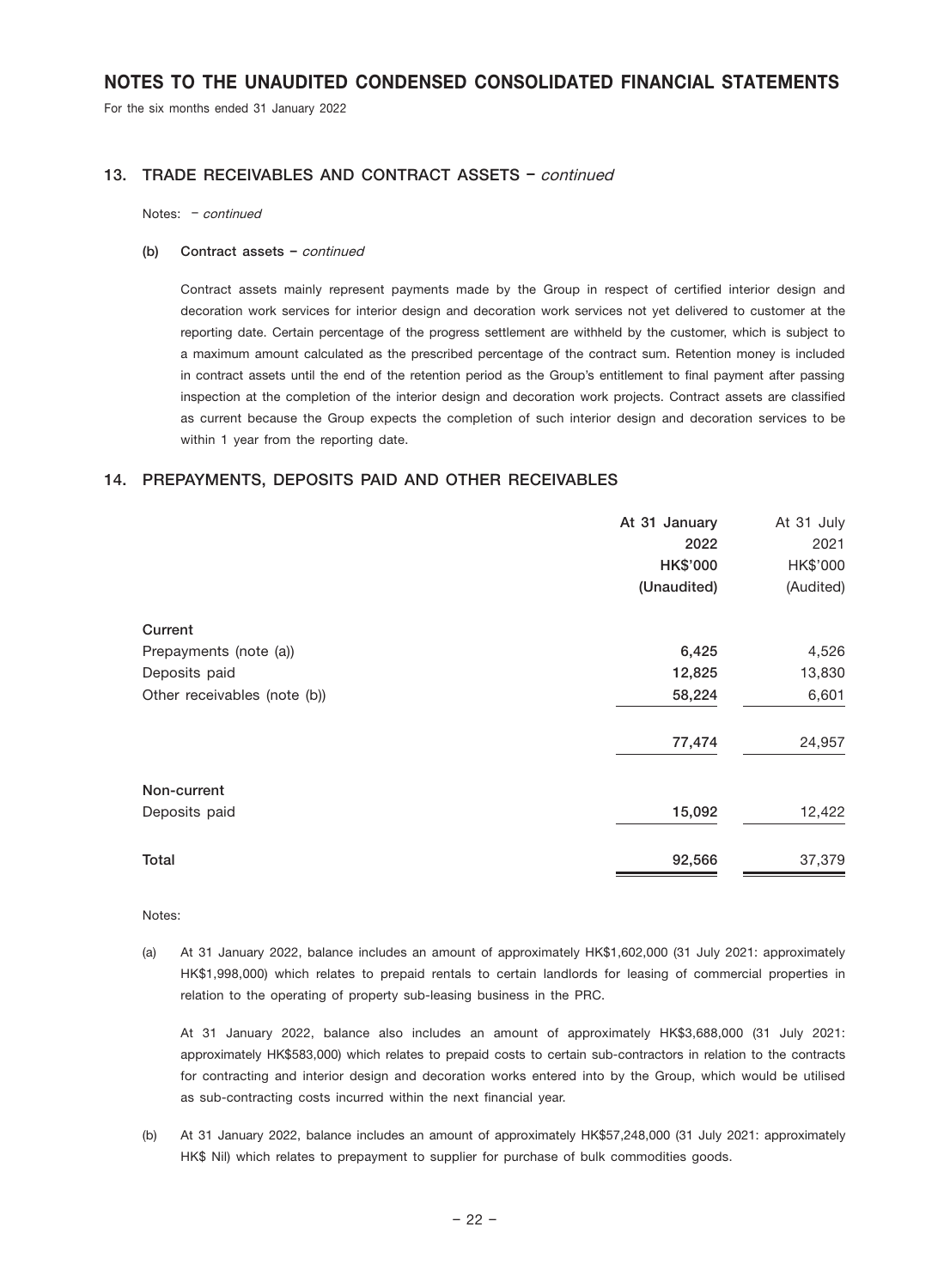For the six months ended 31 January 2022

## 15. RESTRICTED CASH AND CASH AND CASH EQUIVALENTS

|                           | At 31 January   | At 31 July |
|---------------------------|-----------------|------------|
|                           | 2022            | 2021       |
|                           | <b>HK\$'000</b> | HK\$'000   |
|                           | (Unaudited)     | (Audited)  |
| Cash at banks             | 34,450          | 49,188     |
| Bank deposit              |                 | 63,633     |
| Cash on hand              | 57              | 9          |
| Cash and cash equivalents | 34,507          | 112,830    |

The carrying amounts of the cash and cash equivalents are denominated in the following currencies:

|            | At 31 January   | At 31 July |
|------------|-----------------|------------|
|            | 2022            | 2021       |
|            | <b>HK\$'000</b> | HK\$'000   |
|            | (Unaudited)     | (Audited)  |
| HK\$       | 28,133          | 37,813     |
| <b>RMB</b> | 6,374           | 75,017     |
|            | 34,507          | 112,830    |

As at 31 January 2022, included in cash and cash equivalents of the Group is approximately HK\$6,374,000 (31 July 2021: HK\$75,017,000) of cash at banks and bank deposits denominated in RMB placed with the banks in the PRC. RMB is not a freely convertible currency; however, under the PRC's Foreign Exchange Control Regulations and Administration of Settlement, Sale and Payment of Foreign Exchange Regulations, the Group is permitted to exchange RMB for other currencies through the banks authorised to conduct foreign exchange business in the PRC.

Cash at banks and bank deposit earn interest at floating rates based on daily bank deposit rates.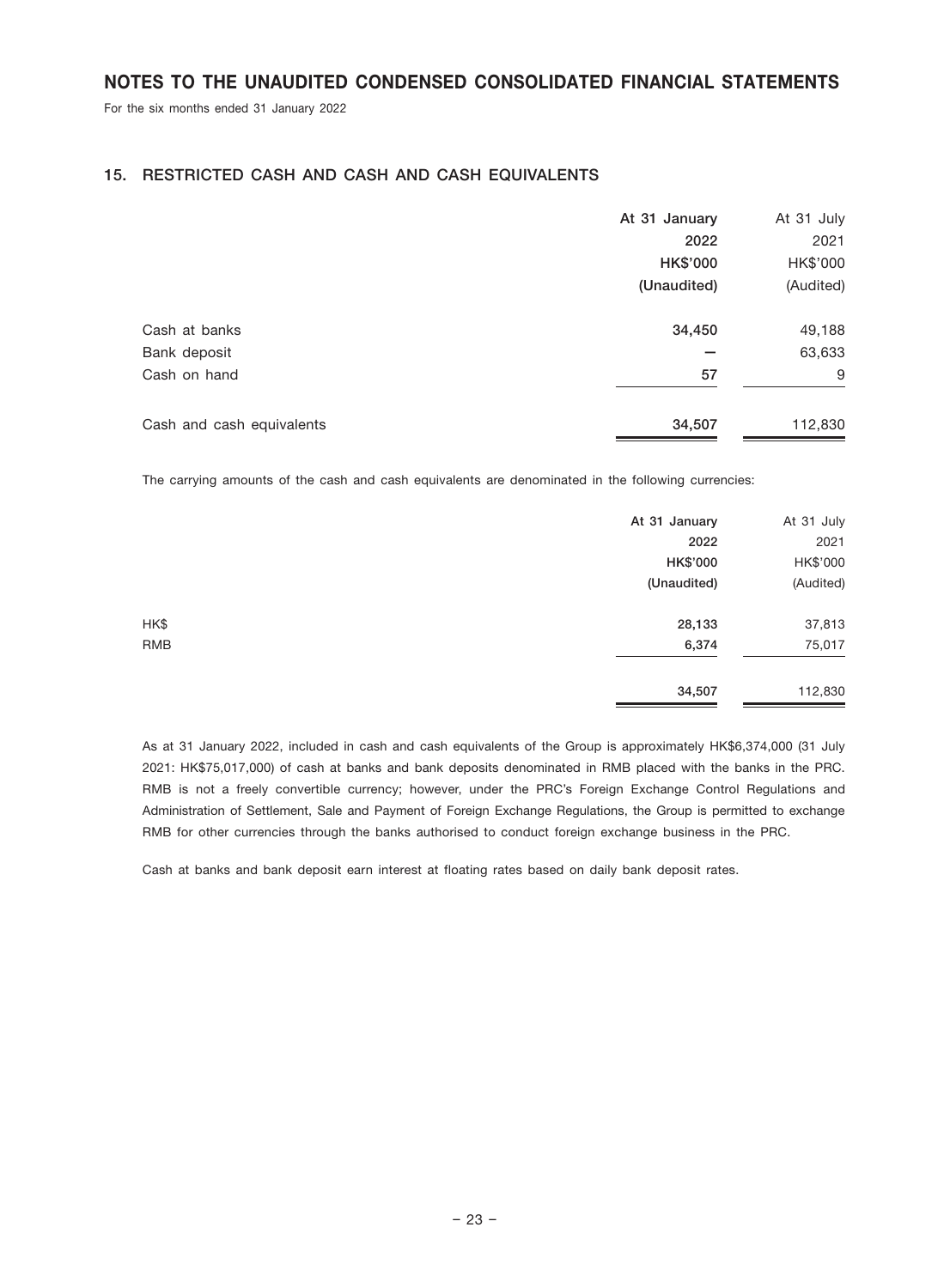For the six months ended 31 January 2022

## 16. TRADE AND OTHER PAYABLES AND DEPOSITS RECEIVED

|                             | At 31 January   | At 31 July |
|-----------------------------|-----------------|------------|
|                             | 2022            | 2021       |
|                             | <b>HK\$'000</b> | HK\$'000   |
|                             | (Unaudited)     | (Audited)  |
| Current                     |                 |            |
| Trade payables (Note (a))   | 8,634           | 18,386     |
| Receipts in advance         | 300             | 2,122      |
| Deposits received           | 14,136          | 14,022     |
| Accruals and other payables | 2,247           | 4,268      |
|                             | 25,317          | 38,798     |
| Non-current                 |                 |            |
| Deposits received           | 11,685          | 10,924     |
| Total                       | 37,002          | 49,722     |

Notes:

(a) No credit period is granted by suppliers (31 July 2021: Nil).

The ageing analysis of trade payables based on the invoice date is as follows:

|               | At 31 January | At 31 July |
|---------------|---------------|------------|
|               | 2022          | 2021       |
|               | HK\$'000      | HK\$'000   |
|               | (Unaudited)   | (Audited)  |
| $0 - 30$ days | 2,773         | 4,396      |
| 31-60 days    | 882           | 157        |
| 61-90 days    | 573           | 1,710      |
| Over 90 days  | 4,406         | 12,123     |
|               | 8,634         | 18,386     |

The deposits which mainly represent the rental deposits received under the business segment of property subleasing from the ultimate lessee. The deposits are refundable at the end of the lease terms.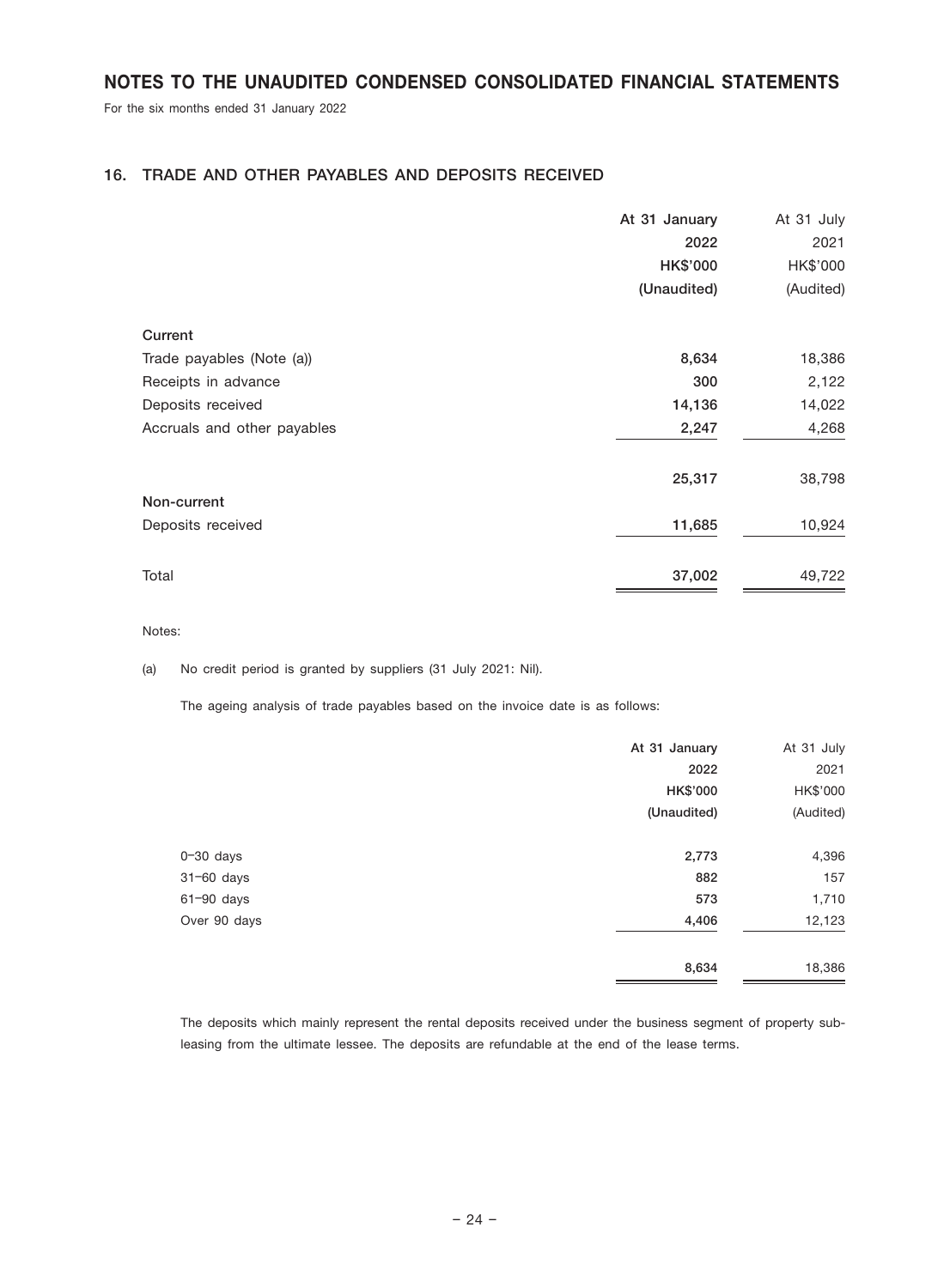For the six months ended 31 January 2022

### 17. LEASE LIABILITIES

The following table shows the remaining contractual matures of the Group's lease liabilities at 31 January 2022 and 31 July 2021:

|                                       | At 31 January | At 31 July |
|---------------------------------------|---------------|------------|
|                                       | 2022          | 2021       |
|                                       | HK\$'000      | HK\$'000   |
|                                       | (Unaudited)   | (Audited)  |
| Within one year                       | 85,526        | 79,134     |
| After one year but within two years   | 55,968        | 49,611     |
| After two years but within five years | 42,664        | 42,971     |
| After five years                      | 4,058         |            |
|                                       | 188,216       | 171,716    |
| Less: total future interest expenses  | (20, 988)     | (20, 142)  |
| Present value of lease liabilities    | 167,228       | 151,574    |
| Less: Portion classified as current   | (74, 540)     | (68, 630)  |
| Non-current portion                   | 92,688        | 82,944     |

#### 18. LOAN FROM A SHAREHOLDER

On 11 October 2019, Mr. Lin Ye ("Mr. Lin"), who is a director and single largest shareholder which held approximate 28.22% shareholding of the Company, signed a letter of profit guarantee (the "Profit Guarantee") in favour of the Company pursuant to which Mr. Lin irrevocable warranted and guaranteed that (i) the audited consolidated earnings before interest, taxes, depreciation and amortisation (the "EBITDA") of the Group for the financial year ended 31 July 2020 would be not less than HK\$13,800,000; and (ii) the audited consolidated EBITDA of the Group for the financial year ending 31 July 2021 would be not less than HK\$13,800,000.

To provide extra assurance for the Profit Guarantee, on 11 October 2019, the Company as borrower and Mr. Lin as the lender entered into a loan agreement (the "Loan Agreement") pursuant to which Mr. Lin agreed to grant a loan to the Company in the principal amount of HK\$30,000,000 (the "Loan"). If Mr. Lin was obliged under the Profit Guarantee to compensate the Company for any shortfall, the Company was entitled to set off part of the principal amount of the Loan against the compensation (if any).

The Loan was (i) interest free and unsecured; (ii) repayable within five business days after the publication by the Company of the annual results announcement for the financial year ending 31 July 2021; (iii) for the purpose of financing the Company's potential acquisition of an office premise in Hong Kong and its related expenses; and (iv) to provide extra assurance for the Profit Guarantee.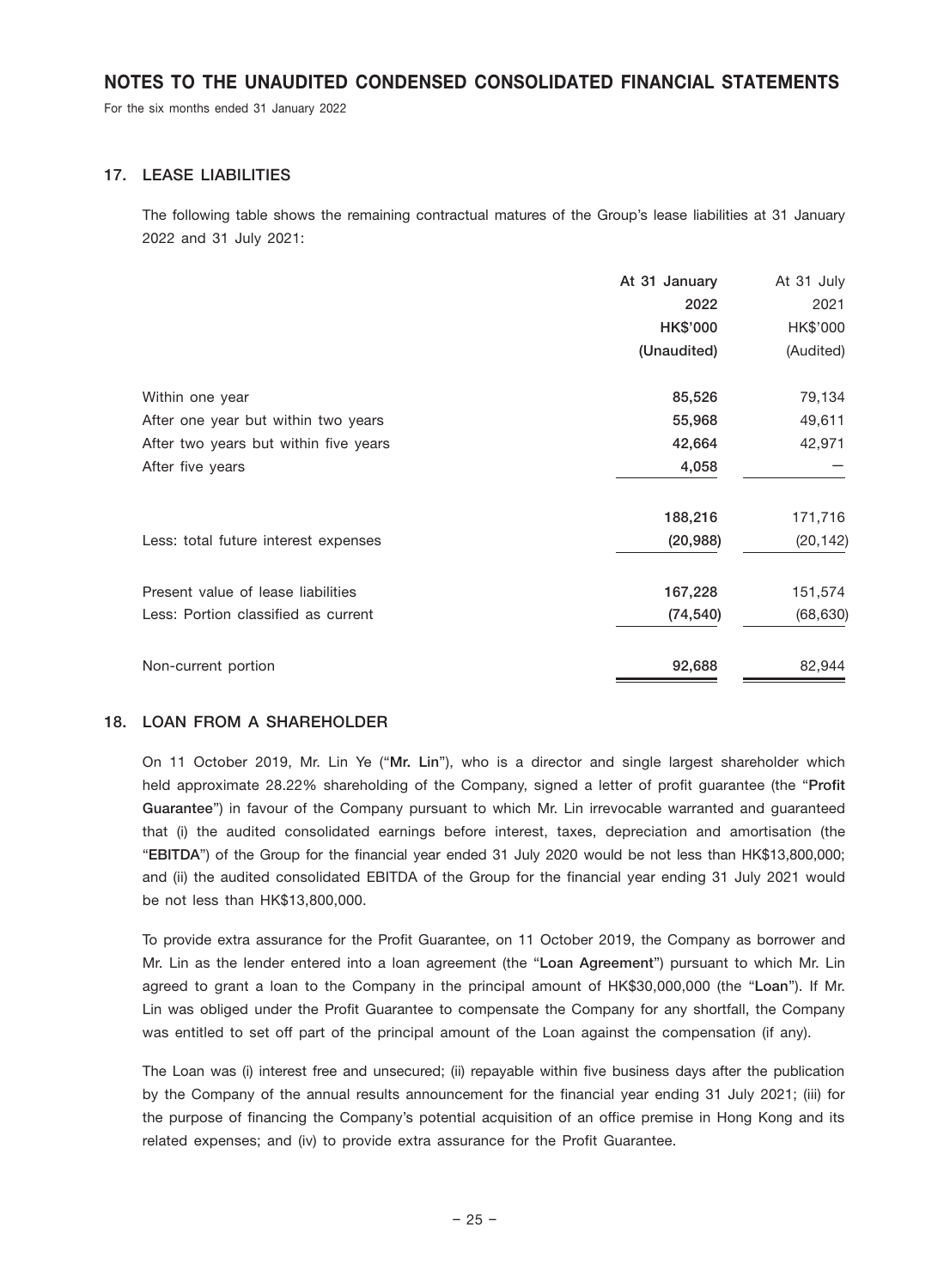For the six months ended 31 January 2022

### 18. LOAN FROM A SHAREHOLDER - continued

Given the changes in economic environment, in particular the social unrest in Hong Kong recently, the Group was able to identify an office premise with relatively low leasing fee, and after cost analysis, the Directors of the Company considered renting an office premise was better off than acquiring an office premises, and during the year ended 31 July 2020, the Group has moved to a newly leased office in Wanchai. It was the Group's intention that the Loan would be applied for the development of the Group's subleasing business, in particular to pay for the initial cost for entering into future head lease, as well as the payment for monthly leasing fee in the event the newly leased property could not be sub-leased within the relevant rent free period.

After assessment of the internal resources of the Group, the Directors of the Company consider that it would be sufficient for the Group to apply half amount of the Loan for the development of the Group's subleasing business. As such, on 3 April 2020, the Company repaid HK\$15,000,000 to Mr. Lin. Mr. Lin consented to and the Company applied the remaining amount of the Loan for the development of the Group's subleasing business. To secure and provide extra assurance for the Profit Guarantee, Mr. Lin placed a cheque in the amount of HK\$15,000,000 with the Company's solicitors in escrow such that if Mr. Lin is obliged under the Profit Guarantee to compensate the Company for any shortfall, the Company is entitled to set off the principal amount of the Loan against the compensation and/or apply the cheque for compensation. On 27 January 2022, the Company repaid HK\$15,000,000 to Mr. Lin. Movement has shown as below:

|                                             | HK\$'000 |
|---------------------------------------------|----------|
| At 31 July 2021 and 1 August 2021 (audited) | 14,600   |
| Unwinding of imputed interest               | 400      |
|                                             | 15,000   |
| Repayment to a shareholder                  | (15,000) |
| At 31 January 2022 (unaudited)              |          |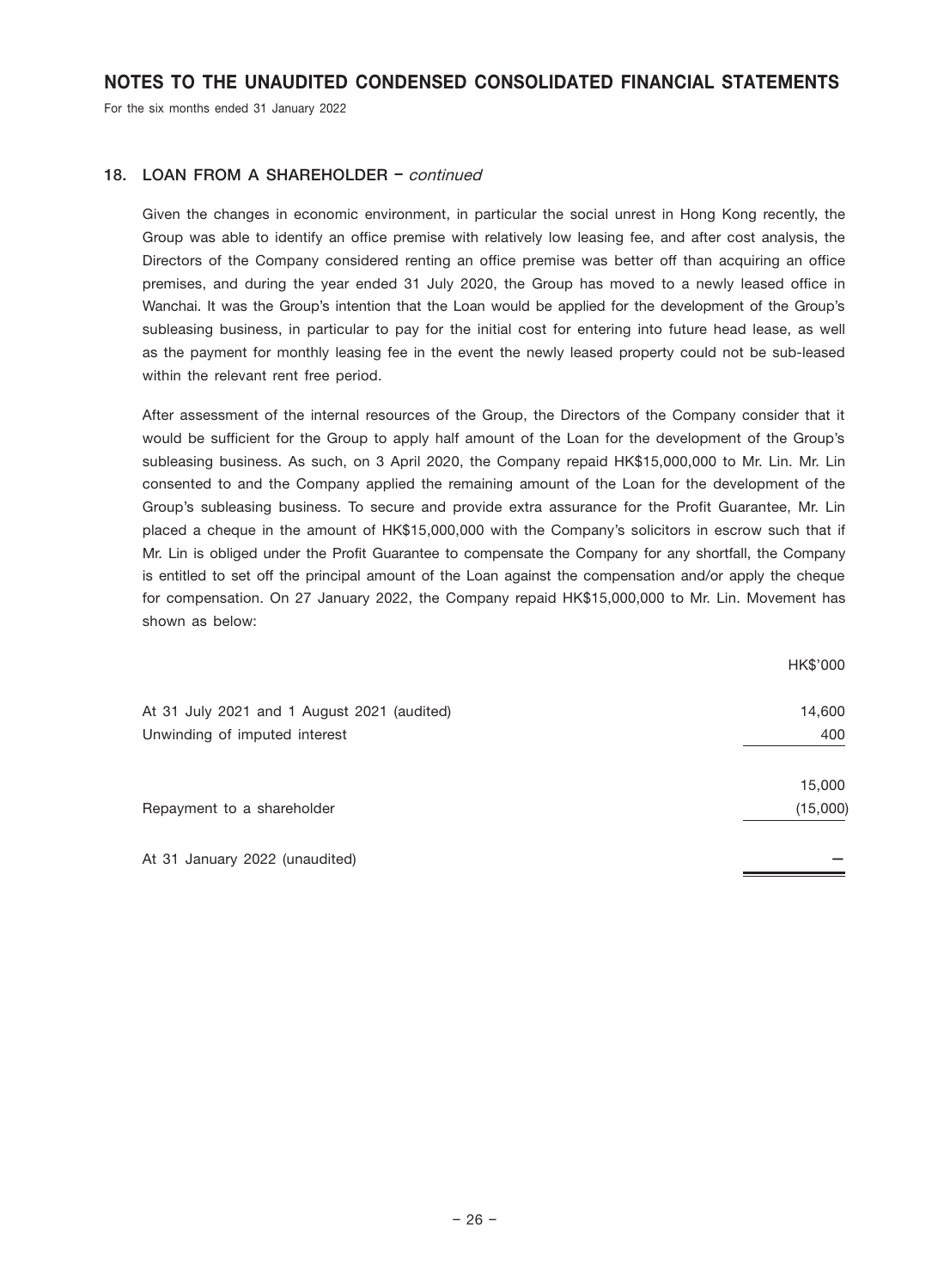For the six months ended 31 January 2022

## 18. LOAN FROM A SHAREHOLDER - continued

The discount of the loan from a major shareholder in his capacity as a shareholder at inception is recognised as deemed capital contribution in other reserves in the equity of the Group. The corresponding unwinding of imputed interest was recognised as finance costs (note 6) in the condensed consolidated statement of profit or loss of the Group. The effective interest rate at 12.39% per annum for imputed interest expense for the Loan was determined based on the unsecured cost-of-funds of the Group per annum. Due to the early repayment of HK\$15,000,000 to Mr. Lin on 3 April 2020, contractual terms of shareholder's loan was modified such that the revised terms would result in a substantial modification from the original terms, such modification was accounted for as derecognition of the Loan and the recognition of new shareholder's loan. The new effective interest rate at 10.96% on 3 April 2020 for imputed interest expense for the new shareholder's loan is determined based on the unsecured cost-offunds of the Group per annum.

## 19. SHARE CAPITAL

|                                              | Number of       | Ordinary |
|----------------------------------------------|-----------------|----------|
|                                              | ordinary shares | shares   |
|                                              | '000'           | HK\$'000 |
|                                              |                 |          |
| Ordinary shares of HK\$0.01 each:            |                 |          |
|                                              |                 |          |
| Authorised:                                  |                 |          |
|                                              |                 |          |
| At 31 July 2021, 1 August 2021 (audited) and |                 |          |
| 31 January 2022 (unaudited)                  | 2,000,000       | 20,000   |
|                                              |                 |          |
|                                              | Number of       | Ordinary |
|                                              | ordinary shares | shares   |
|                                              | 000'            | HK\$'000 |
| Issued and fully paid:                       |                 |          |
|                                              |                 |          |
| At 31 July 2021, 1 August 2021 (audited) and |                 |          |
| 31 January 2022 (unaudited)                  | 411,200         | 4,112    |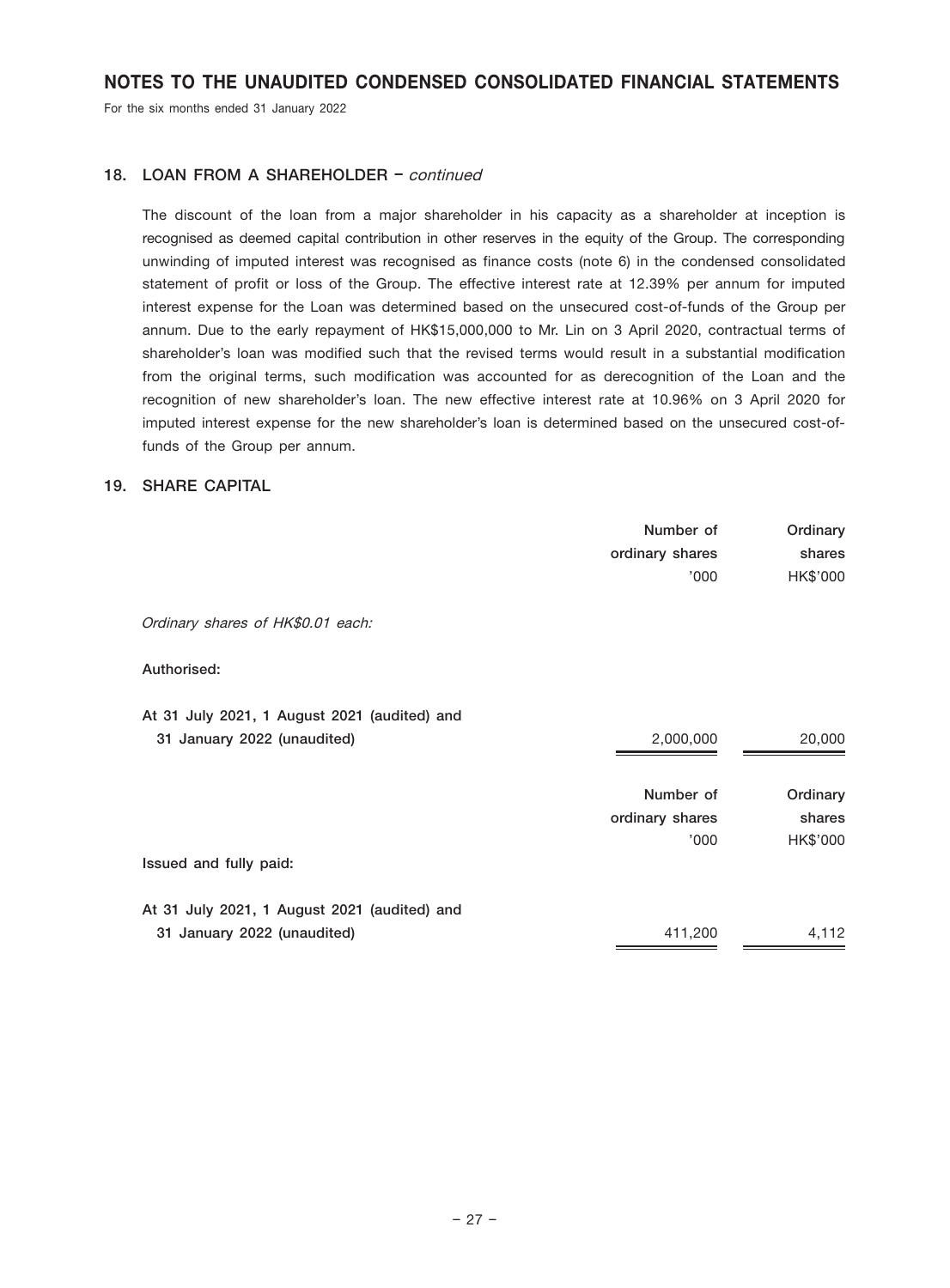For the six months ended 31 January 2022

# 20. OTHER RESERVES

|                                                                  |            | Exchange           |                 |                 |          |          |
|------------------------------------------------------------------|------------|--------------------|-----------------|-----------------|----------|----------|
|                                                                  |            | Merger fluctuation | Statutory       | Other           | Retained |          |
|                                                                  | reserve    | reserve            | reserve         | reserve         | earnings | Total    |
|                                                                  | HK\$'000   | <b>HK\$'000</b>    | <b>HK\$'000</b> | <b>HK\$'000</b> | HK\$'000 | HK\$'000 |
|                                                                  | (Note (i)) |                    |                 | (Note 19)       |          |          |
| As at 31 July 2020 (audited)                                     | (494)      | (643)              | 3,330           | 6,565           | 61,369   | 70,127   |
| Profit for the period                                            |            |                    |                 |                 | 5,157    | 5,157    |
| Other comprehensive loss for the period                          |            |                    |                 |                 |          |          |
| Exchange differences on translation of financial                 |            |                    |                 |                 |          |          |
| statements of foreign operations                                 |            | 6,626              |                 |                 |          | 6,626    |
| Total comprehensive income for the period                        |            | 6,626              |                 |                 | 5,157    | 11,783   |
| Transfer to statutory reserves                                   |            |                    | 1,341           |                 | (1, 341) |          |
| As at 31 January 2021 (unaudited)                                | (494)      | 5,983              | 4,671           | 6,565           | 65,185   | 81,910   |
|                                                                  |            | Exchange           |                 |                 |          |          |
|                                                                  |            | Merger fluctuation | Statutory       | Other           | Retained |          |
|                                                                  | reserve    | reserve            | reserve         | reserve         | earnings | Total    |
|                                                                  | HK\$'000   | HK\$'000           | HK\$'000        | HK\$'000        | HK\$'000 | HK\$'000 |
|                                                                  | (Note (i)) |                    |                 | (Note 19)       |          |          |
| As at 1 August 2021 (audited)                                    | (494)      | 5,964              | 6,037           | 6,565           | 75,712   | 93,784   |
| Profit for the period<br>Other comprehensive loss for the period |            |                    |                 |                 | 7,269    | 7,269    |
| Exchange differences on translation of financial                 |            |                    |                 |                 |          |          |
| statements of foreign operations                                 |            | 2,339              |                 |                 |          | 2,339    |
| Total comprehensive (loss)/income for the period                 |            | 2,339              |                 |                 | 7,269    | 9,608    |
| As at 31 January 2022 (unaudited)                                | (494)      | 8,303              | 6,037           | 6,565           | 82,981   | 103,392  |
|                                                                  |            |                    |                 |                 |          |          |

Note:

(i) Merger reserve represents the difference between the nominal value of the shares issued by the Company in exchange for the nominal value of the share capital of its subsidiaries arising from the group reorganisation.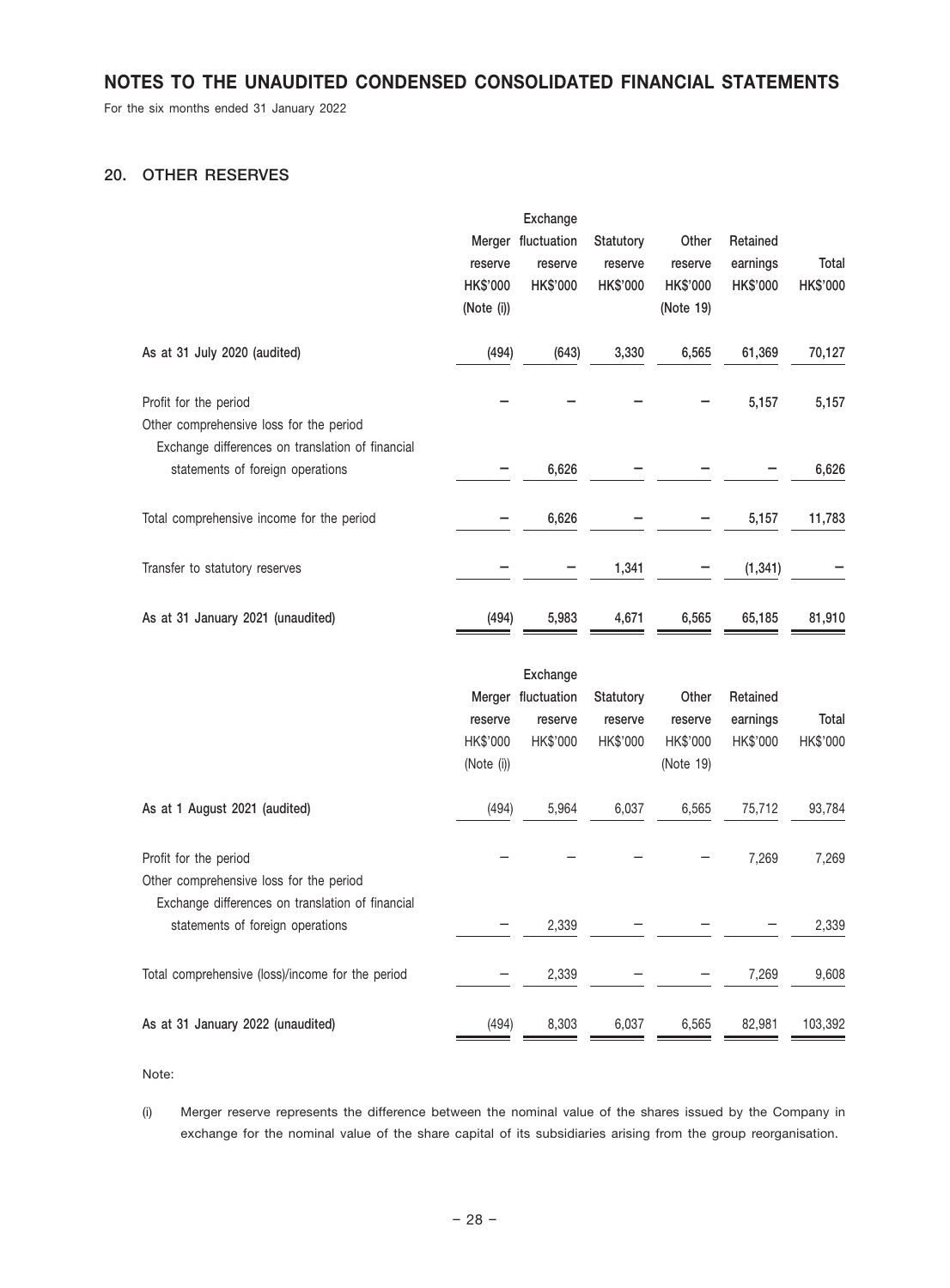For the six months ended 31 January 2022

### 21. RELATED PARTY TRANSACTIONS

- (a) The Group did not have any significant related party transaction with related parties during the six months ended 31 January 2022.
- (b) The emoluments of the Directors and senior executives (representing the key management personnel) during the period as follows:

|                 | 2021        |
|-----------------|-------------|
| <b>HK\$'000</b> | HK\$'000    |
| (Unaudited)     | (Unaudited) |
|                 |             |
|                 |             |
| 1,333           | 1,550       |
|                 |             |
| 27              | 36          |
| 1,360           | 1,586       |
|                 | 2022        |

(c) Details of Profit Guarantee and interest-free loan advanced from a shareholder of Mr. Lin is disclosed in note 18.

### 22. FAIR VALUE OF FINANCIAL INSTRUMENTS

The Directors of the Company have assessed that the fair values of financial assets and financial liabilities, including restricted cash, cash and cash equivalents, trade receivables, contract assets and finance lease receivables, deposits paid and other receivables, trade and other payables, and deposits received approximate to their carrying amounts largely due to the short term maturities of these financial instruments.

The fair values of the financial assets and liabilities are included at the amount at which the instrument could be exchanged in a current transaction between willing parties, other than in a forced or liquidation sale.

## 23. APPROVAL OF THE CONDENSED CONSOLIDATED FINANCIAL STATEMENTS

These unaudited condensed consolidated financial statements were approved and authorised for issue by the Directors of the Company on 14 March 2022.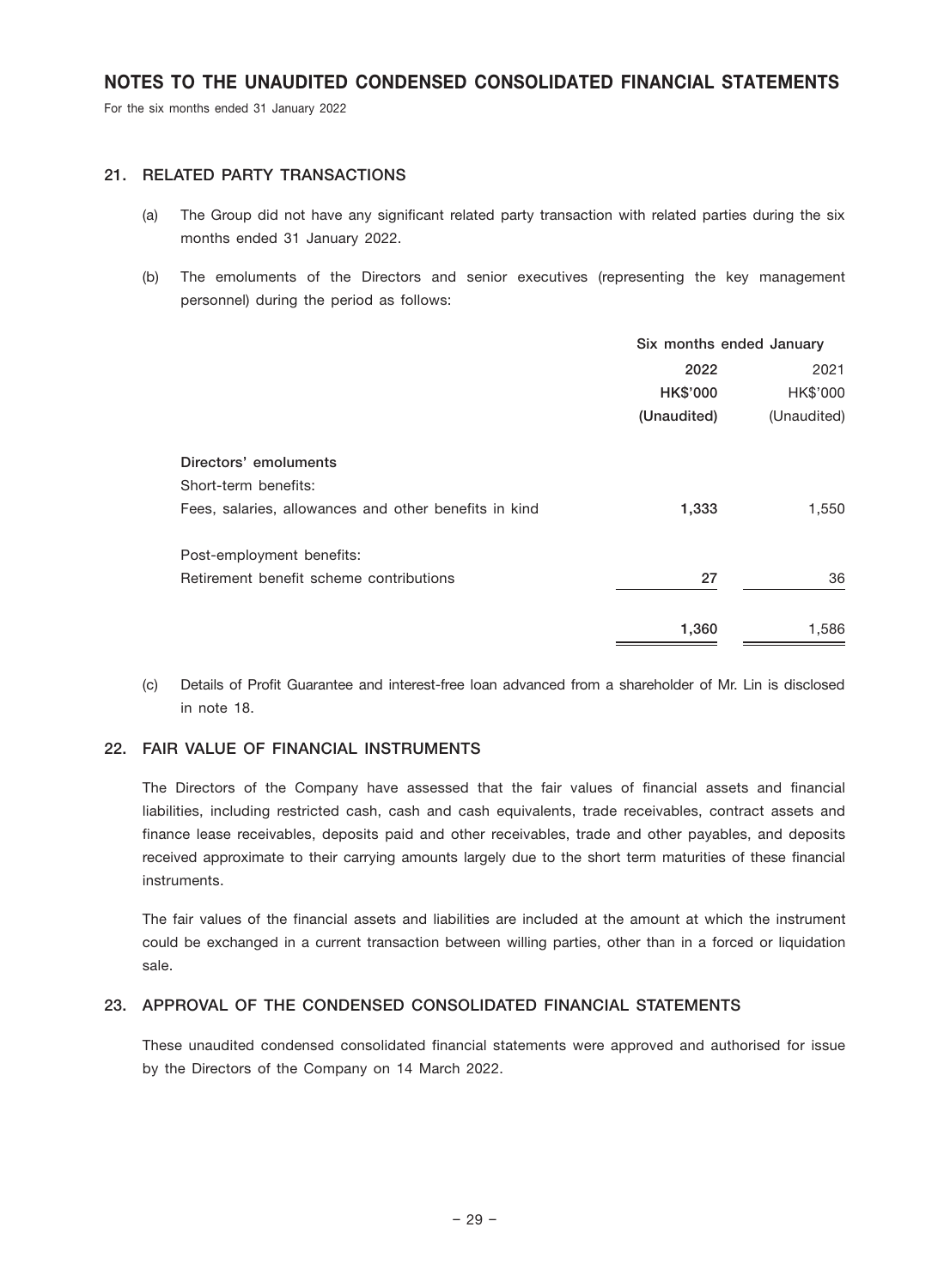#### BUSINESS REVIEW AND OUTLOOK

The Company is an investment holding company and its subsidiaries are principally engaged in the civil engineering consulting and contracting services in Hong Kong, property sub-leasing and management business in the PRC, interior design and decoration works in both Hong Kong and the PRC and commodity trading business in the PRC.

#### 1. Property sub-leasing and management services business segment

The property sub-leasing and management services business segment is operated by Shenzhen Zhongshenguotou Assets Management Co., Ltd\* (深圳中深國投資產管理有限公司) ("ZSGT"), a whollyowned subsidiary of the Company in the PRC. One of the principal business of ZSGT is sub-leasing office premises to different clientele in three categories below:

#### (a) Sub-leasing of premises

In view of the growing number of start-up and small-to-medium business to move in the grade-A office premises to enhance its corporation image and gain creditability, there is high demand for small-sized offices in the PRC. The Group considered there are ample business opportunities in such regard.

The Group's sub-leasing of premises generally focuses on office premises and involves provision of small scale (ranging from 100 sq.m. to 500 sq.m.) subdivided or partitioned office premises at grade-A commercial buildings with stylish decoration at affordable price embedding co-use/sharing concept.

The Group will provide instant support and services to the sub-tenants, including but not limited to (i) services generally provided by property management agency, such as security service and reception service, which may be sometimes outsourced by the Group to other service providers; (ii) repair and maintenance services and tailor design, renovation and refurbishment services, leveraging the Group's resource of its interior design and decoration works business; (iii) consultation and execution on the regulatory requirement of fire control; (iv) human resources planning and manpower recruitment; (v) provision of platform on the Group's mobile application for promotional activities; and (vi) general consultation and assistance on corporate registration tax and employment benefits matters.

The sub-leasing of office premise in the PRC maintains a steady growth in the recent years, and such growing trend is expected to continue.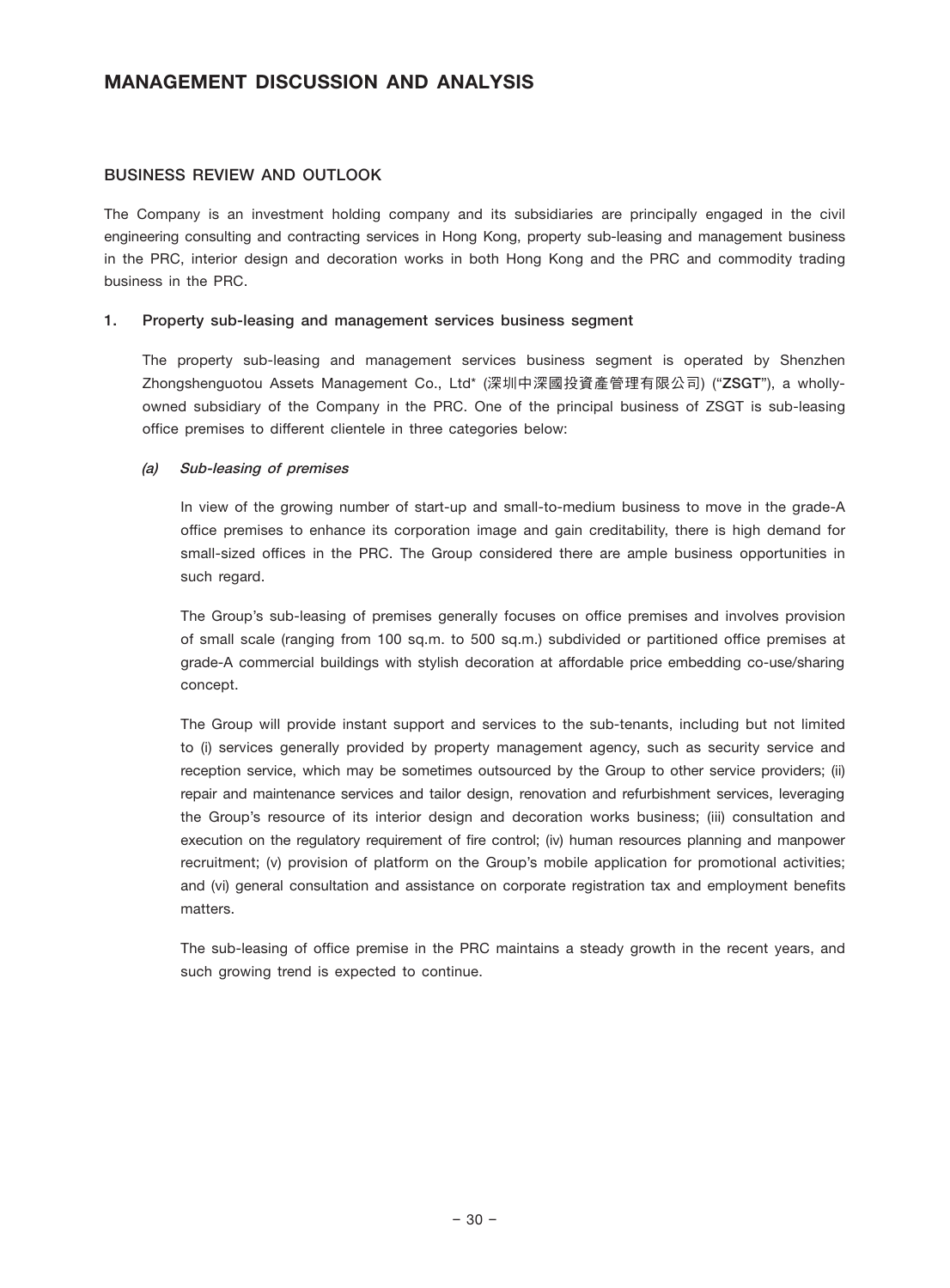As at the 31 January 2022, the Group leased 10 large scale properties in the PRC, of which 9 of them are situated at Futian (福田), Nanshan (南山), Baoan (寶安) and Luohu (羅湖) districts of Shenzhen; 1 property is located in Beijing, with total floor area of approximately 28,732 square meters ("sq.m.") (31 January 2021: approximately 32,782 sq.m.) for its operation of sub-leasing to sub-tenants. The occupancy rate of the Group's sub-leased properties reached over 94% (31 January 2021: 90%).

#### (b) Sub-leasing management

Sub-leasing management refers to the service of the Group that it (i) searches for premises based on customer's specifications; (ii) enters into head lease with landlord by the Group; and (iii) subleases that premises to the customers.

The customers will only need to communicate their needs to the Group in contrast to negotiating with different landlord all over the PRC one by one, and thus the Group's sub-leasing management service will be able to minimize the customers' effort, resource and cost spent on leasing which can instead be spent on their core revenue generating operation.

Given that the sub-leasing management service is demand-driven, the Group will generally enter into rental agreement with landlords back to back with the sub-leasing agreement with the customers, and as such, the Group generally does not expose itself to any risk of being unable to lease the premises out, and there is no vacancy for premises leased under the sub-leasing management service.

Sub-leasing management is target for enterprises requiring national presence, most of them are asset management companies, insurance companies, finance companies and branches of companies operates across the PRC. The demand and market sizes are expected to continue to rise and expand to include more provinces.

As at 31 January 2022, the Group's sub-leasing management service covers 2 cities, namely Shenzhen, Shanghai, and 18 other provinces of the PRC, namely Guangdong, Guangxi, Jiangxi, Hunan, Hubei, Hainan, Hebei, Fujian, Jilin, Shandong, Sichuan, Ningxia, Inner Mongolia, Anhui, Shaanxi, Jiangsu, Gansu and Zhejiang with total floor areas of approximately 80,534 sq.m. (31 January 2021: approximately 63,344 sq.m.).

#### (c) Co-work space

The Group operates one co-work space centre (i.e. an advanced form of business centre) at a grade–A commercial building located at Nanshan district of Shenzhen, which is Shenzhen's focal development area for hi-tech and innovative businesses.

Target customers and most of the current customers of the co-work space centre are entrepreneurs and start-up businesses.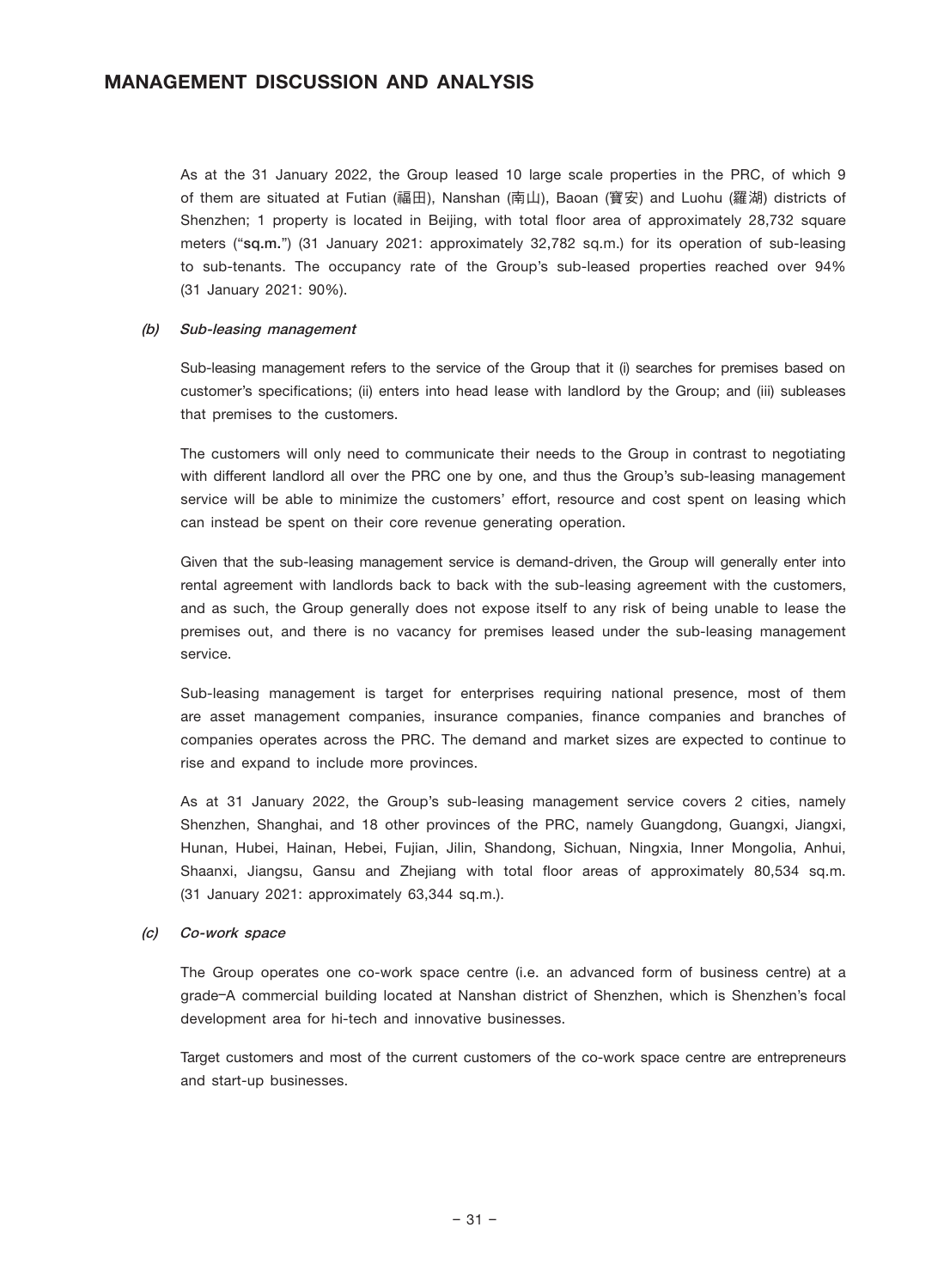The co-work space centre offers:

- (i) rental of office space or dedicated desks;
- (ii) rental of private office room/booth;
- (iii) conference rooms; and
- (iv) auxiliary services (e.g. provision of registered office for business licence registration purpose, front-desk and guest reception, business-class printing, mail and packing handling as well as other secretarial services);

to customers and sub-tenants of ZSGT's other leased properties in which charges are calculated based on the membership plan subscribed, which is very flexible ranging from hourly usage plan to monthly usage plan, purchased by customers and/or actual usage.

The Board believes that the property sub-leasing and management services business segment has a strong growth potential in view of:

- (i) the "Comprehensive Deepening of the Reform and Opening-up Plan for Qianhai Shenzhen-Hong Kong Modern Service Industry Cooperation Zone" issued by the PRC government. Such plan will further develop Shenzhen-Hong Kong cooperation zone in Qianhai and the total area of the cooperation zone will be expanded from 14.92 sq.km. to 120.56 sq.km. It reflects the long-term strategic vision of making Qianhai's business environment world-class by 2035 which has in turn led to increase in the number of start-up and small-to-medium business and the demand for grade-A commercial offices in the PRC; and
- (ii) the concept of "co-use/sharing offices" has become more popular and widely accepted in the PRC in recent years as it offers a more flexible and affordable way for entrepreneurs to start-up and grow their businesses.

ZSGT leveraged on the existing resources to expand the scale of operation of the property subleasing and management services segment. In this segment, ZSGT generated revenue for property subleasing and management services of approximately HK\$54.7 million which represented an increase of approximately 19.1% as compared to same period last year (31 January 2021: approximately HK\$46.2 million). During the period, the Group has successfully concluded many new lease contracts and whereas renewed existing old lease contracts while it expired. As majority of the sub-tenants' leases with the Group are for a term of 2–3 years and the total floor area leased by the Group for sub-leasing is increasing, the Group considers that the sub-leasing business will continue to provide stable source of revenue to the Group in the future.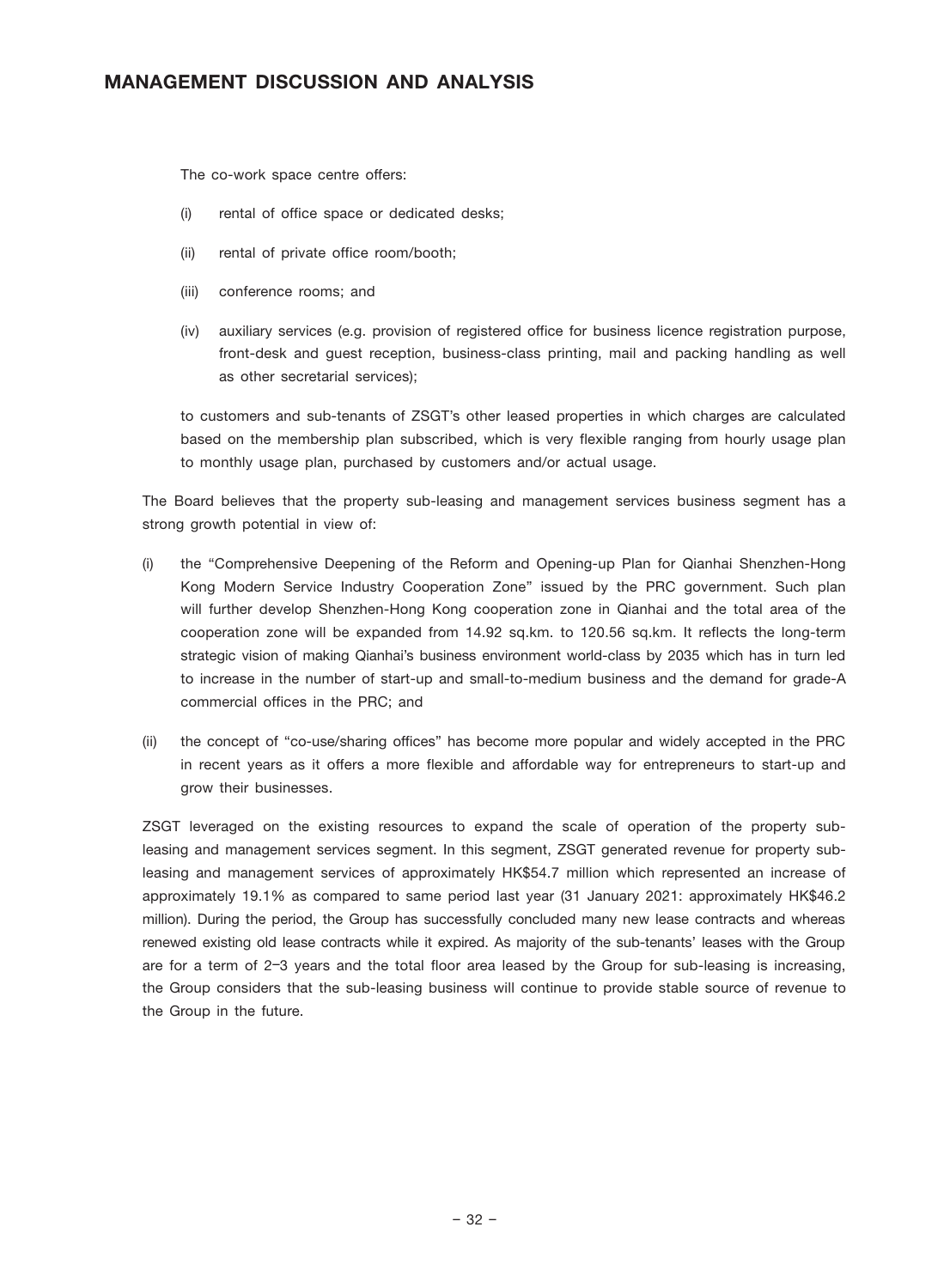#### 2. Interior design and decoration works business segment

The scope of the interior design and decoration works business of the Company covers interior design and decoration services for private offices and residential properties, and other wide-ranging projects. The Group is responsible for the overall design, purchasing and project management. The in-house design department of the Group is mainly responsible for private offices projects. The project managers of the Group ("Project Managers") are responsible for identifying suitable vendors and suppliers across different fields for providing resources and services such as fire safety equipment, air-conditioning and mechanical ventilation system, interior fitting out and electrical works, etc. The Group has outsourced the relevant tasks to the appropriate vendors and suppliers under the supervision of Project Managers in order to reach customers' expectation.

The Group's interior design and decoration works business, is operated by wholly-owned subsidiaries of the Company, KSL Engineering Limited ("KSL") and ZSGT in Hong Kong and the PRC respectively. They generated revenue of approximately HK\$5.4 million for the Relevant Period, which represented a decrease of approximately 85.9% as compared to same period last year (31 January 2021: approximately HK\$38.0 million). The market of interior design and decoration business in Hong Kong remains challenging and keen competition amongst the market players persisted. Active contractors bid for tenders at competitive prices. Besides, higher construction costs incurred due to stringent contract requirements and the increase of material and labour costs and result in trimming down profit margins. In both Hong Kong and the PRC, the progress on existing projects were slowed down by the pandemic and certain projects in the PRC were required to be suspended temporarily as requested by contracting customers. It affected the operation and reduced overall revenues of the business segment. The Group expects that such operation will resume soon in near future.

#### 3. Contracting business segment

The contracting business segment of the Group is operated by KSL, the revenue for the Relevant Period is approximately HK\$0.7 million, which represented a decrease of approximately 82.8% as compared to the same period last year (31 January 2021: approximately HK\$4.1 million). In order to secure new contracts for the contracting business segment notwithstanding the sluggish condition in Hong Kong construction industry, the Group has adopted a more aggressive approach in seeking new contracts which including but not limited to relaxing payment terms of its contracts so as to increase its competitiveness.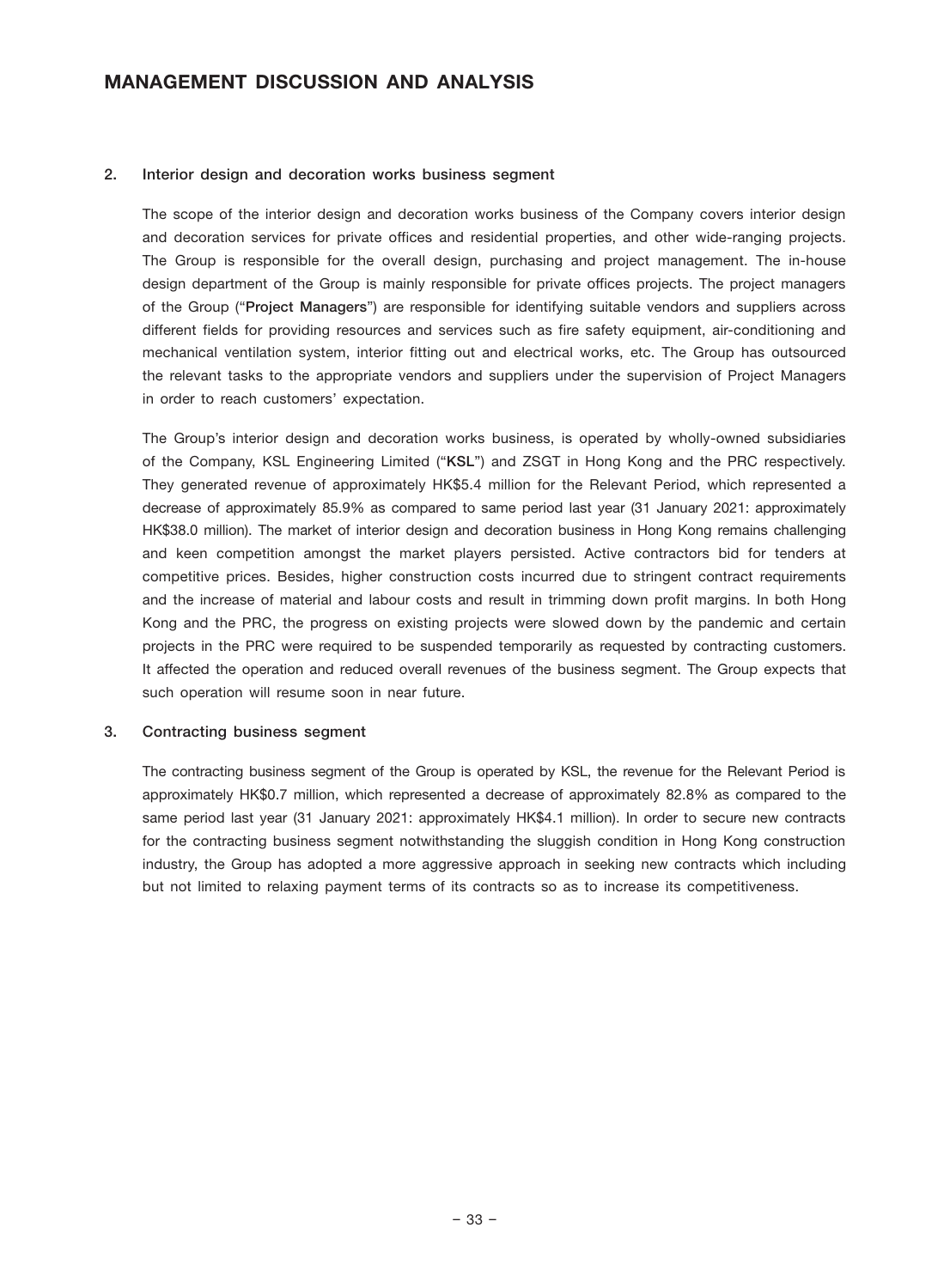#### 4. Commodity trading business segment

The commodity trading business is operated by Guangzhou Desheng Technology Limited\* (廣州市得 昇科技有限公司), a wholly-owned subsidiary of the Company established in the PRC. The revenue for the Relevant Period is approximately HK\$5.4 million (31 January 2021: Nil). The Group has employed a management team with relevant commodities trading experience for the operation and development of the commodity trading business. In order to operate the commodity trading business with safer funds and better risk control, large-scale enterprises and even state-owned enterprises are preferred as the firstchoice upstream supplier whereas the downstream customers will be enterprises with good reputation in the industry. Due to the increase of the prices of non-ferrous metals, it is expected that commodity trading business will continue to bring economic benefits to the Group.

### **OUTLOOK**

The Board believes that these four business segments, namely, (i) the provision of civil engineering consulting and contracting services businesses; (ii) property sub-leasing and management services business; (iii) Interior design and decoration works business; and (iv) commodity trading business, are supporting the continuing development of the Group's businesses, improving its financial performance and contributing to the growth of the Group.

The financial results of the Group for the six months ended 31 January 2022 proves that the Group is on the right track as its gross profit have steadily increased. Since the Group has developed multiple business lines which are complementary to each other, it no longer solely relies on a single business. The fast-growing property sub-leasing and management services business as well as the commodity trading business do not only provide stable sources of revenue to the Group and improve the Group's profitability, but also diversify the overall business risk of the Group. Expansion of the Group's business to the PRC also allows the Group to maintain its growth momentum and reduce its reliance on a single market especially in view of the current adverse market conditions in Hong Kong.

Looking forward, the Directors will continue to develop the Group's existing businesses in Hong Kong while at the same time continue its expansion in the PRC. The Group and the management team are determined to intensify their effort so that the Group can continue to thrive.

### FINANCIAL REVIEW

#### Revenue

Our revenue decreased from approximately HK\$88.3 million for the six months ended 31 January 2021 to approximately HK\$66.2 million for the Relevant Period, representing an decrease of approximately 25.0%. Such decrease was mainly due to the decrease in revenue derived from the interior design services and decoration business.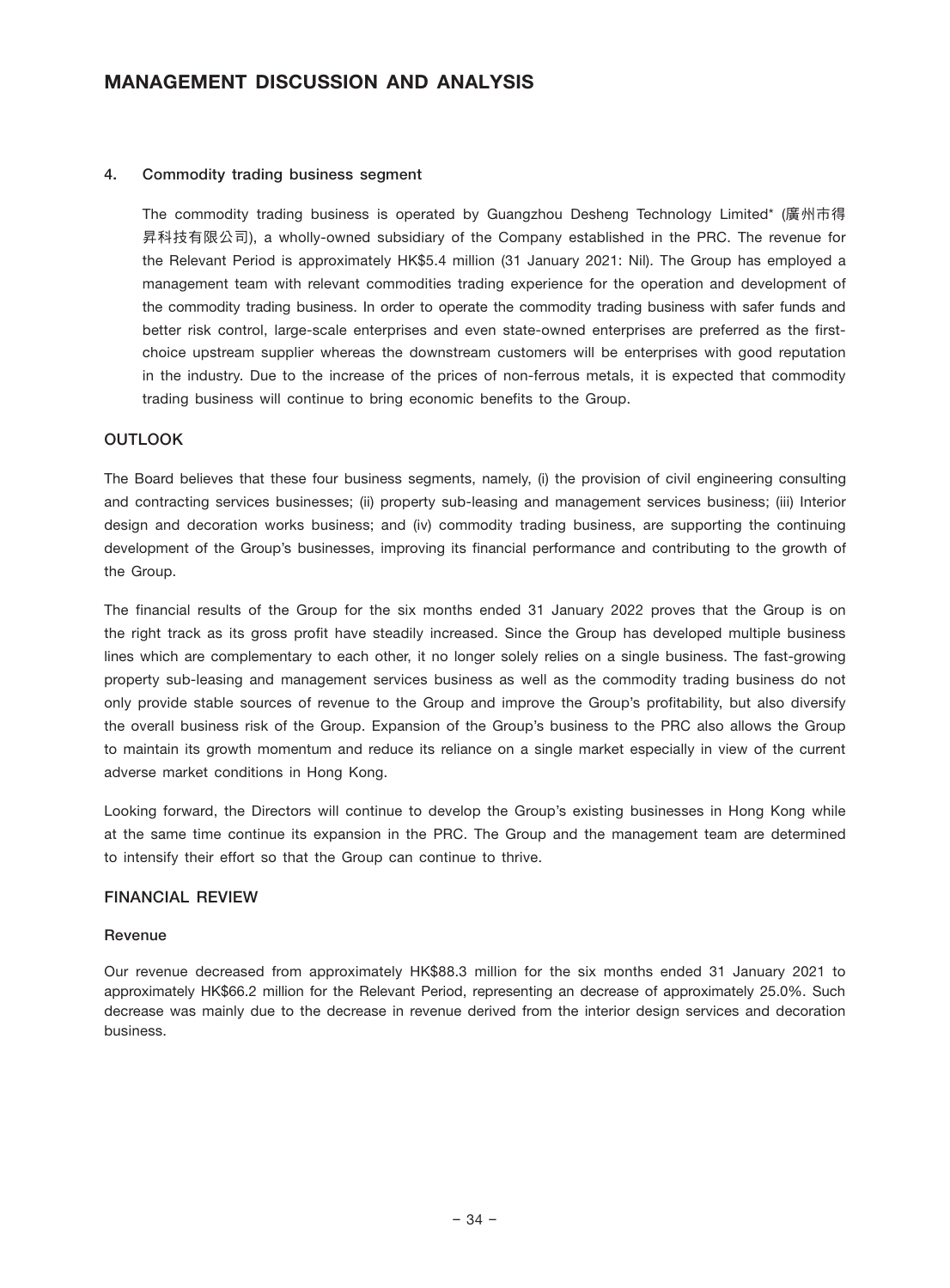#### Cost of Services

Our cost of services decreased from approximately HK\$63.7 million for the six months ended 31 January 2021 to approximately HK\$37.5 million for the Relevant Period, representing an decrease of approximately 41.2%. Such increase was in line with the decrease in revenue of the Group. The major cost items of the Group include sub-contracting charge, depreciation of investment properties and expenses relating to short term leases and etc.

### Gross Profit

Our gross profit increased from approximately HK\$24.5 million for the six months ended 31 January 2021 to approximately HK\$28.7 million for the Relevant Period, representing an increase of approximately 16.8%, as a result of the substantial increase in revenue of commission income from commodity trading as discussed above.

#### Other Income and Gains

Our other income and gains decreased by approximately HK\$1.8 million from approximately HK\$2.8 million for the six months ended 31 January 2021 to approximately HK\$1.0 million for the Relevant Period. Such decrease was mainly due to decrease in government grants and gain on disposal of a subsidiary of HK\$0.4 million and HK\$1.3 million respectively for the Relevant Period.

#### Administrative and Other Operating Expenses

Our administrative and other operating expenses amounted to approximately HK\$9.8 million and HK\$10.6 million for the six months ended 31 January 2021 and 2022 respectively, representing a no material fluctuation.

### Profit for the Relevant Period

As a result of the aforesaid, the business of the Group record a profit of approximately HK\$7.3 million for the six months ended 31 January 2022, representing an increase of approximately 41.1% as compared to a profit of approximately HK\$5.2 million for the same period last year.

#### Dividend

The Board does not recommend the payment of dividend for the Relevant Period (six months ended 31 January 2021: Nil).

#### Liquidity and Financial Resources

The Group maintained a healthy financial position during the Relevant Period. As at 31 January 2022, the Group had a cash and cash equivalents of approximately HK\$34.5 million (31 July 2021: approximately HK\$103.6 million). The current ratio as at 31 January 2022 was approximately 2.0 (31 July 2021: approximately 1.6).

#### Gearing Ratio

The gearing ratio of the Group as at 31 January 2022 was Nil (31 July 2021: 13.4%).

The gearing ratio is calculated as total borrowings divided by total equity as at the respective periods.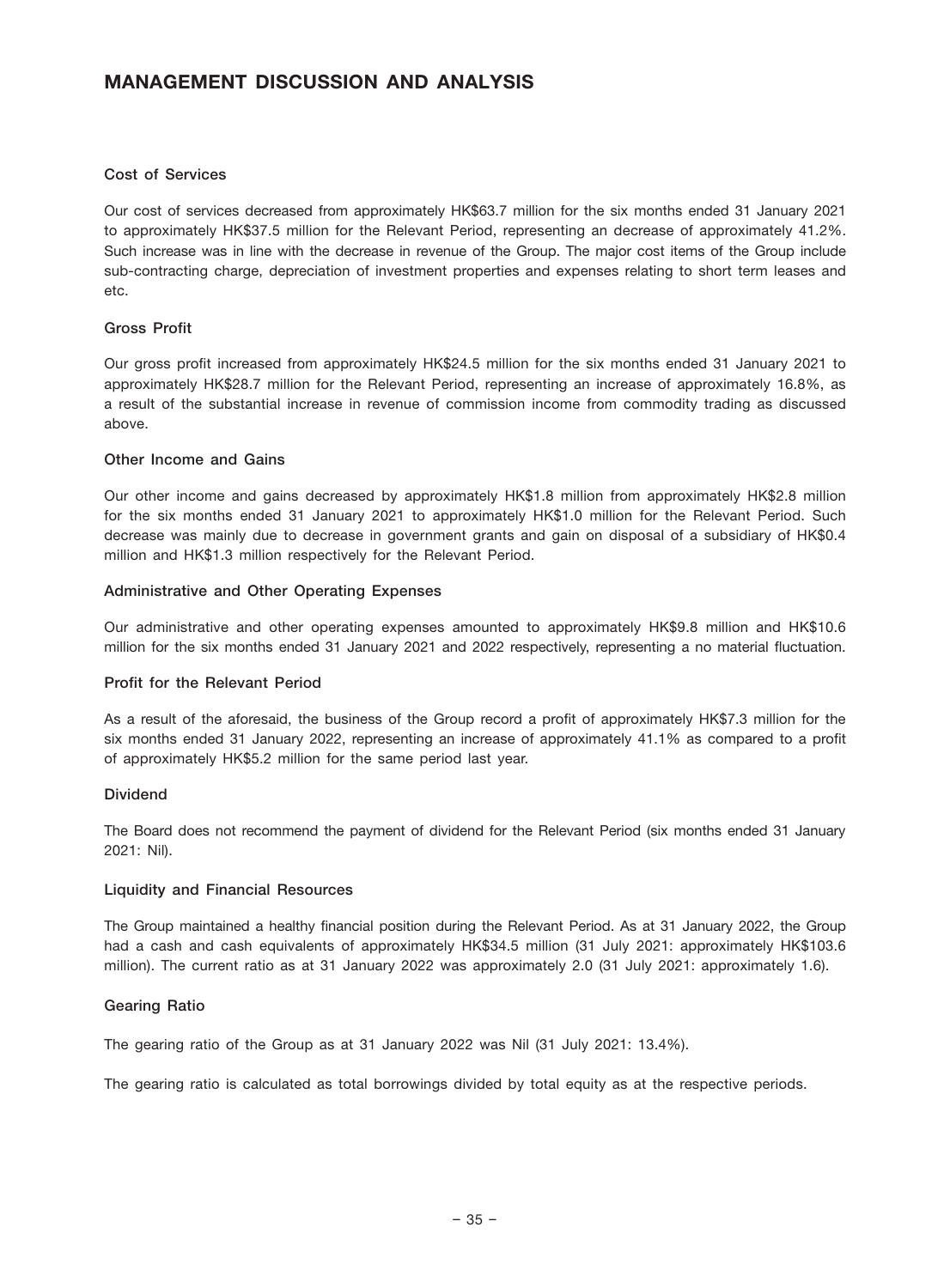### Treasury Policy

The Group has adopted a prudent financial management approach towards its treasury policies and thus maintained a healthy liquidity position throughout the Relevant Period. The Group strives to reduce exposure to credit risk by performing ongoing credit assessments and evaluations of the financial status of its customers. To manage liquidity risk, the Board closely monitors the Group's liquidity position to ensure that the liquidity structure of the Group's assets, liabilities and other commitments can meet its funding requirements from time to time.

#### Pledge of Assets

As at 31 January 2022, the Group did not have any charges on its assets (31 July 2021: Nil).

#### Foreign Exchange Exposure

Most of the Group's bank balances and income are denominated in either Renminbi or Hong Kong dollars. The Group has not experienced any material difficulties or negative impacts on its operations as a result of fluctuations in currency exchange rates. The Directors considered that no hedging of exchange risk is required and accordingly, there were no financial instruments being used for hedging purposes during the six months ended 31 January 2022. Nevertheless, the management will continue to monitor the Group's foreign exchange exposure and will take prudent measures as and when appropriate.

#### Capital Structure

The shares of the Company have been listed on the Stock Exchange since 5 December 2014. There has been no change in capital structure of the Company since 5 December 2014. The capital of the Company comprises ordinary shares and capital reserves.

As at 31 January 2022, the share capital and equity attributable to owners of the Company amounted to approximately HK\$4.1 million and HK\$127.9 million respectively (31 July 2021: approximately HK\$4.1 million and HK\$118.2 million respectively).

### Capital Commitments

The registered capital of Shenzhen Fuqingyuan Technology Limited ("Fuqingyuan") is RMB5.0 million. The Group committed as at 31 January 2022 to invest in Fuqingyuan, a wholly-owned subsidiary, amounting to RMB5.0 million (equivalent to approximately HK\$6.1 million) (31 July 2021: RMB5.0 million (equivalent to approximately HK\$6.0 million)).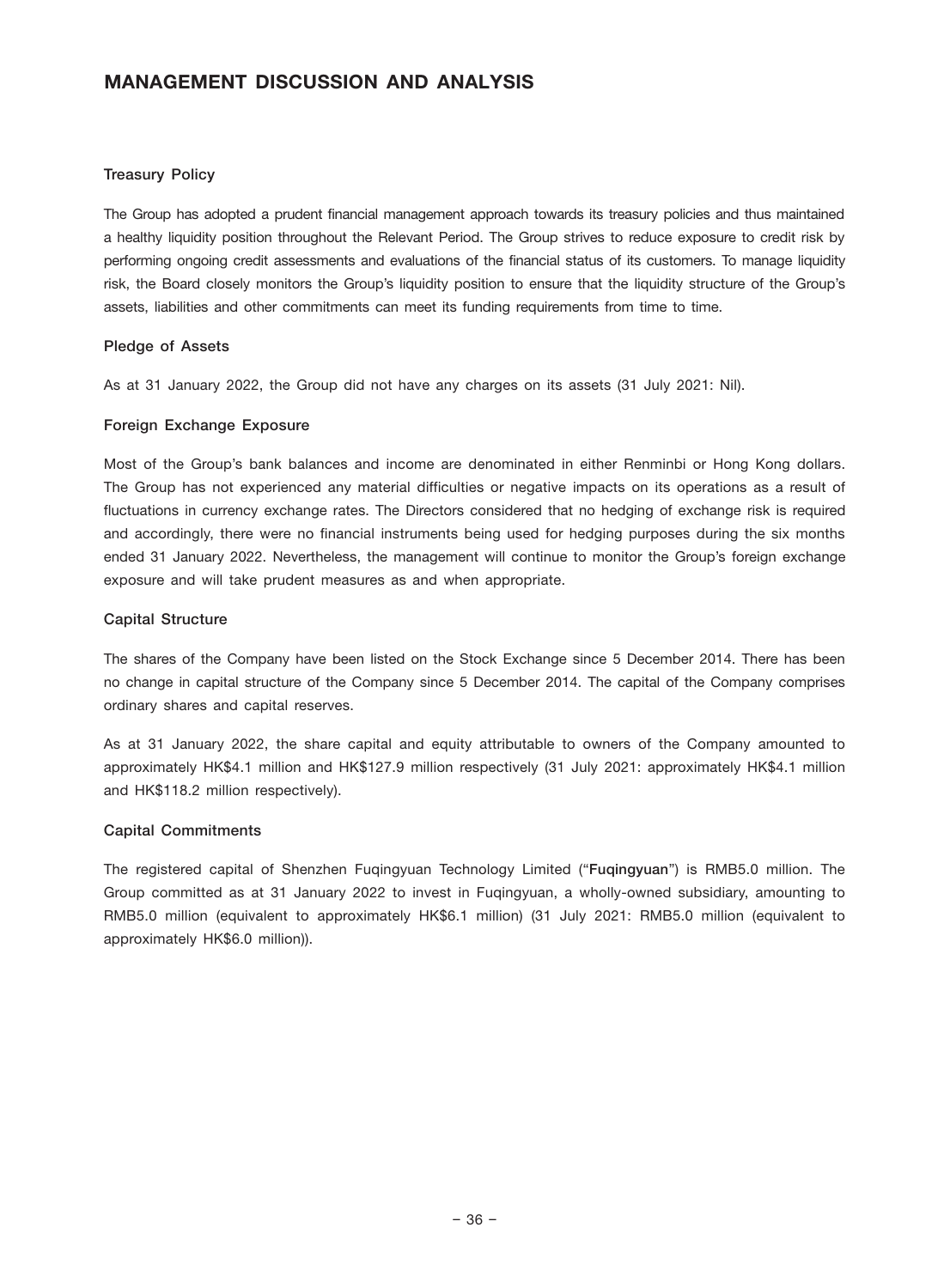#### Human Resources Management

As at 31 January 2022, the Group had 54 (31 January 2021: 53) employees, including the Directors. Total staff costs (including Directors' emoluments) were approximately HK\$5.4 million for the Relevant Period as compared to approximately HK\$5.2 million for the six months ended 31 January 2021. The Group promotes individuals based on their performance and development potential in the positions held. In order to attract and retain high quality staff, competitive remuneration package is offered to employees with reference to market norms and individual employees' performance, qualification and experience. On top of basic salaries, bonuses may be paid with reference to the Group's performance as well as individual's performance. Other staff benefits include provision of retirement benefits, medical benefits and sponsorship of training courses.

The emoluments of the Directors were reviewed by the remuneration committee of the Company, having regard to the Company's operating results, market competitiveness, individual performance, and were approved by the Board.

#### Significant Investments Held

Except for investment in its subsidiaries during the Relevant Period, the Group did not hold any significant investment in equity interest in any other company.

#### Material Acquisition and Disposals

For the Relevant Period, save as the investment properties and right-of-use assets recognised in accordance with HKFRS 16 and the disposal of a non-wholly owned subsidiary, the Group did not conduct any material acquisition or disposals.

### Contingent Liabilities

As at 31 January 2022, the Group did not have any material contingent liability (31 July 2021: Nil).

#### Future Plans for Material Investments or Capital Assets

For the Relevant Period, save as investment properties that may be recognised in accordance with HKFRS 16 for new leases under the Group's property sub-leasing and management business, the Group did not have other plans for material investments and capital assets.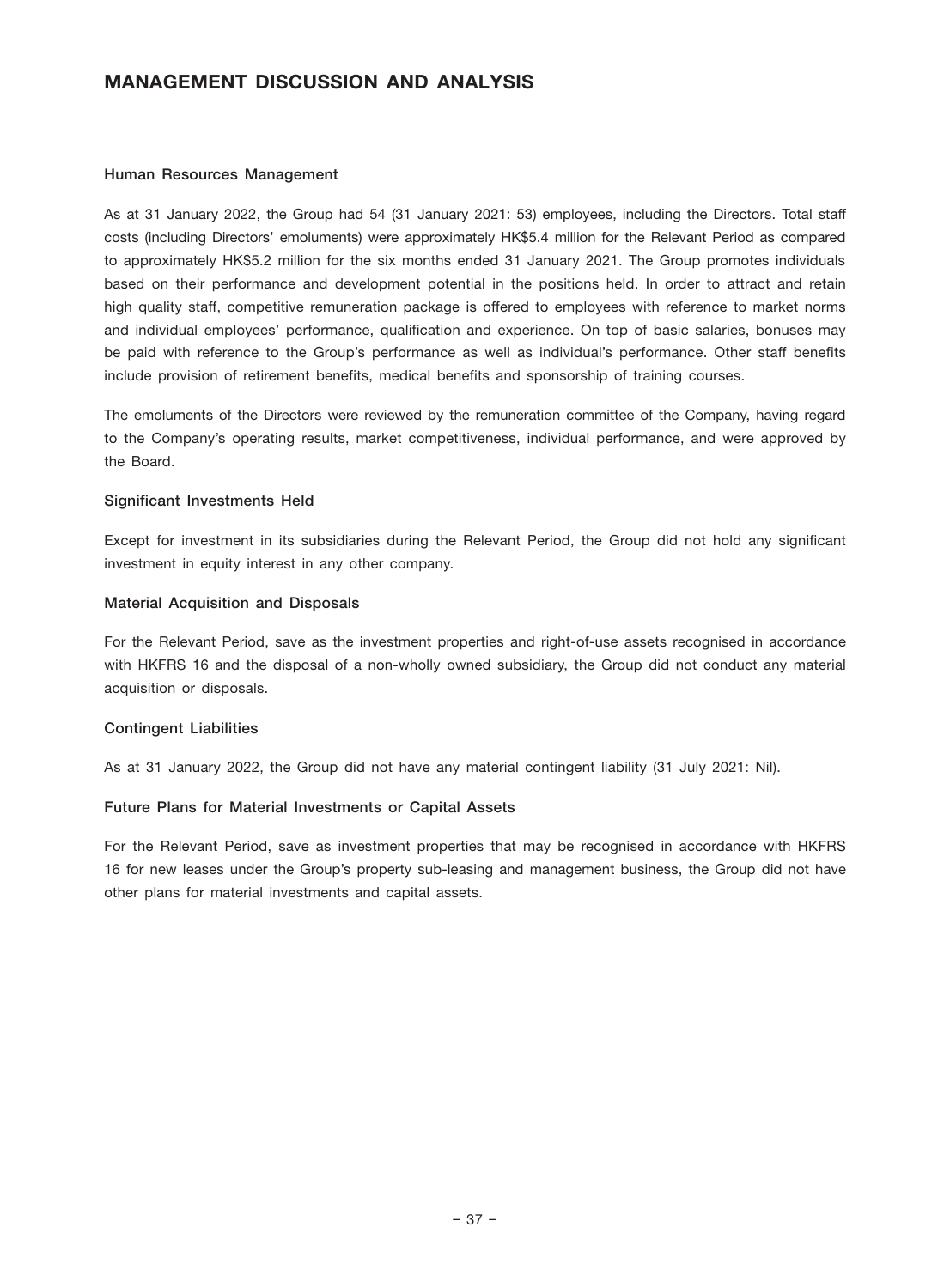#### DISCLOSURE OF INTERESTS

## A. Directors' and Chief Executives' Interests and Short Positions in Shares, Underlying Shares and **Debentures**

As at 31 January 2022, the interests and short positions of the Directors and chief executive of the Company in the shares (the "Shares"), underlying shares and debentures of the Company or any of its associated corporations (within the meaning of Part XV of the Securities and Futures Ordinance (Chapter 571 of the laws of Hong Kong (the "SFO")) which were required to be notified to the Company and the Stock Exchange under Divisions 7 and 8 of Part XV of the SFO (including any interests or short positions which they are taken or deemed to have under such provisions of the SFO) or as recorded in the register of the Company required to be kept under Section 352 of the SFO, or which were required to be notified to the Company and the Stock Exchange pursuant to Rules 5.46 to 5.67 of the Rules Governing the Listing of Securities on GEM of the Stock Exchange (the "GEM Listing Rules"), were as follows:

#### Long positions in the Shares

|                     |                                      | Number of       |               |
|---------------------|--------------------------------------|-----------------|---------------|
|                     |                                      | ordinary shares | Approximate   |
|                     |                                      | interested      | percentage of |
| Name of Director    | Capacity                             | (Long position) | shareholding  |
|                     |                                      |                 |               |
| Mr. Lin Ye (Note 1) | Beneficial owner                     | 29,513,000      | 7.18%         |
|                     | Interest in a controlled corporation | 86,534,000      | 21.04%        |

Note:

1. 86,534,000 Shares are held by Sonic Solutions Limited as a beneficial owner. The entire issued share capital of Sonic Solutions Limited is wholly-owned by Mr. Lin. As such, Mr. Lin is deemed to be interested in 86,534,000 Shares held by Sonic Solutions Limited for the purposes of the SFO.

Save as disclosed above and so far as is known to the Directors, as at 31 January 2022, none of the Directors and chief executive of the Company had any interests or short positions in the Shares, underlying shares or debentures of the Company or any of its associated corporations (within the meaning of Part XV of the SFO) which were required to be notified to the Company and the Stock Exchange under Divisions 7 and 8 of Part XV of the SFO (including interests or short positions which they were taken or deemed to have under such provisions of the SFO) or as recorded in the register of the Company required to be kept under Section 352 of the SFO, or which were required to be notified to the Company and the Stock Exchange pursuant to Rules 5.46 to 5.67 of the GEM Listing Rules.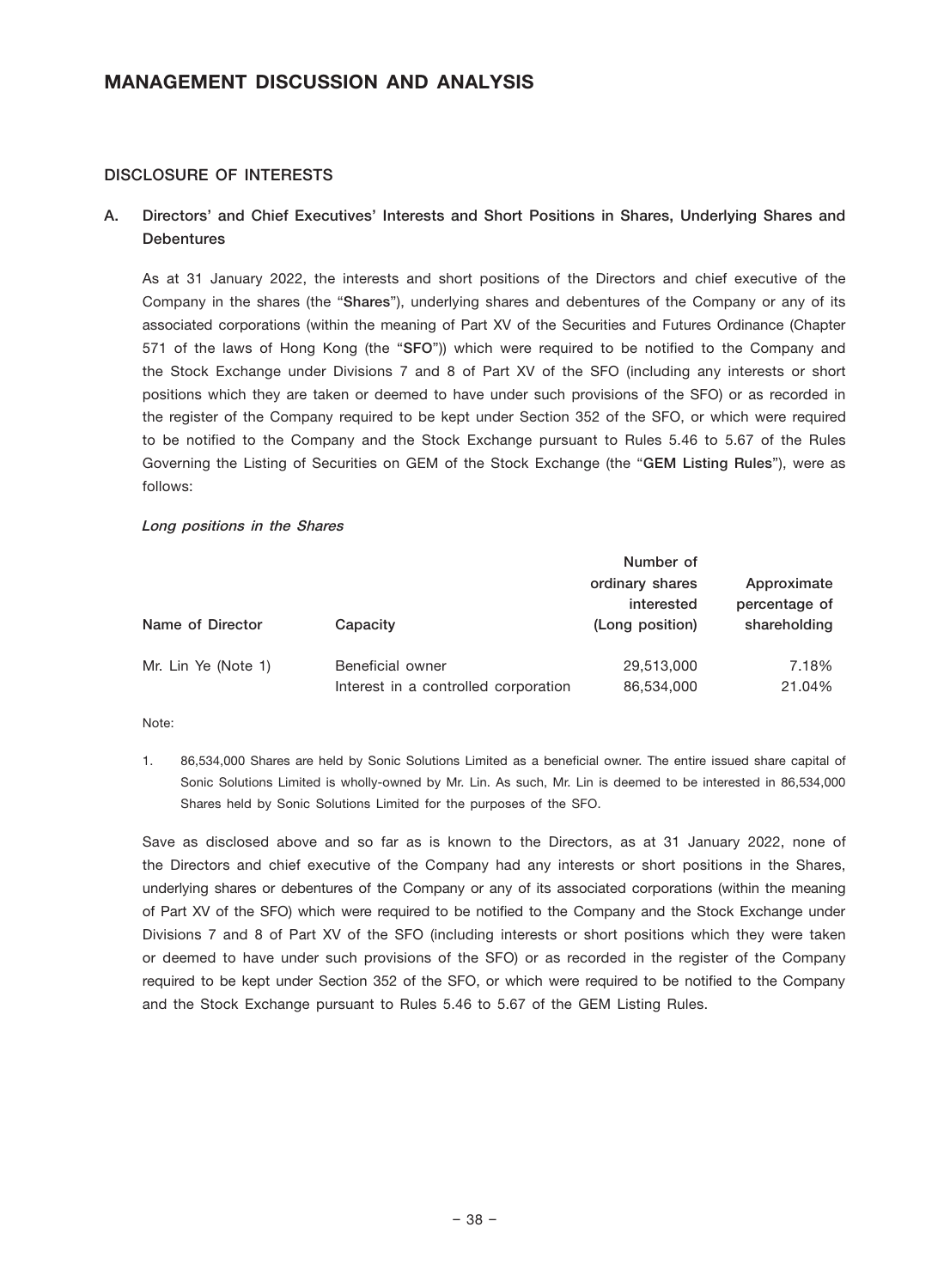# B. Substantial Shareholders' and Other Persons' Interests and Short Positions in Shares, Underlying Shares and Debentures

As at 31 January 2022, so far as was known to the Directors, the interests and short positions of the following persons (other than the Directors or chief executive of the Company) or entities which would fall to be disclosed to the Company under the provisions of Divisions 2 and 3 of Part XV of the SFO or were requested to be recorded in the register required to be kept under Section 336 of the SFO were as follows:

|                                        |                                         | Number of<br><b>Shares</b> | Approximate<br>percentage of |
|----------------------------------------|-----------------------------------------|----------------------------|------------------------------|
| Names of Shareholders                  | Nature of interest                      | (Note 1)                   | shareholding                 |
| Sonic Solutions Limited (Note 2)       | Beneficial owner                        | 86,534,000                 | 21.04%                       |
| Jing Shiqi (Note 3)                    | Interest in a controlled<br>corporation | 60,000,000                 | 14.59%                       |
| Wealth Triumph Corporation<br>(Note 3) | Beneficial owner                        | 60.000.000                 | 14.59%                       |
| Liu Guo Ping                           | Beneficial owner                        | 54,833,000                 | 13.33%                       |
| Li Song                                | Beneficial owner                        | 34,738,000                 | 8.45%                        |
| Xia Yuging                             | Beneficial owner                        | 32,135,000                 | 7.81%                        |
| Pan Guorong                            | Beneficial owner                        | 30,000,000                 | 7.30%                        |

Notes:

- 1. Interests in Shares stated above represent long positions.
- 2. The entire issued share capital of Sonic Solutions Limited is wholly-owned by Mr. Lin Ye, an executive director of the Company.
- 3. Mr. Jing Shiqi beneficially owns the entire issued share capital of Wealth Triumph Corporation which in turns hold 60,000,000 Shares. As such, Mr. Jing Shiqi is deemed, or taken to be, interested in all the Shares held by Wealth Triumph Corporation for the purposes of the SFO. Mr. Jing Shiqi is the sole director of Wealth Triumph Corporation.

Save as disclosed above, as at 31 January 2022, no person, other than the Directors and chief executive of the Company whose interests are set out in the section "Disclosure of Interests" above, had notified the Company of an interest or short position in the shares or underlying shares of the Company that was required to be recorded in the register required to be kept by the Company pursuant to Section 336 of the SFO.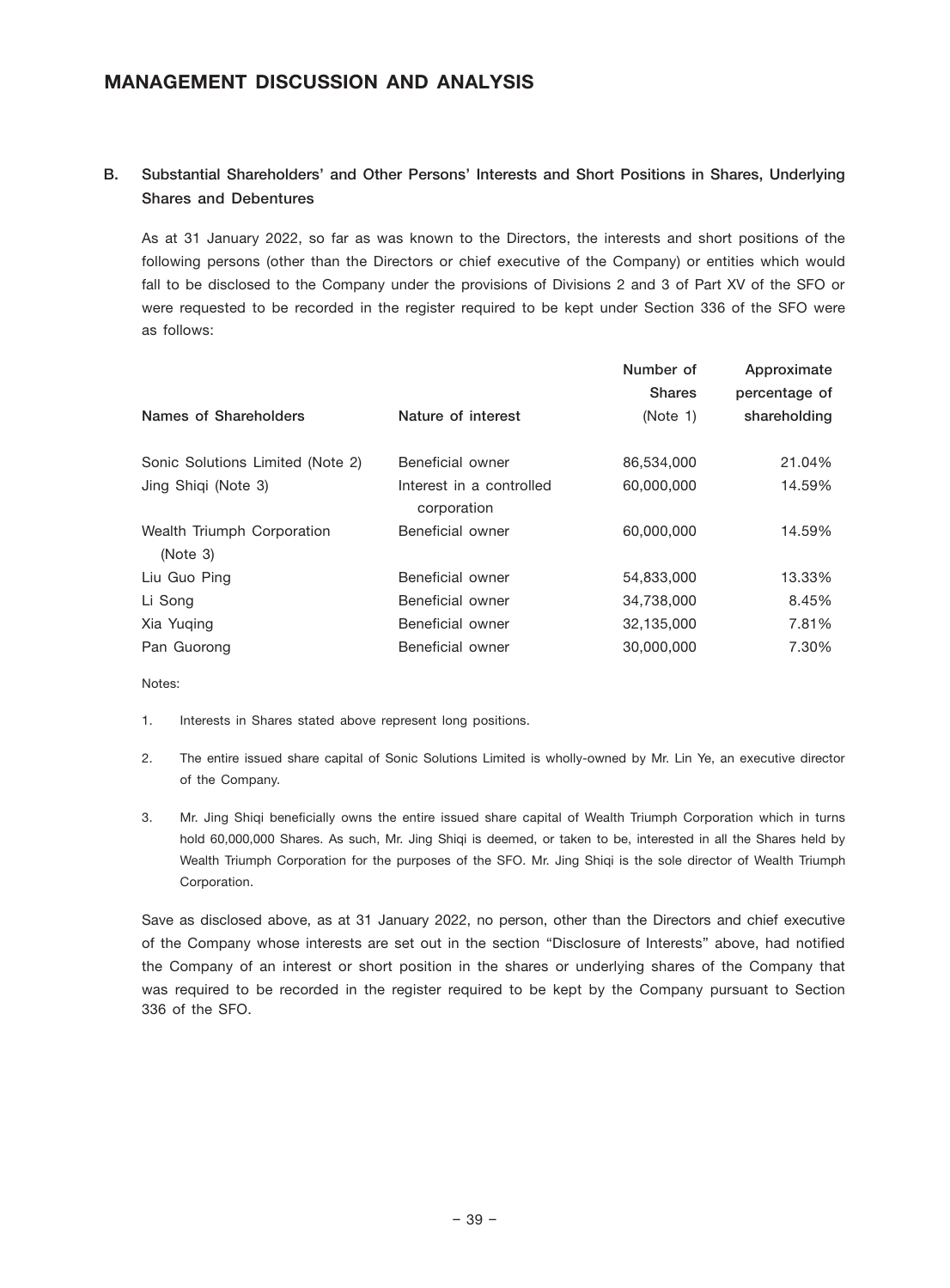#### COMPETITION AND CONFLICT OF INTEREST

Having made specific enquiry of all Directors and substantial shareholders, during the Relevant Period, none of the Directors and substantial shareholders of the Company, neither themselves nor their respective close associates (as defined in the GEM Listing Rules) had held any position or had interest in any businesses or companies that were or might be materially competing with the business of the Group, or gave rise to any concern regarding conflict of interests.

### PURCHASE, SALES OR REDEMPTION OF THE COMPANY'S LISTED SECURITIES

During the Relevant Period and up to the date of this result, neither the Company nor any of its subsidiaries has purchased, sold or redeemed any of the Company's listed securities.

#### CORPORATE GOVERNANCE CODE

During the Relevant Period and up to the date of this result, the Company has complied with the applicable code provisions of the Corporate Governance Code (the "CG Code") as set out in Appendix 15 of the GEM Listing Rules, except for the deviation from code provision C.2.1 of the Code as described below.

Pursuant to code provision C.2.1 of the Code, the roles of the chairman and chief executive should be separate and should not be performed by the same individual. During the Relevant Period, there have been no chief executive in the Company. Mr. Lin Ye acted as the Chairman of the Board, and is responsible for the overall management and formulation of business strategy of the Group.

The Board does not have the intention to fill the position of the chief executive of the Company at present and believe the absence of the chief executive will not have adverse effect to the Company, as decisions of the Company will be made collectively by the executive Directors. The Board will keep reviewing the current structure of the Board and the need of appointment of a suitable candidate to perform the role of chief executive. Appointment will be made to fill the chief executive post to comply with code provision C.2.1 of the Code if necessary.

### CODE OF CONDUCT REGARDING SECURITIES TRANSACTIONS BY DIRECTORS

The Group has adopted a code of provisions of conduct regarding securities transactions by the Directors (the "Code of Conduct") on terms no less exacting than the required standards of dealings set out in Rules 5.48 to 5.67 of the GEM Listing Rules. Having made specific enquiries with the Directors, all Directors have confirmed that they have complied with the required standards set out in the Code of Conduct during the Relevant Period and up to the date of this result.

### SHARE OPTION SCHEME

The Company conditionally adopted a share option scheme on 19 November 2014 (the "Scheme"). The terms of the Scheme are in accordance with the provisions of Chapter 23 of the GEM Listing Rules.

No share option has been granted since the adoption of the Scheme and there was no share option outstanding as at 31 January 2022.